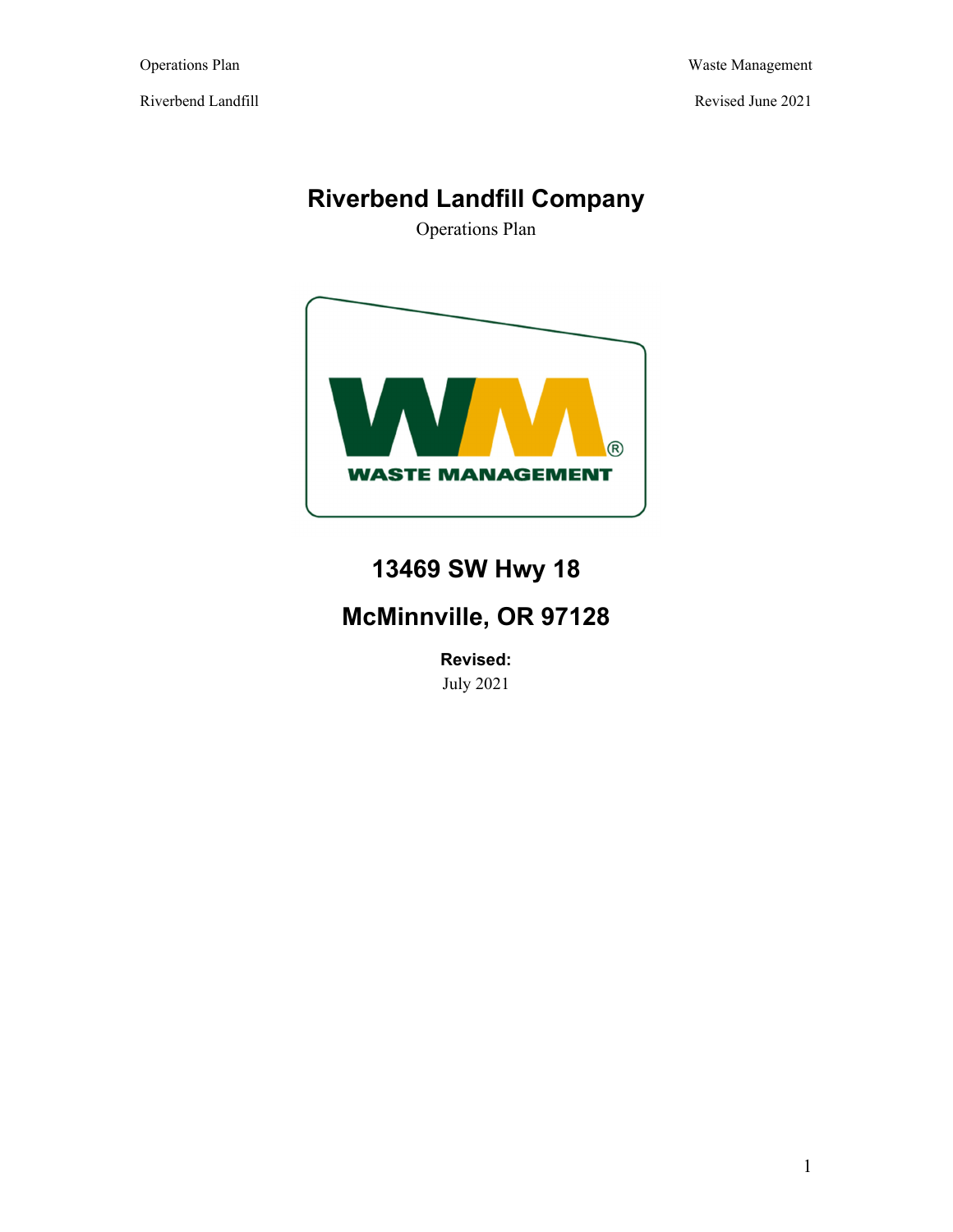Revised June 2021

# **Table of Contents**

| 1.1.         |  |  |
|--------------|--|--|
| 2.           |  |  |
| 2.1.         |  |  |
| 2.2.         |  |  |
| 2.3.         |  |  |
| 2.4.         |  |  |
| 2.5.         |  |  |
| 2.6.         |  |  |
| 2.7.         |  |  |
|              |  |  |
| 3.1.         |  |  |
| 3.2.         |  |  |
| 3.3.         |  |  |
| 3.4.         |  |  |
| 3.5.         |  |  |
|              |  |  |
| 4.1.         |  |  |
| 4.2.         |  |  |
| 4.3.         |  |  |
|              |  |  |
|              |  |  |
|              |  |  |
| 4.4.         |  |  |
| 4.5.         |  |  |
| 4.6.         |  |  |
| 4.7.         |  |  |
| 4.8.         |  |  |
| 4.9.         |  |  |
| 4.10.        |  |  |
| 4.11.        |  |  |
| 4.12.        |  |  |
| 4.13.        |  |  |
| 4.14.        |  |  |
|              |  |  |
| 5.           |  |  |
| 5.1.<br>5.2. |  |  |
|              |  |  |
| 5.3.         |  |  |
| 5.4.         |  |  |
| 5.5.         |  |  |
| 5.6.         |  |  |
| 5.7.         |  |  |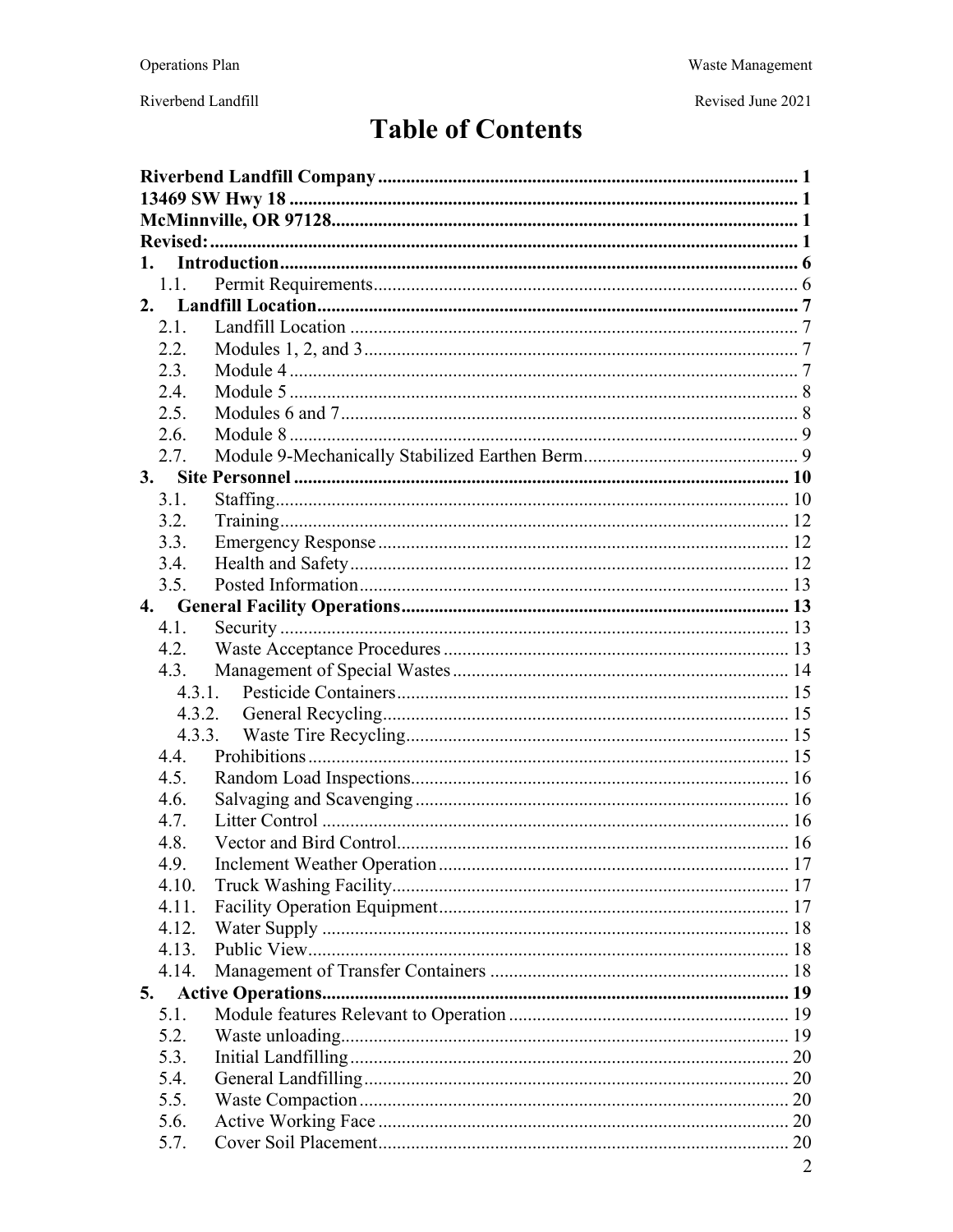| Riverbend Landfill                                                             | Revised June 2021 |
|--------------------------------------------------------------------------------|-------------------|
| 5.7.1                                                                          |                   |
| 5.7.2                                                                          |                   |
| RLC Fee Handling and Measurement for Alternative Daily Cover Uses  22<br>5.7.3 |                   |
| Intermediate Cover (Per-Ton Solid Waste Disposal Fee Non-Exempt) 23<br>5.7.4   |                   |
| 5.7.5                                                                          |                   |
| 5.8                                                                            |                   |
| 5.9                                                                            |                   |
| 6                                                                              |                   |
| 6.1                                                                            |                   |
| 6.2                                                                            |                   |
| 6.3                                                                            |                   |
| 6.3.1                                                                          |                   |
| 6.3.2                                                                          |                   |
| 6.3.3                                                                          |                   |
| 6.3.4                                                                          |                   |
| 6.3.5                                                                          |                   |
| 6.3.6                                                                          |                   |
| 6.3.7                                                                          |                   |
| 6.3.8                                                                          |                   |
| 6.4                                                                            |                   |
| 6.4.1                                                                          |                   |
| 6.4.2                                                                          |                   |
| 6.5<br>6.6                                                                     |                   |
| 6.6.1                                                                          |                   |
| 7                                                                              |                   |
| 8                                                                              |                   |
| 8.0                                                                            |                   |
| 8.1                                                                            |                   |
| 8.2                                                                            |                   |
| 8.3                                                                            |                   |
| 8.4                                                                            |                   |
| 8.5                                                                            |                   |
| 8.5.1                                                                          |                   |
| 8.5.2                                                                          |                   |
| 8.5.3                                                                          |                   |
| Spills, Surface Water and Groundwater Contamination 40<br>8.5.4                |                   |
| 8.5.5                                                                          |                   |
| 8.5.6                                                                          |                   |
| 8.5.7                                                                          |                   |
| 8.5.8                                                                          |                   |
| 8.5.9                                                                          |                   |
| 8.5.10                                                                         |                   |
| 8.5.11                                                                         |                   |
| 8.5.12                                                                         |                   |
| 8.6                                                                            |                   |
| 8.6.1                                                                          |                   |
|                                                                                |                   |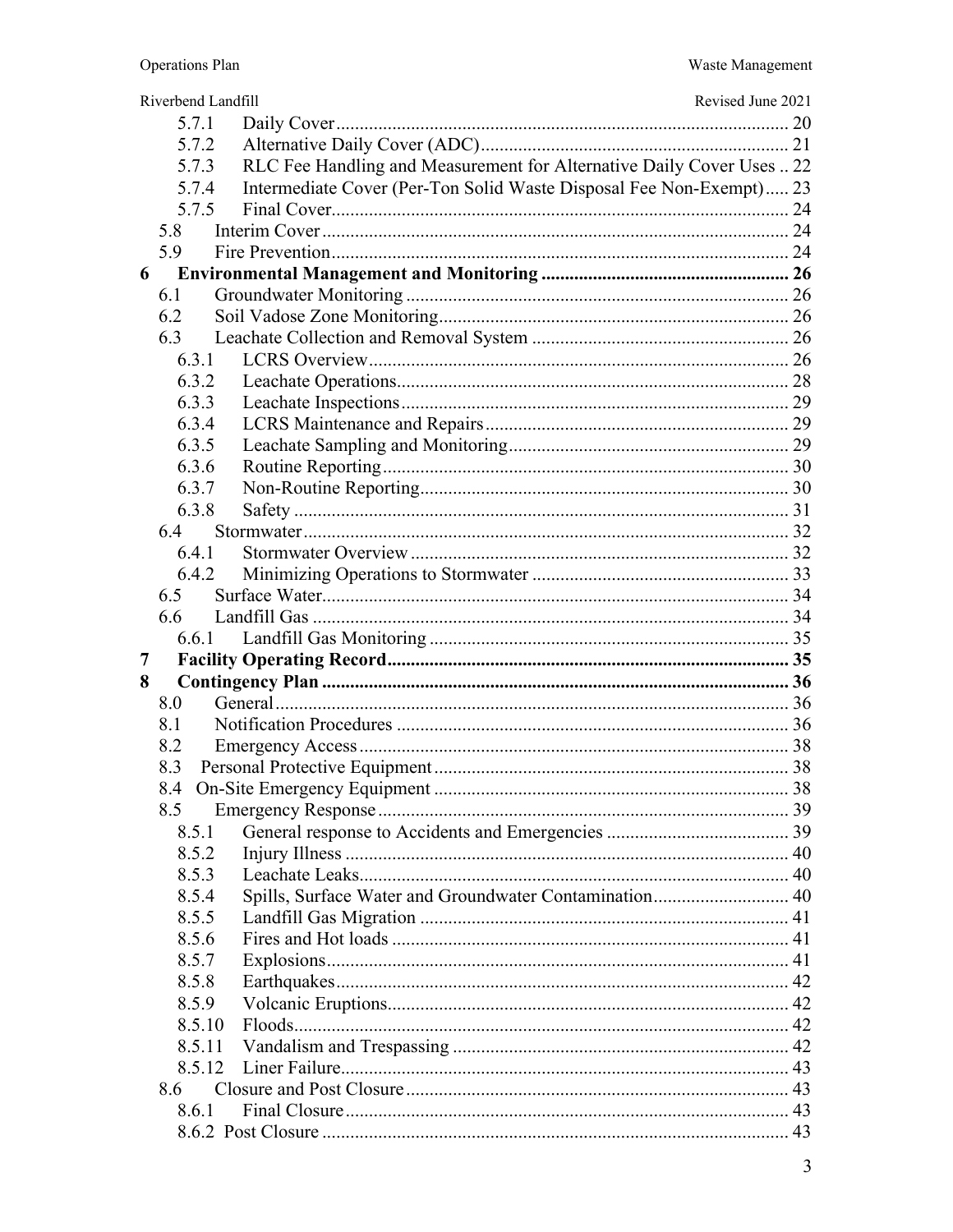8.6.3 Financial Assurance .................................................................................... 43

#### Available Documents

- Site Layout Drawing
- Site Development Plan
- RLC Operating Permit
- Special Waste Management Plan
- Spill Prevention Control and Countermeasure Plan (SPCC)
- Storm Water Pollution Control Plan (SWPCP)
- Closure and Post-Closure Plan and Financial Assurance Plan
- Landfill Gas Management Plan
- MSE Berm Stability Monitoring Plan
- MSE Berm Inspection and Maintenance Plan

#### Review Record

The purpose of this Operations Plan is to describe the procedures for operating RLC. The Operations Plan is a summary of general information pertaining to permit and regulatory conditions with regards to facility operations. The document will be used by site operations and engineering personnel to ensure that disposal, maintenance, and other ancillary operations are conducted in a manner to ensure compliance with all permit and regulatory requirements. The Ops Plan will be reviewed periodically and updated as landfill conditions, equipment, procedures and/or regulations change.

| <b>Operations Plan</b> | <b>Reason for Revision:</b> | <b>Revised by:</b> |
|------------------------|-----------------------------|--------------------|
| <b>Revision Date:</b>  |                             |                    |
| 7/22/2013              | Updated to reflect site     | Jeff O'Leary       |
|                        | operations and revised ADC  |                    |
|                        | Section.                    |                    |
| 11/06/2014             | Updated to reflect site     | Jeff O'Leary       |
|                        | operations                  |                    |
| 5/04/2017              | Updated to reflect Site     | Nicholas Godfrey   |
|                        | Operations                  |                    |
| 8/21/2017              | Updated to reflect Site     | Nicholas Godfrey   |
|                        | Operations                  |                    |
| 6/23/2021              | Updated to reflect Site     | Jim Denson         |
|                        | Operations                  |                    |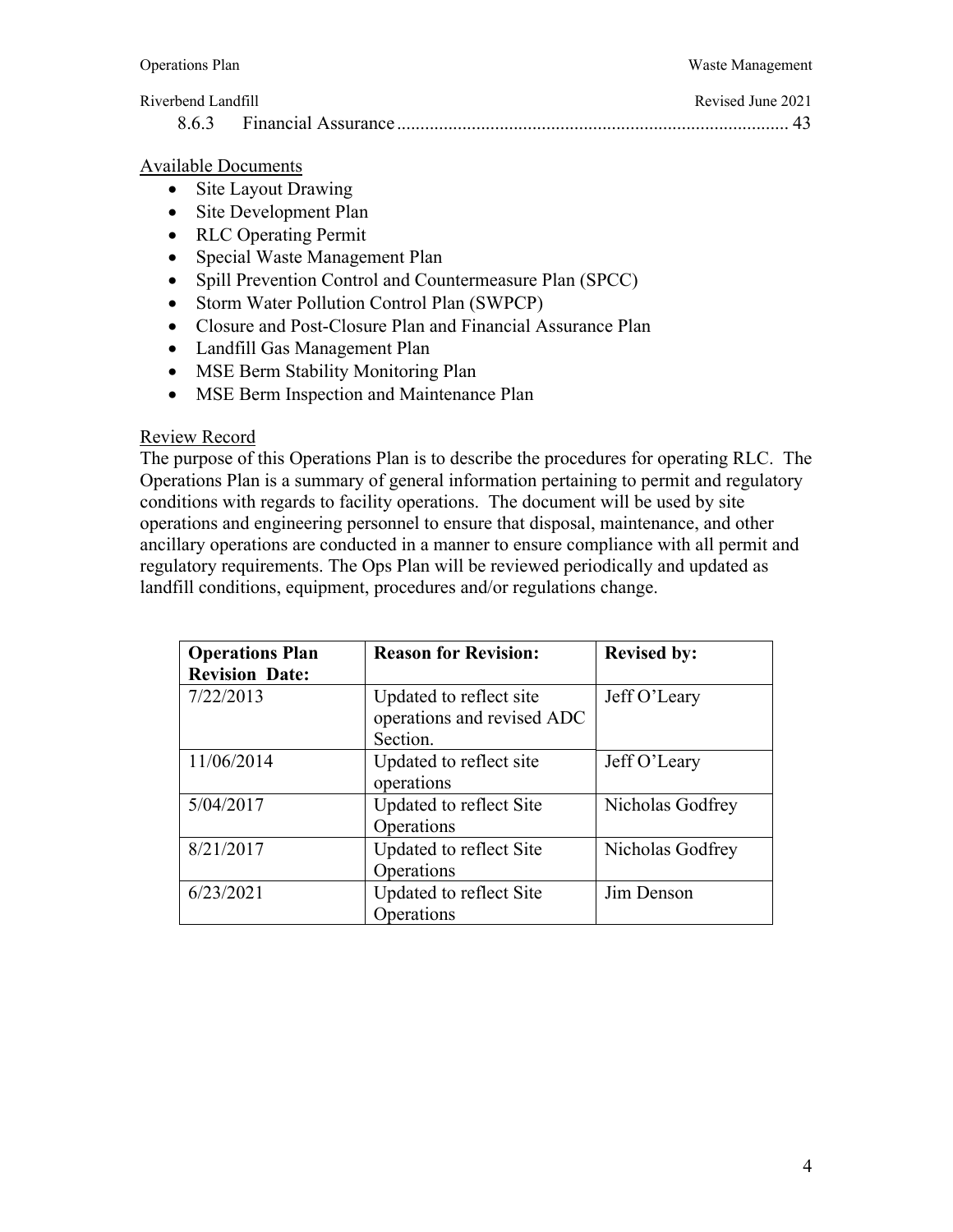Revised June 2021

| ADC           | <b>Alternative Daily Cover</b>                      |
|---------------|-----------------------------------------------------|
| ACM           | <b>Asbestos Containing Material</b>                 |
| AST           | Above-ground Storage Tank                           |
| C&D           | <b>Commercial and Demolition Debris</b>             |
| <b>CED</b>    | <b>Covered Electronic Devices</b>                   |
| <b>CFR</b>    | Code of Federal Regulations                         |
| <b>CQA</b>    | <b>Construction Quality Assurance</b>               |
| EC            | <b>Emergency Coordinator</b>                        |
| <b>ECYCLE</b> | Oregon Electronics Recycling Program                |
| EMD           | <b>Environmental Management Department</b>          |
| <b>EMP</b>    | <b>Environmental Monitoring Plan</b>                |
| gpm           | gallons per minute                                  |
| HDPE          | High Density Polyethylene                           |
| LCRS          | Leachate Collection and Removal System              |
| LSCS          | Leachate Secondary Collection System                |
| LFG           | Landfill gas                                        |
| LFGTE         | Landfill Gas to Energy                              |
| MSW           | Municipal Solid Waste                               |
| NAAQS         | National Ambient Air Quality Standards              |
| <b>NPDES</b>  | National Pollutant Discharge Elimination System     |
| NSPS          | <b>New Source Performance Standards</b>             |
| O&M           | <b>Operations and Maintenance Manual</b>            |
| <b>OAR</b>    | Oregon Administrative Rules                         |
| ODEQ          | Oregon Department of Environmental Quality          |
| <b>OP</b>     | <b>Operating Plan</b>                               |
| ORS           | <b>Oregon Revised Statutes</b>                      |
| PCS           | Petroleum Contaminated Soil                         |
| PVC           | Poly-Vinyl Chloride                                 |
| PFRP          | Process to Significantly Reduce Pathogens           |
| <b>POTW</b>   | <b>Publicly Owned Treatment Works</b>               |
| PPM           | Parts Per Million                                   |
| RLC           | Riverbend Landfill Company                          |
| <b>SCFM</b>   | Standard Cubic Feet per Minute                      |
| <b>SPCC</b>   | Spill Prevention, Control, and Countermeasures Plan |
| <b>SWDP</b>   | Solid Waste Disposal Permit                         |
| <b>SWMP</b>   | Special Waste Management Plan                       |
| <b>SWPCP</b>  | <b>Stormwater Pollution Control Plan</b>            |
| <b>TCLP</b>   | <b>Toxicity Characteristic Leaching Procedure</b>   |
|               |                                                     |

WM Waste Management, Inc.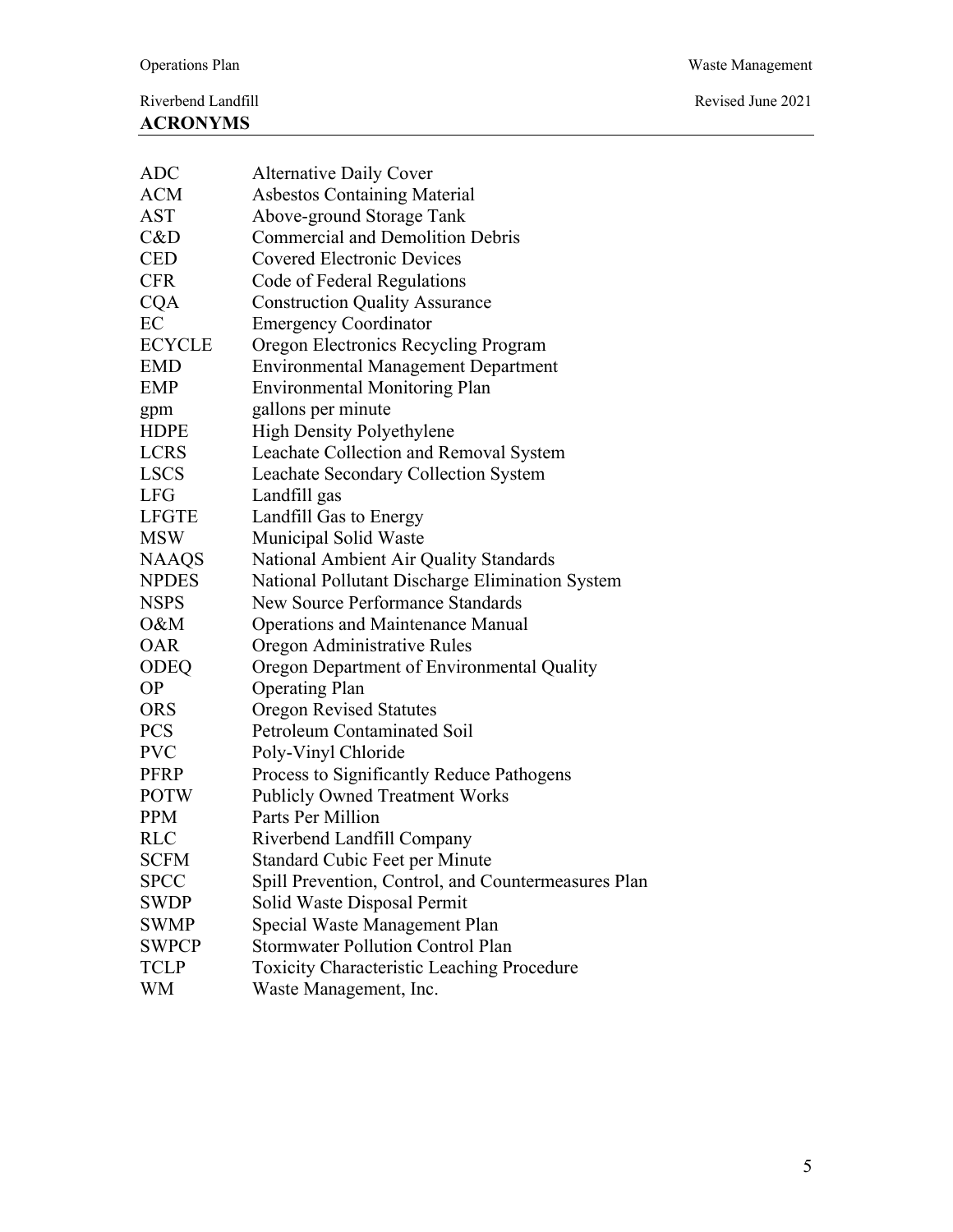# **1. Introduction**

This Operations Plan (Ops Plan) for the Riverbend Landfill has been developed as required by the Oregon Department of Environmental Quality (DEQ) in order to:

- Comply with OAR 340-94-040(11)(b) and Section 7.3 of Solid Waste Disposal Permit No. 391 issued to RLC.
- Describe the methods of operation at RLC and planned development in accordance with all regulatory and permit requirements.

As such this plan can be used by site personnel to provide clarification and ensure proper site operations.

Operating provisions summarized by this plan will require reassessment and modification as the facility develops and changes. Experience may suggest alternative methodologies that would improve site operations. Therefore, the provisions of the Ops Plan shall be updated accordingly.

Regulatory compliance at the site will be considered based on applicable permit conditions and regulations which are cited or integrated herein. These provisions shall not be modified without the specific written approval of the Department. Design and operating provisions contained in this Ops Plan that are not specifically required by permit or regulations may be modified with the approval of RLC's appropriate authorities and will not constitute governmental compliance requirements.

# *1.1. Permit Requirements*

Riverbend Landfill Company (RLC) is an operating subsidiary of Waste Management, Inc (WM) under Solid Waste Disposal Site Permit No. 345 (SWDP), issued by the DEQ on December 3, 1999, to accept municipal solid waste (MSW) and approved special waste. In accordance with Oregon Revised Statutes (ORS) 459.245(2), the SWDP is in effect until December 1, 2009. Although the SWDP has an expiration date of December 1, 2009, it has been administratively extended by the DEQ in compliance with Oregon Administrative Rule (OAR) 340-093-0070(6)(b)(C) (DEQ, 2012b).

The DEQ requires that the landfill be designed, constructed, operated, and closed in accordance with US Environmental Protection Agency (EPA) Subtitle D standards (40 CFR Part 258) as described by Oregon Administrative Rules (OAR) 340-93 and 340-94 and DEQ's Landfill Permit Application Instructions. The initial permit application document for Riverbend Landfill is contained in three volumes:

- **Landfill Permit Application for the Riverbend Sanitary Landfill, Volume I Permit Application** (Sweet-Edwards/EMCON, 1990)
- **Landfill Permit Application for the Riverbend Sanitary Landfill, Volume II Engineering Calculations** (Sweet-Edwards/EMCON, 1990)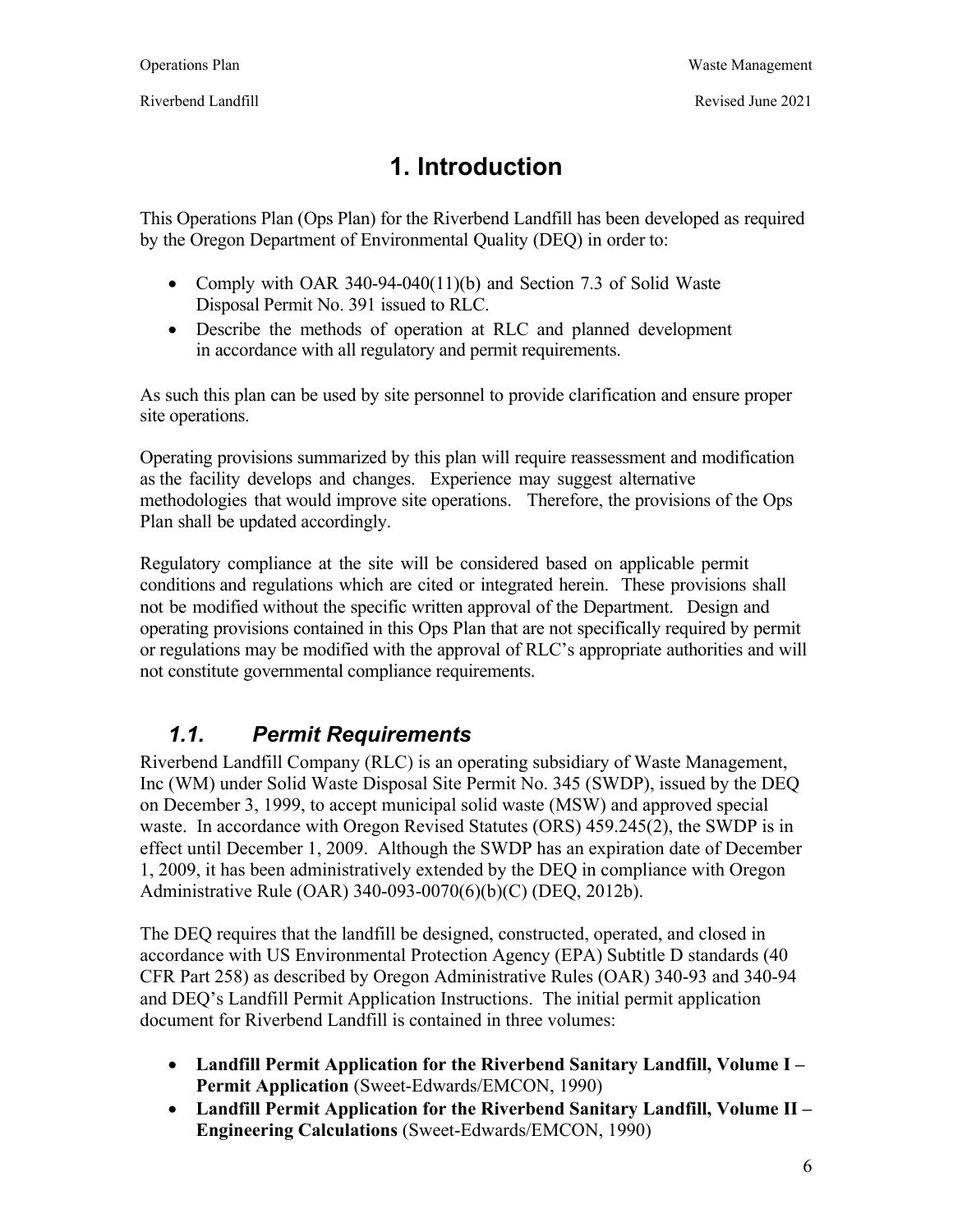**Landfill Permit Application for the Riverbend Sanitary Landfill, Volume III – Construction Specifications and QA/QC** (Sweet-Edwards/EMCON 1990)

# **2. Landfill Location**

#### *2.1. Landfill Location*

WM owns and operates RLC, located at 13469 SW Highway 18, approximately three miles southwest of McMinnville, Oregon.

The permitted landfill footprint is approximately 87.4 acres which has been used for, or are available for solid waste disposal in eight modules, designated as Modules (Mod) 1, 2, 3, 4, 5, 6, 7, 8 and 9 which includes the Mechanically Stabilized Earthen (MSE) Berm. The landfill is bordered on the South by the Yamhill River, farmlands and forest to the north and west, and an unnamed tributary of the South Yamhill River on the East. Vehicular traffic enters the landfill property at the north side from Hwy 18.

The landfill is protected from flooding of the South Yamhill River by a floodway control berm located along the south and east portions of the north boundaries of the landfill. The flood control berm has been constructed to a nominal elevation of 145 feet, which exceeds the design 100-year flood elevation.

#### *2.2. Modules 1, 2, and 3*

Modules 1, 2, and 3 were constructed sequentially from 1982 to 1993. These Modules were developed successively from west to east. Final cover and a landfill gas collection system were constructed over the southern side of these modules during 1994. The slopes of the area are currently covered with a combination of 10-mil thick reinforced polyethylene plastic and clean soil with vegetation for stormwater control. The extent of the final cover and gas collection system are described in:

 **Construction Report for Closure of Modules 1, 2, and 3, Riverbend Landfill**  (EMCON 1995)

#### *2.3. Module 4*

Module 4 was built in 1994 east of the south part of Module 3. It contains a double composite liner system, a primary leachate collection and recovery system (LCRS) and a leachate secondary collection system (LSCS). A ridge is aligned from the north to south along the approximate centerline of Module 4. The LCRS and LSCS consist of two parallel trench systems aligned from the north to south on each side of the central ridge.

The two LCRS and LSCS trenches in Module 4 drain into two sumps located on the south side of the Module. The east sump drains by gravity to the west sump. In addition, the LCRS in Modules 1, 2, and 3 (see above) and Module 5 (see below) drain to a LCRS sump. The west sump contains pumps to remove the liquids and conveys it to the leachate pond, which represents the storage portion of the on-site leachate management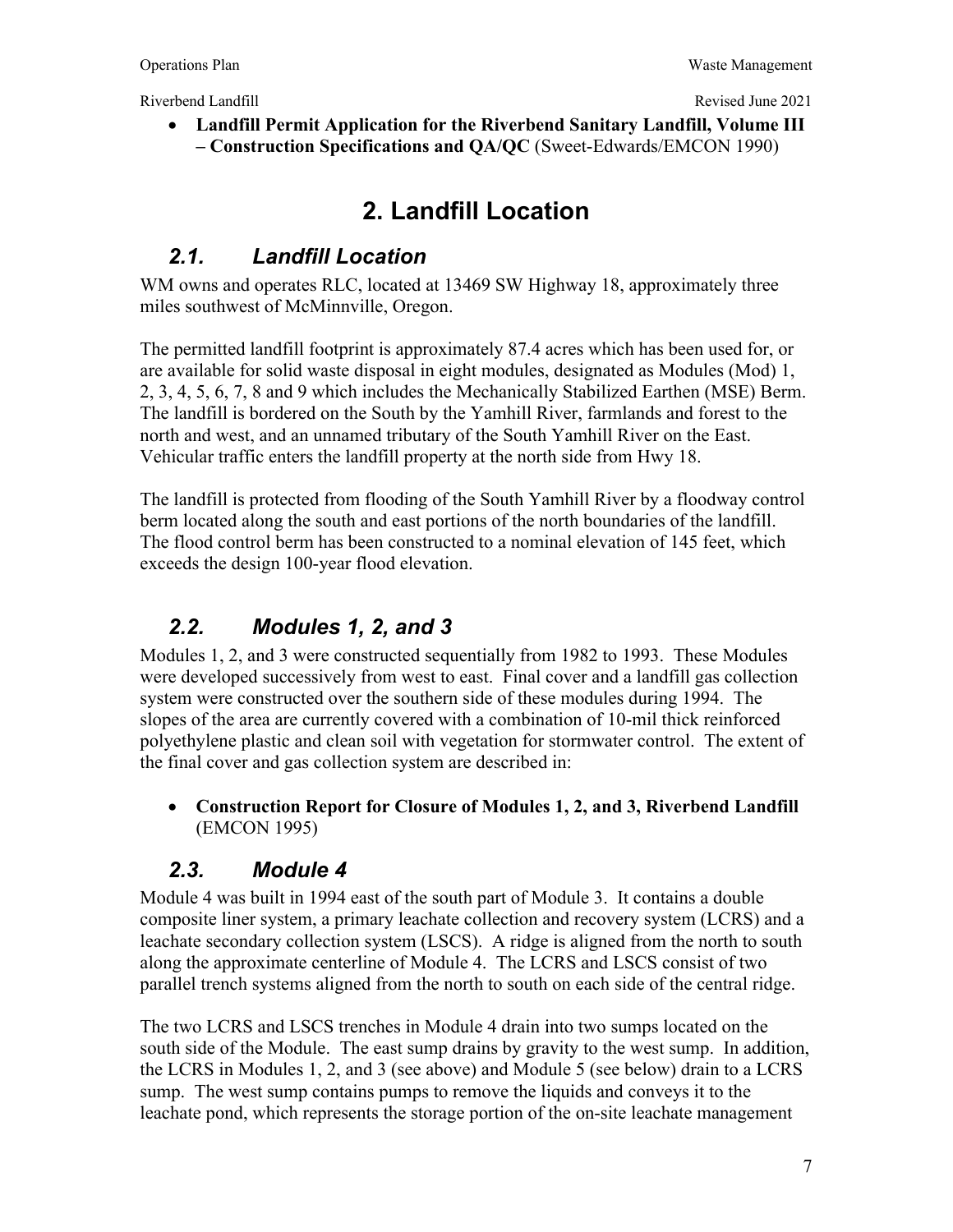Riverbend Landfill **Revised June 2021** Revised June 2021

system for the landfill. Design details for Module 4 are found in the following references:

- **Engineering Design Report, Riverbend Landfill: Module 4 Liner and Module 5 Excavation, McMinnville, Oregon** (EMCON, July 1993)
- **Construction Designs, Riverbend Landfill: Module 4 Liner and Module 5 Excavation, McMinnville, Oregon** (EMCON, July 1993)
- **Contract Documents, Riverbend Landfill: Module 4 Liner and Module 5 Excavation, McMinnville, Oregon** (EMCON, July 1993)
- **Design Clarification, Riverbend Landfill: Module 4, McMinnville, Oregon** (EMCON, August 1993)
- **Construction Quality Assurance (CQA)Manual, Riverbend Landfill: Module 4 Liner and Module 5 Excavation, McMinnville, Oregon** (EMCON, July 1993)
- **Geosynthetics Contract Documents, Riverbend Sanitary Landfill: Module 4 Liner and Module 5 Excavation, McMinnville, Oregon** (EMCON, July 1993)
- **Construction Report, Riverbend Sanitary Landfill: Module 4 Liner and Module 5 Excavation, McMinnville, Oregon** (EMCON, November 1993)

#### *2.4. Module 5*

Module 5 was built during 1995 north of Module 4 and east of the north part of Module 3. Design and construction details for Module 5 are in the following references:

- **Engineering Design Report, Riverbend Landfill: Module 5 McMinnville, Oregon** (Dames and Moore, February 22 1995)
- **Construction Drawing RB -1 to RB-14: Sanifill Northwest, Riverbend Module 5, McMinnville, Oregon** (Dames and Moore, April 4, 1995)
- **Technical Specification, Riverbend Landfill: Module 5, McMinnville, Oregon**  (Dames and Moore, 1995)
- **Construction Quality Assurance Manual, Riverbend Landfill: Module 5, McMinnville, Oregon** (Dames and Moore, 1995)
- **Construction Quality Assurance, Riverbend Landfill: Module 5 Construction, McMinnville, Oregon, Oregon, Volumes I and II** (Golder, September, 1995)

Module 5 is contiguous with Module 4. A ridge is aligned from north to south along the approximate centerline of Module 5. This ridge is a continuation of the Module 4 ridge. The LCRS and LSCS in Module 5 consist of two parallel trench systems aligned on either side of the central ridge. The LCRS and LSCS of Module 5 drain by gravity into the LCRS and LSCS of Module 4. Additionally, the LCRS and LSCS in Module 5 have been designed and constructed so that future planned modules to the north and Modules 1,2, 3, and 5 could also discharge into these systems.

# *2.5. Modules 6 and 7*

GeoSyntec Consultants designed module 6 and 7, which were constructed in 1997 and 1998 respectively. Design and construction details for Modules 6 and 7 are contained in the following references: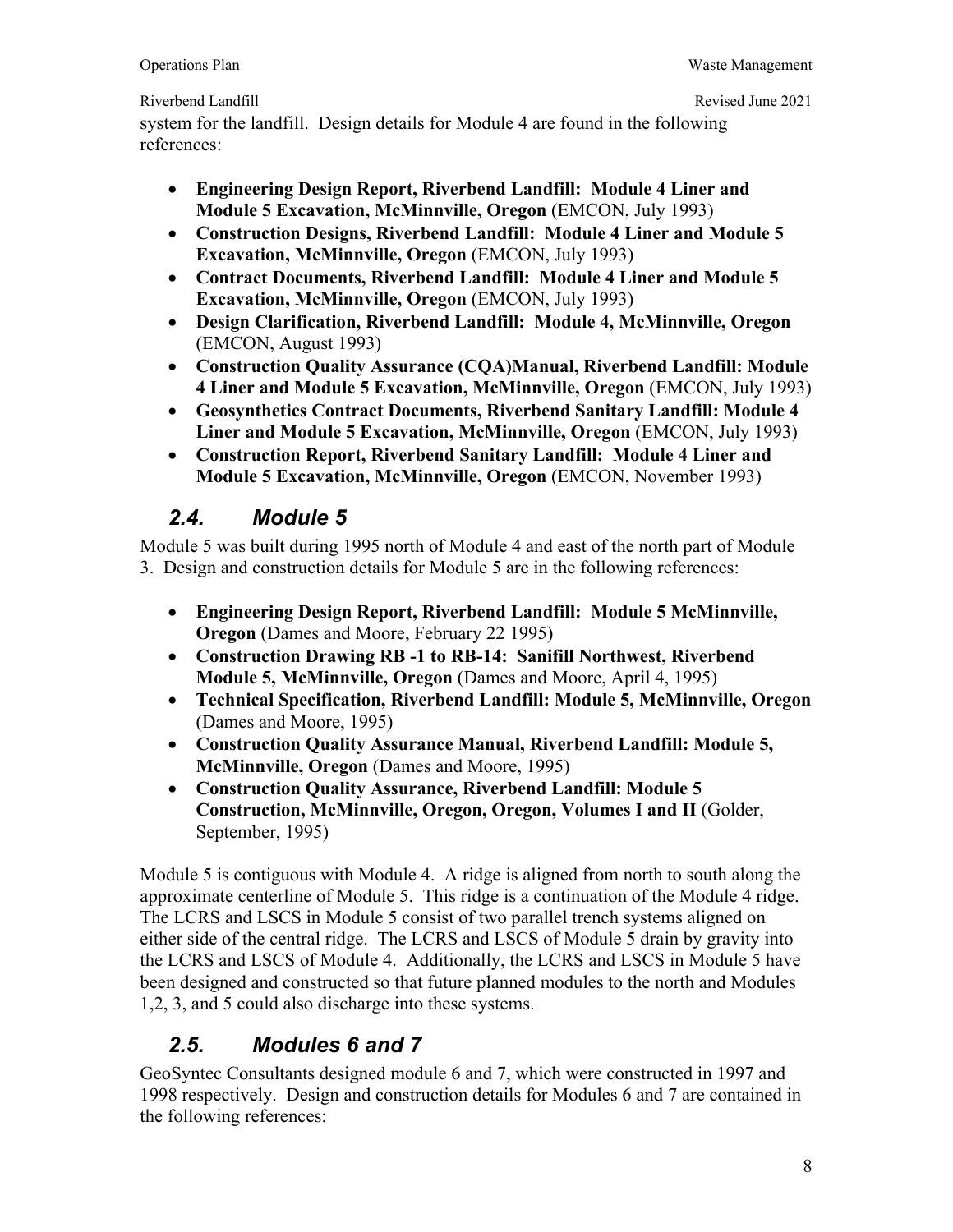- **Design Report, Modules 6 and 7 Expansion** (GeoSyntec Consultants, March 1997)
- **Construction Drawings, Module 6 Construction** (GeoSyntec Consultants, April, 1997)
- **Technical Specification for the construction of Module 6** (GeoSyntec Consultants, April 1997)
- **Construction Quality Assurance (CQA) for Module 6 Construction** (GeoSyntec Consultants, March 1997)
- **Construction Drawings, Module 7 Construction** (GeoSyntec Consultants, February 1998)
- **Technical Specification for the Construction of Module 7** (GeoSyntec Consultants, April 1998)
- **Construction Quality Assurance (CQA) for Module 6 Construction** (GeoSyntec Consultants, March 1998)

Module 6 adjoins the east edges of Modules 4 and 5, and Module 7 adjoins the east edge of Module 6. Both Modules have double composite liners and incorporate both LCRS and LSCS. These Modules were constructed with side slopes of 2 Horizontal (H) to 1 Vertical (V) against the flood control berm compared to maximum slopes of 3(H) to 1(V) in prior modules. As an associated feature, a geosynthetic clay liner (GCL) was used in lieu of low permeability soil, in the primary composite linier on the side slopes.

Module 7 is sloped to drain into Module 6 that slopes to a sump on the south side of the landfill. This sump is equipped with pumps that transfer liquids from the LCRS and LSCS to the leachate lagoon.

# *2.6. Module 8*

Module 8 has been constructed essentially as separate modules 8A, 8B, 8C and 8D with associated overliners. Reference Module 8 Engineering Design and Construction files for project documentation.

Module 8 (A, B, C and D) has been constructed as four separate construction events from 2002 to 2009, essentially adding additional liner from the east to the west. Each module includes a similar liner system to that in Module 4-7 with the following modifications. Side Slopes – Due to the module configuration the side slope areas were not steepened in the areas of Module 8.

Soil Composite – Module 8A included a low permeability soil layer composite utilizing 2-feet of re-compacted soil liner on the cell floor areas. Modules 8C and 8D were modified to utilize geocomposite soil liner (GCL) material.

# *2.7. Module 9-Mechanically Stabilized Earthen Berm*

Module 9 and mechanically stabilized earthen (MSE) berm is located adjacent to existing Module 1 and the western portion of Module 8D and includes Phase 1 of the MSE berm. The Phase 1a MSE berm is approximately 40 feet high along the western portion of Module 8D and decreases in height to ramps located at the northwestern and southwestern ends. The outside slope of the MSE berm is vegetated and the inside slope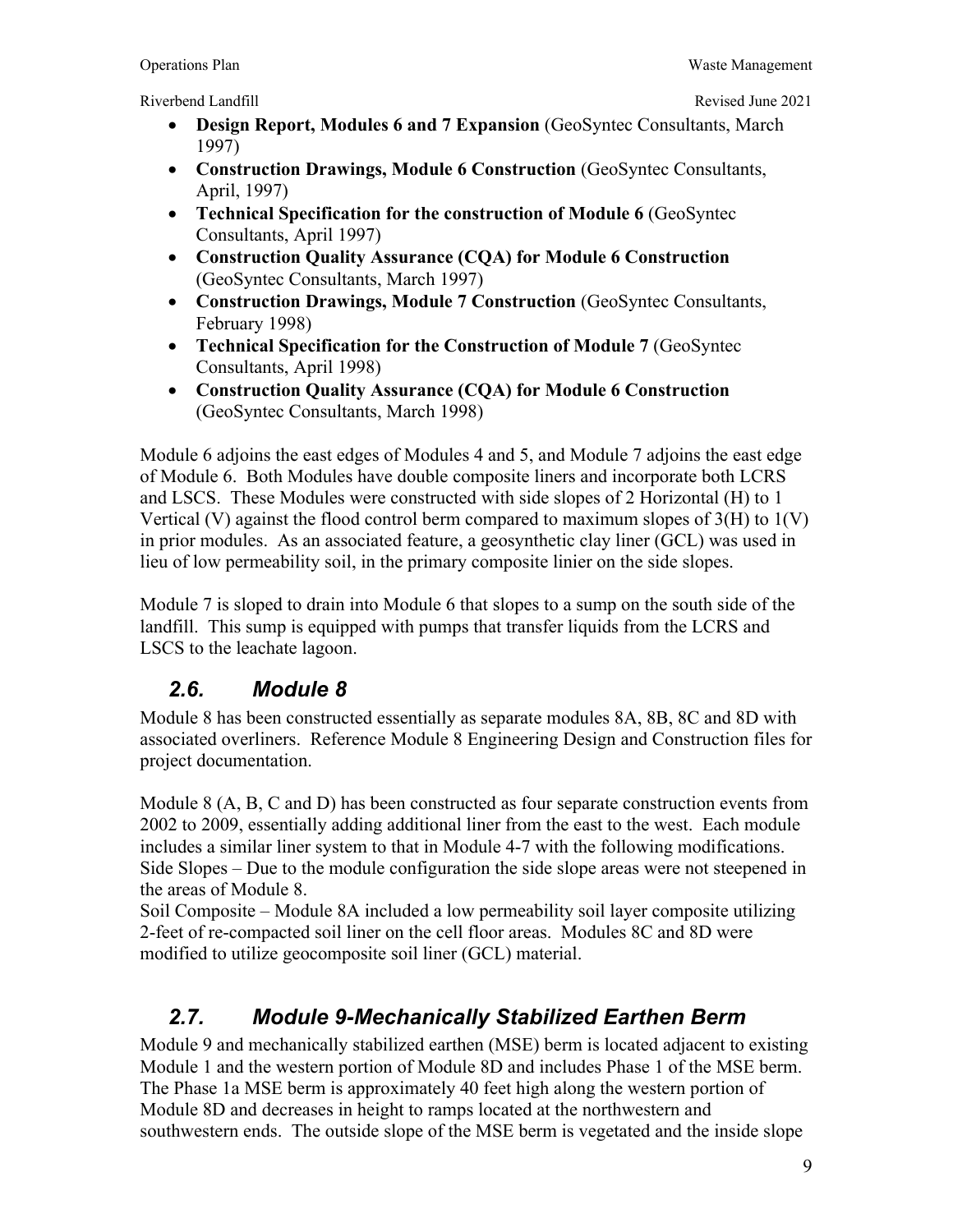#### Riverbend Landfill **Revised June 2021** Revised June 2021

consists of a cohesive engineered backfill material. The width at the top of the MSE berm is 34 feet and accommodates a perimeter drainage ditch, two-way road traffic (highway vehicles only), and the anchor trench for the composite liner and the future final cover. The outside slope of the MSE berm is  $1$  (H) to  $3$  (V) whereas the inside slope is generally 1 (H) to 1 (V) or flatter.

To monitor the performance of the MSE berm, an instrumentation program has been developed and implemented by the Landfill. Instrumentation consists of:

- Slope Inclinometers Slope inclinometers (SI) are used to measure the magnitude and rate of shear strain to provide information regarding slope movement.
- **Vibrating Wire Piezometers**  Vibrating wire piezometers (PZ) are used to measure the pore pressure at a specific depth in the soil stratum.
- **Extensometers**  Extensometers (EX) are used to monitor vertical displacement (settlement or heave) in the foundational soil and MSE berm.

Surface water runoff from the Mod 9 slopes are intercepted by ditches that flow onto downchutes. The downchutes also collect water runoff from the top deck. The downchutes discharge into energy dissipater structures which direct the runoff into the perimeter ditch. The perimeter ditches discharge into a drop inlet/headwall which direct the flow into pipes. The pipes direct the water to surface water ponds.

Leachate from the Mod 9-MSE is removed by and LCRS sump system and conveyed to the existing landfill leachate pond. A SCADA system monitors the liquid head on liner compliance requirements.

# **3. Site Personnel**

This section provides information on staffing, training, emergency responses, health and safety, and posted information.

### *3.1. Staffing*

At least two RLC employees are required to be onsite during business hours to ensure safe and efficient operations. The minimal duties and responsibilities of the various staff positions are summarized in Table 3-1.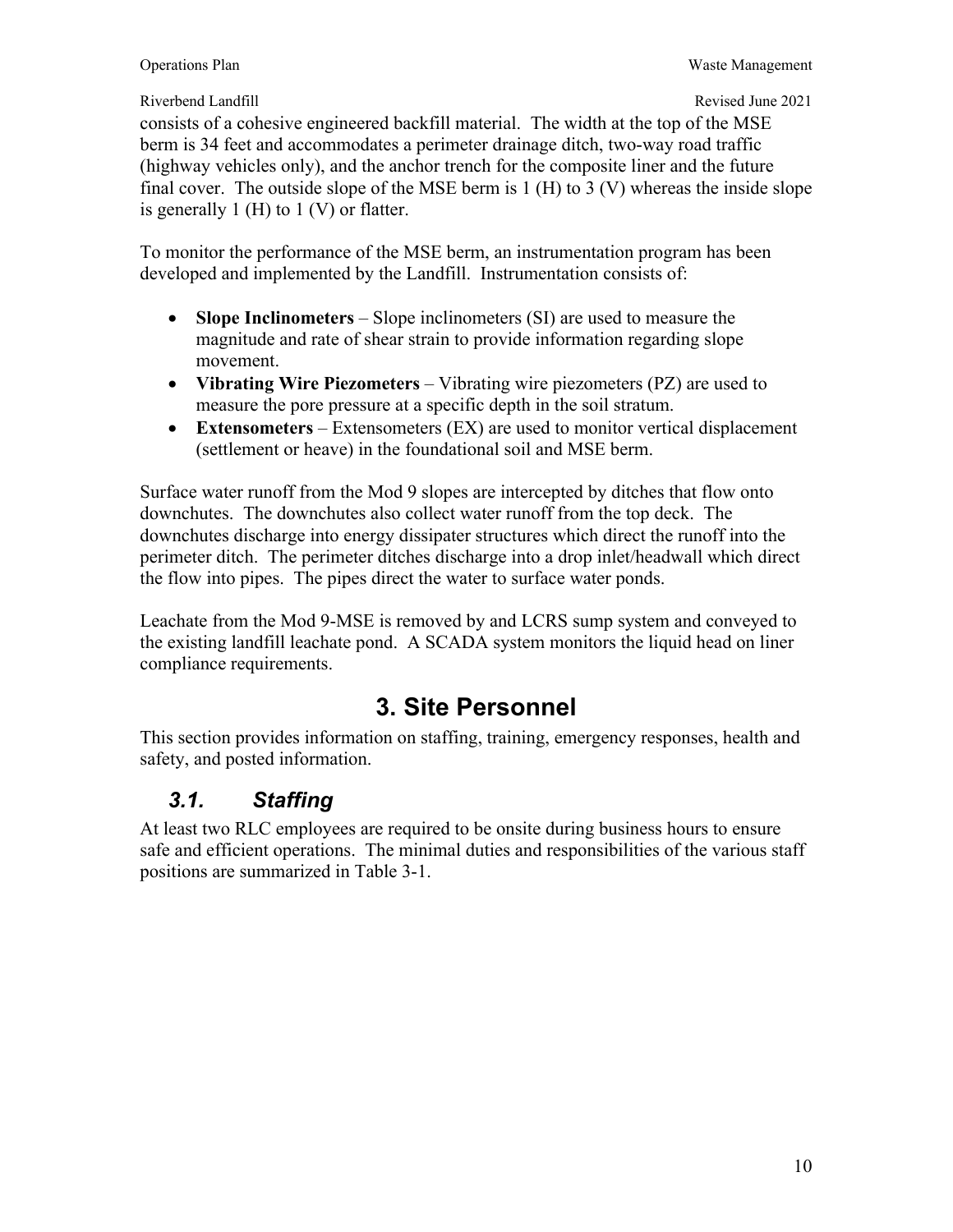**Table 3-1** 

# **LANDFILL PERSONNEL DUTIES AND RESPONSIBILITIS**

| <b>Job Title</b>                | <b>Duties and Responsibilities</b>                      |
|---------------------------------|---------------------------------------------------------|
| <b>District Manager</b>         | Provide administrative oversight to all landfill and    |
|                                 | recycling activities, communications, personnel,        |
|                                 | operations, construction, compliance and office         |
|                                 | administration.                                         |
| <b>Operations Lead</b>          | Manage and direct daily landfill operations and         |
|                                 | supervise field employees, provide training for new     |
|                                 | employees in operations policies, equipment usage,      |
|                                 | equipment maintenance and operation, and safety         |
|                                 | procedures, special waste acceptance, fill sequencing   |
|                                 | and road construction.                                  |
| Office Manager                  | Provide administrative support to manager's,            |
|                                 | supervise clerical staff and gate attendants, oversee   |
|                                 | the on-site accounting and computer systems and act     |
|                                 | as site payroll/benefits administrator.                 |
| <b>Scale Attendant</b>          | Inspect, weigh/measure incoming loads, direct traffic   |
|                                 | to appropriate disposal and recycling areas, and        |
|                                 | collects disposal fees.                                 |
| Laborer                         | Assist in all operational activities, control on-site   |
|                                 | traffic, check incoming loads, monitor waste disposal   |
|                                 | operations, conduct routine load inspections, and       |
|                                 | police recycling and restricted access areas.           |
| <b>Safety Manager</b>           | Implement health and safety programs and provide        |
|                                 | oversight during emergency situations.                  |
| Site Engineer                   | Responsible overall engineering for the landfill,       |
|                                 | including, gas systems, stormwater, fill sequencing     |
|                                 | and road construction.                                  |
| <b>Environmental Protection</b> | Oversees environmental issues and compliance for        |
| Specialist                      | the landfill, performs site inspections, investigations |
|                                 | and permitting, interacts with regulatory agencies.     |
| Mechanic                        | Assist in all operational activities. Inspect, maintain |
|                                 | and repair landfill equipment.                          |
| Operator                        | Assist in all operational activities, operate light and |
|                                 | heavy landfill equipment and monitor waste loads as     |
|                                 | they are unloaded. Responsible for grading road and     |
|                                 | tipping area.                                           |
| Technician(s)                   | Monitors the leachate conveyance and landfill gas       |
|                                 | system. Performs sampling duties, inspection duties     |
|                                 | and performs maintenance to various landfill            |
|                                 | components.                                             |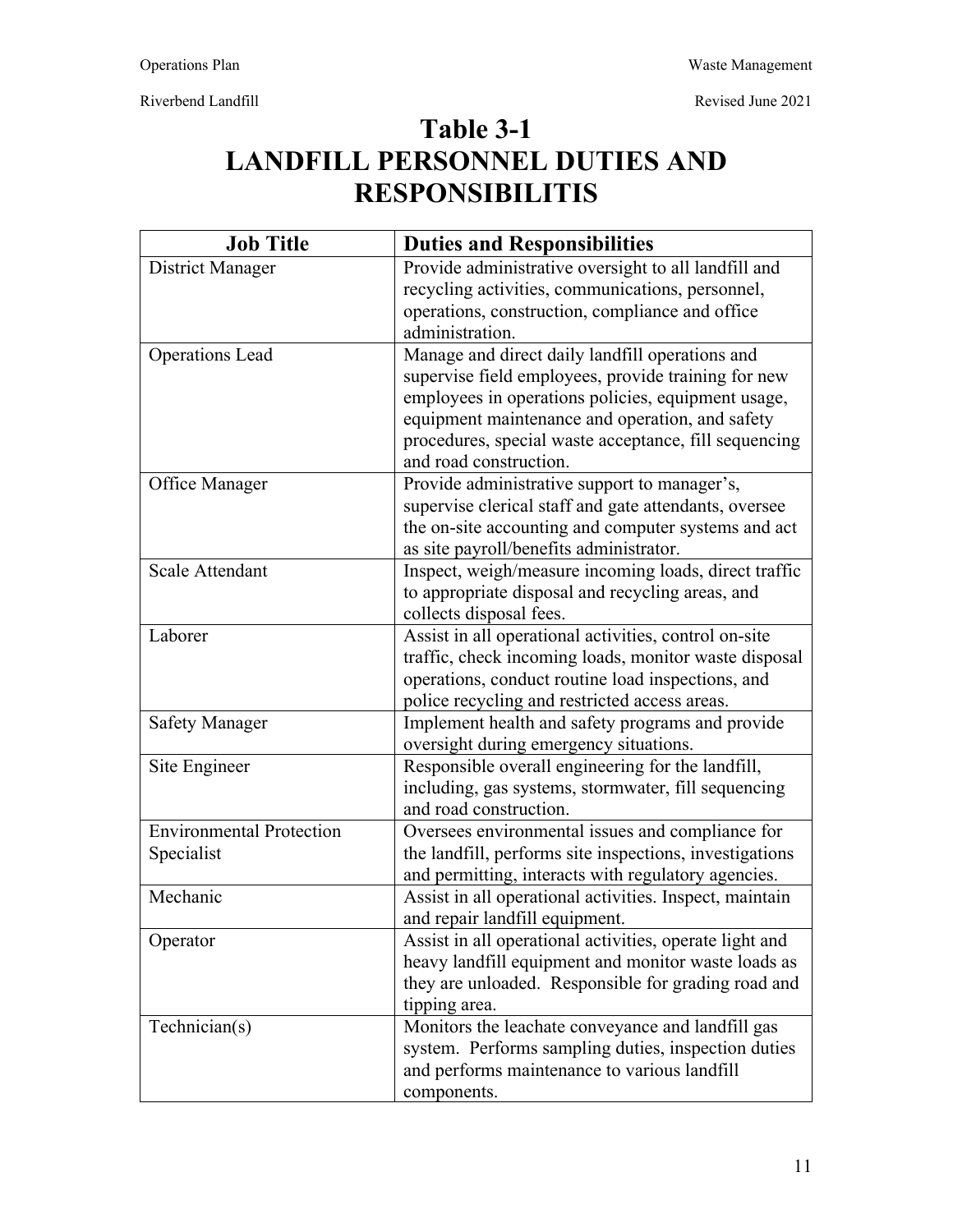#### *3.2. Training*

Riverbend Landfill **Revised June 2021** Revised June 2021

Training is considered an ongoing process in each employee's development. Safety policy updates are addressed at monthly meetings. Employees are also encouraged to further their education by attending independent courses.

RLC personnel are trained in the specific tasks that are required to maintain a safe working environment and fulfill their job responsibilities and duties. In addition, designated personnel are trained in load checking procedures, including identifying, handling, and managing special wastes. Training is documented in the employee manuals and personnel files and complies with applicable federal and state OSHA requirements.

The following is a list of training topics required for each employee:

- Bloodborne Pathogens
- Confined Space Entry
- Emergency Action and Fire Prevention Plan
- Hazard Communication
- Lockout / Tag out
- Personnel Protective Equipment
- Site Orientation

#### *3.3. Emergency Response*

An Emergency Action Plan is in place and located at the Riverbend Landfill. Detailed emergency information is contained in **Section 9, Contingency Plan**.

#### *3.4. Health and Safety*

Stringent health and safety procedures are a priority at Riverbend Landfill. Corporate health and safety procedures provide the necessary information to employees. It is the Operations Manager's responsibility to ensure that personnel receive health and safety training relative to the specific hazards of the landfill.

Additional training may be required for some site personnel. The Operations Manager may designate the following training:

- First Aid and CPR;
- Fire Fighting; and,
- Specific landfill equipment operations.

Meetings are held at least monthly to discuss issues pertinent to the safety of employees and the general public. However, any safety concerns must be reported to site management as soon as possible.

In addition to training, each new employee is familiarized with the following but not limited to: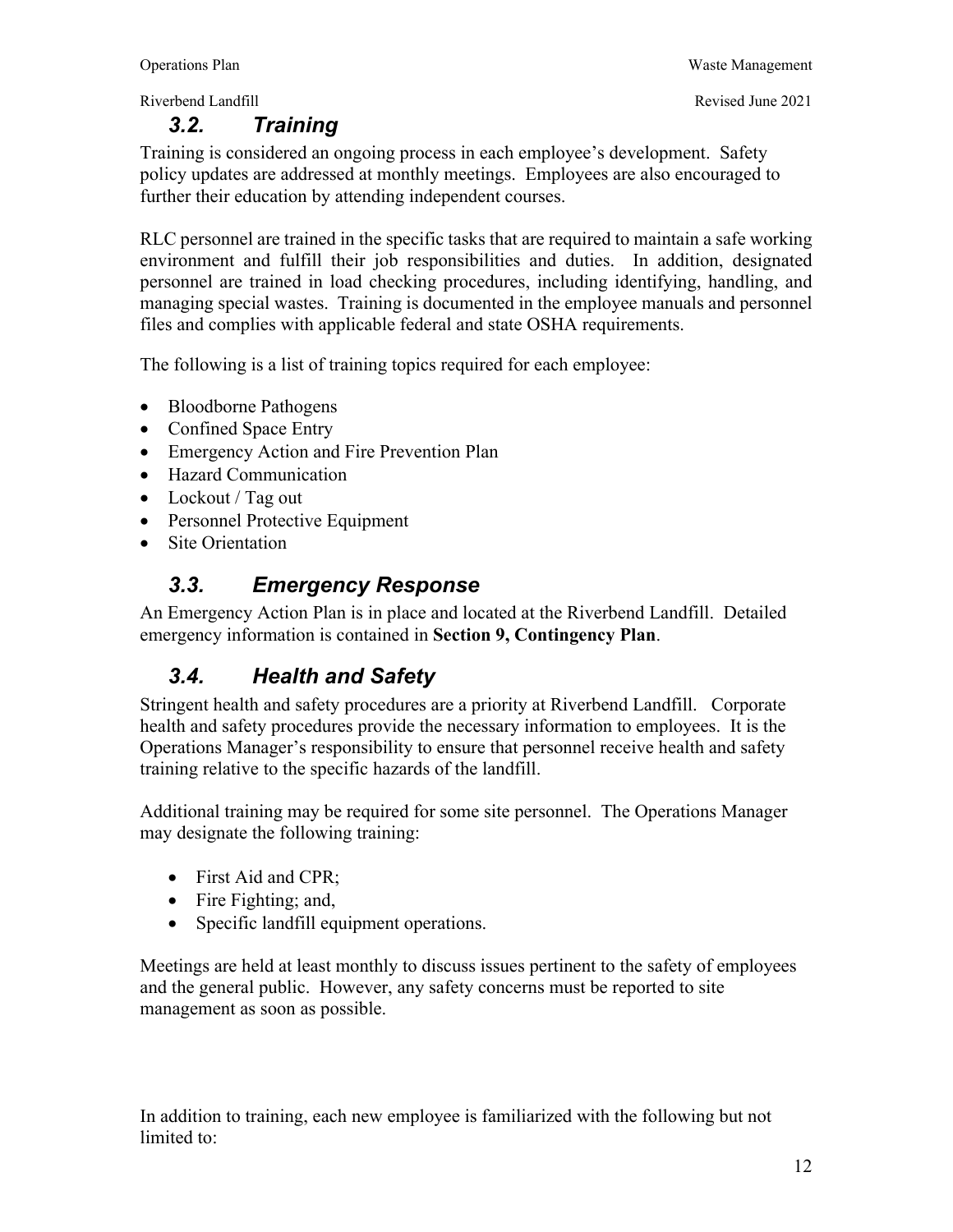- Landfill Rules for Employees and Customers;
- Corporate Health and Safety Policy;
- Emergency Action Plan;
- Operations Plan; and,
- Site Health and Safety Plan.

#### *3.5. Posted Information*

The following information is available at the landfill facility:

- Copy of all operating permits;
- Emergency procedures and telephone numbers;
- Location of fire extinguishers;
- Location of first aid kits;
- Right to know information;
- OSHA 300 Log

# **4. General Facility Operations**

#### *4.1. Security*

Various means of security at RLC help to monitor and restrict access to the site. During operating hours, the Scale Attendant and Operators monitor access to the site and notify the management of unauthorized entry.

A combination of natural and engineered features restricts access when the landfill is closed. Natural features including surrounding woodland, streams and rivers restrict vehicle access to a single entrance road from Hwy 18. Engineered features include fencing and steel gates. Gates are closed and locked when the landfill is not operating. Security cameras are located at the scale house and used as needed.

RLC current operating hours are:

- Monday through Friday 6:00 AM to 4:30 PM
- Saturday 7:00 AM to 3:00 PM
- Closed Sunday. With exception of limited operations

#### *4.2. Waste Acceptance Procedures*

All customer vehicles enter RLC via the main entrance on Hwy 18 to ensure that traffic and waste receiving is controlled. The Scale Attendant performs an initial screening to ensure the waste is acceptable and to determine the materials origin. Based on inbound material type, the driver is directed to the appropriate area for unloading. RLC operators and personnel visually inspect loads to ensure appropriate disposal and for any prohibited waste.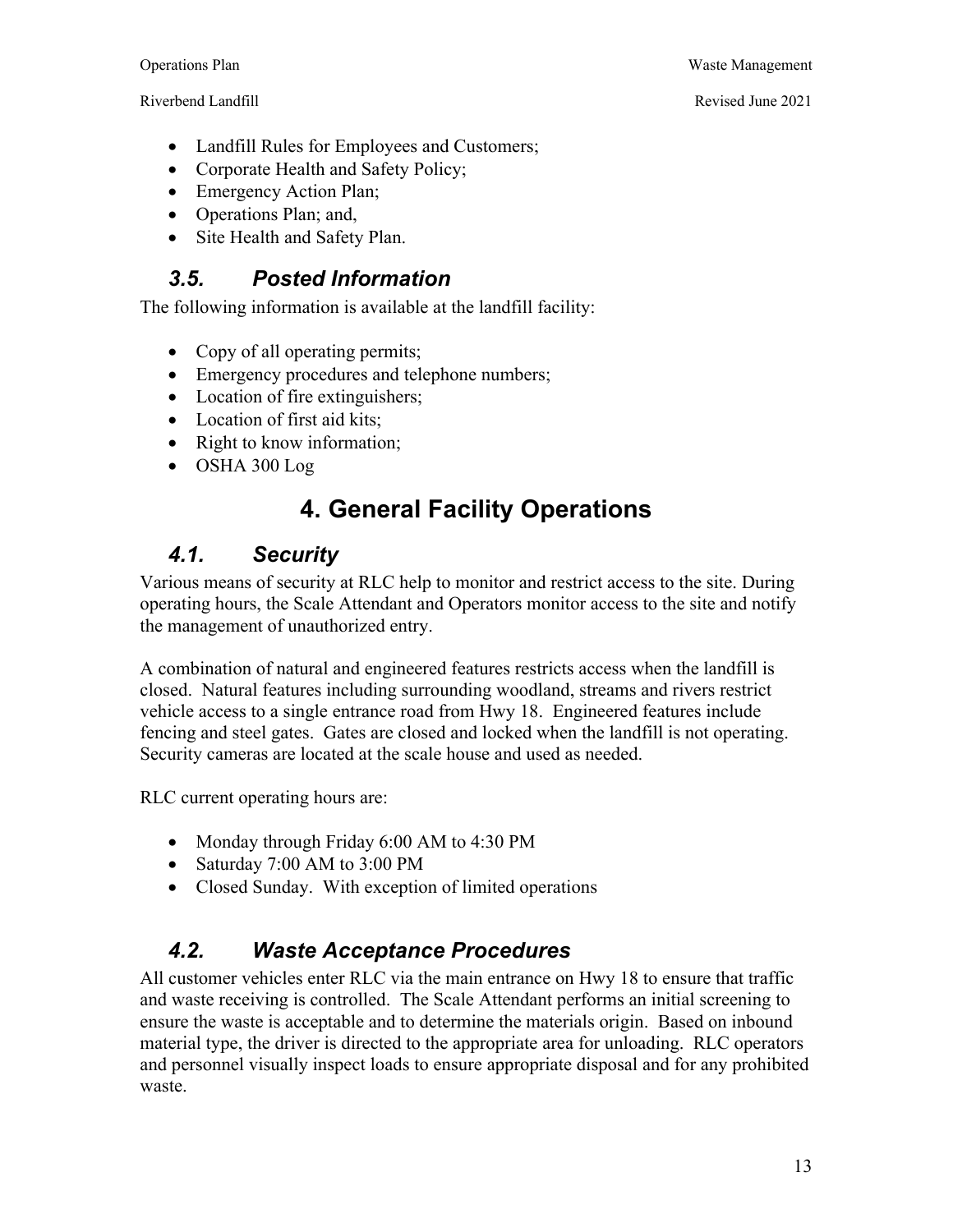RLC accepts solid waste, and special waste under Solid Waste Disposal Permit #345. Acceptable waste for Riverbend is found under OAR 340-093-030 (91) and OAR 340- 093-190.

"Solid Waste" means all useless or discarded putrescible and non-putrescible materials, including but not limited to garbage, rubbish, refuse, ashes, paper and cardboard, sewage sludge, septic tank and cesspool pumpings or other sludge, useless or discarded commercial, industrial, demolition and construction materials, discarded or abandoned vehicles or parts thereof, discarded home and industrial appliances, manure, vegetable or animal solid and semi-solid materials, dead animals and infectious waste. The term does not include:

(a) Hazardous waste as defined in ORS 466.005;

(b) Materials used for fertilizer, soil conditioning, humus restoration, or for other productive purposes or which are salvageable for these purposes and are used on land in agricultural operations and the growing or harvesting of crops and the raising of fowls or animals, provided the materials are used at or below agronomic application rates; or

(c) Woody biomass that is combusted as a fuel by a facility that has obtained a permit described in ORS 468A.040.

### *4.3. Management of Special Wastes*

Because RLC is permitted to accept certain DEQ approved Special Wastes, the site is required to maintain a Special Waste Management Plan (SWMP). Special Waste, due to its unique characteristics, requires special handling. Such wastes may present personnel safety hazards, create odor and vector problems, generate excessive leachate, lead to excessive settlement, puncture or tear the landfill liner, pose a fire hazard, or increase the toxicity of landfill leachate. The SWMP describes the acceptance, waste characterization, handling, storage and disposal procedures of these materials. Common examples of special waste accepted at RLC include tires, vehicle batteries, motor oil, petroleum contaminated soil, appliances, and electronic wastes.

Upon arrival at the facility, loads of special waste are inspected for conformity with the approved "Profile" beginning at the scale house, and again visually during unloading. Loads of special waste are screened for the presence of unacceptable waste via visual inspection and/or questioning the driver about the load. Special waste loads that do not conform to the approved Profile may be rejected. Unacceptable wastes of any kind are rejected (See Section 4.4 Prohibitions).

Certain special wastes such as contaminated soil require a completed waste profile and special waste permit for acceptance at RLC. Special wastes typically have additional Waste Management restrictions that must be met prior to disposal. In order to prevent unacceptable waste from entering the facility, the facility requires that all qualifying special waste streams must be profiled using a Generator's Waste Profile form. All relevant information must be accurately and completely filled out, and the generator must sign a certification statement prior to review and processing. The completed Profile is reviewed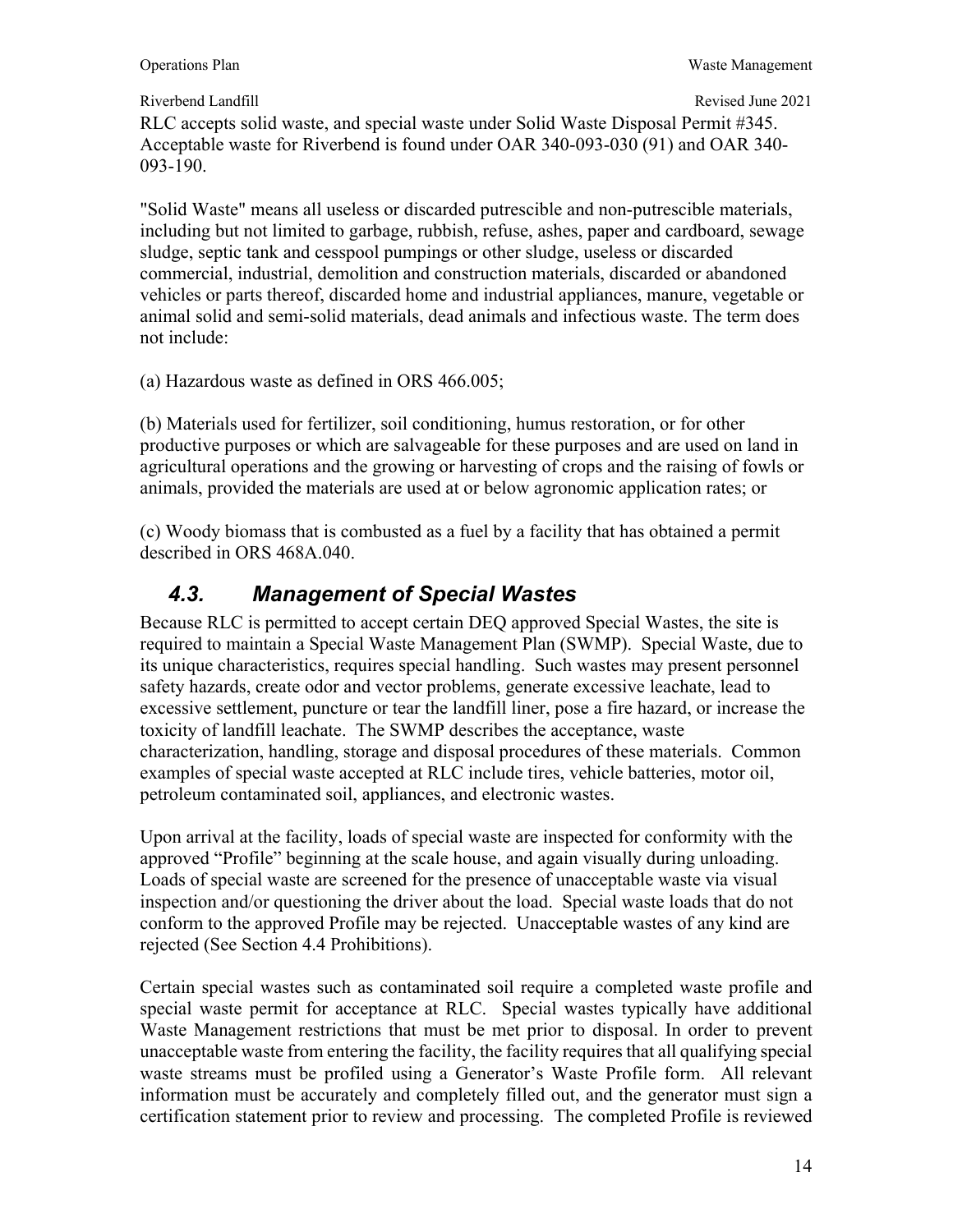to determine whether the special waste may be accepted at the facility and to provide any specific handling conditions that may be required.

The Profile is used to describe special and industrial waste streams including those containing contaminated soils and asbestos waste. Additional waste or industry specific profile forms, or modifications to the Generator's Waste Profile form, may be developed and utilized upon Waste Management and regulatory approval.

#### **4.3.1. Pesticide Containers**

Empty rigid pesticide containers will be accepted for disposal or recycling only if they have been properly decontaminated in accordance with OAR 340-109-020. Empty nonridged pesticide containers (bags) need not be decontaminated before acceptance and disposal.

#### **4.3.2. General Recycling**

#### **4.3.3. Waste Tire Recycling**

Whole waste tires that may be received in the inbound wastes at RLC are stored on-site for later removal by a waste tire carrier for recycling purposes. A maximum of 2,000 whole tires can be stored in a designated tire storage areas because a continuous contract is maintained with the waste tire carrier. Should the occasion arise in which RLC did not have a contract with a waste tire carrier, then a maximum of 100 whole tires may be stored on-site.

### *4.4. Prohibitions*

The following activities are prohibited by the RLC Solid Waste Disposal Permit#345:

- Hazardous waste disposal--RLC must not accept hazardous waste including hazardous waste from conditionally-exempt small quantity generators. Hazardous wastes are defined in ORS 466.005 and OAR 340-101.
- Liquid waste disposal--RLC must not knowingly accept liquid wastes that do not pass the paint filter test performed in accordance with EPA Method 9095.
- Vehicle disposal--RLC must not accept discarded or abandoned vehicles for disposal.
- Used oil disposal--RLC must not knowingly accept used oil for disposal.
- Battery disposal--RLC must not knowingly accept lead-acid batteries for disposal.
- Tire disposal--RLC must not accept waste tires for disposal.
- Large appliance disposal--RLC must not knowingly accept for disposal large metal jacketed residential, commercial and industrial appliances such as refrigerators, washers, stoves and water heaters.
- Open burning--RLC must not conduct any open burning at the site.

Prohibited wastes discovered at the facility prior to being landfilled are isolated and removed immediately. Prohibited wastes discovered in the landfill are handled appropriately given the nature of the wastes and the safety issues surrounding potential recovery. Non-hazardous prohibited waste are transported to an authorized disposal or recycling facility within ninety (90) days unless otherwise approved by the Department.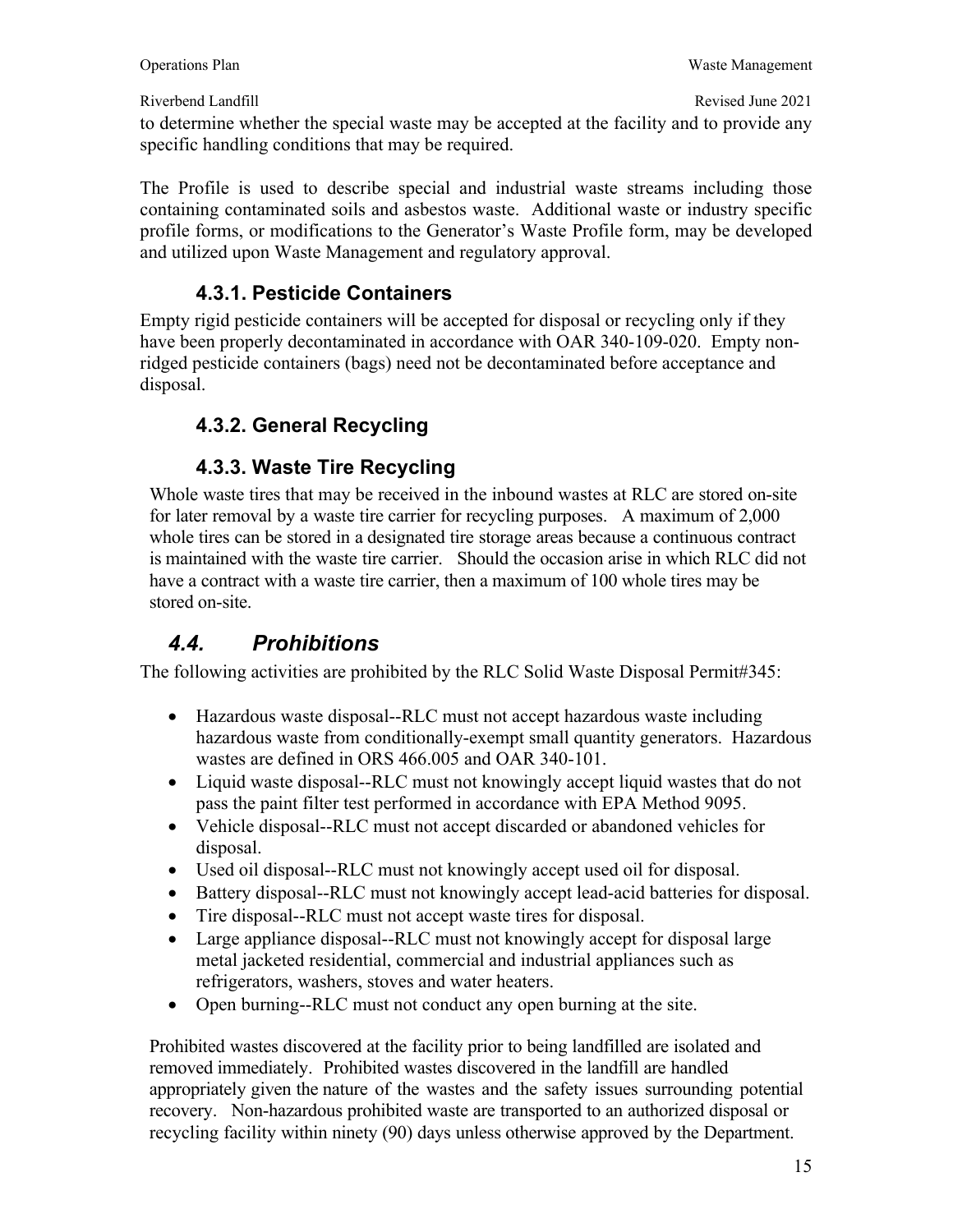In the event that a waste is discovered, or suspected to be hazardous, the waste will be isolated, identified (if possible) and removed by a third party within ninety (90) days, unless otherwise approved by the Department. Storage and transportation will be carried out in accordance with the rules of the Department. Unacceptable waste tracking is available upon request.

# *4.5. Random Load Inspections*

The frequency of random inspections may be based on the type and quantity of wastes received daily and accuracy and confidence desired in conclusions drawn from inspection observations. Subtitle D does not provide statistical parameters therefore; a reasoned, knowledge-based approach may be taken.

Riverbend Landfill has a program to detect and prevent the disposal of prohibited wastes. The program includes inspections of incoming loads and other screening methods, appropriate record keeping and prohibited waste training of personnel.

Random inspections are performed on a regular basis using the following procedures;

- Perform a random load inspection at the active landfill area;
- Inspect the waste from prohibited or special wastes and other items of concern;
- Report any discovered, prohibited wastes to the Operations Supervisor/Manager;
- Manage prohibited wastes as described in Section 4.4; and if no prohibited waste is identified, dispose of the waste at the active working face.

# *4.6. Salvaging and Scavenging*

Salvaging and scavenging are not permitted at RLC. These practices are controlled through site security. During operating hours, landfill personnel visually police the landfill to prevent scavenging. When the landfill is closed the access gates to the landfill are locked to prevent unauthorized entry.

# *4.7. Litter Control*

To contain litter on site, temporary and permanent litter fences are used around the perimeter of the landfill and downwind in the predominant wind direction. Additionally, portable litter fences may be used in the active fill area. Maintaining a small working face, sufficiently compacting the waste, and applying proper daily cover minimizes litter problems. Litter is periodically hand picked on the landfill, the entrance road, and if needed, from Hwy 18 near the site entrance.

# *4.8. Vector and Bird Control*

On-site populations of disease-carrying organisms (vectors) must be controlled for the protection of public health and the environment. Minimizing the area of the exposed waste as required by daily operations is important for vector control.

The predominant bird species at RLC include seagulls, starlings, and crows. Birds are controlled by the use of noisemakers, whistles and falconry or other approved measures as necessary to prevent them from becoming a nuisance.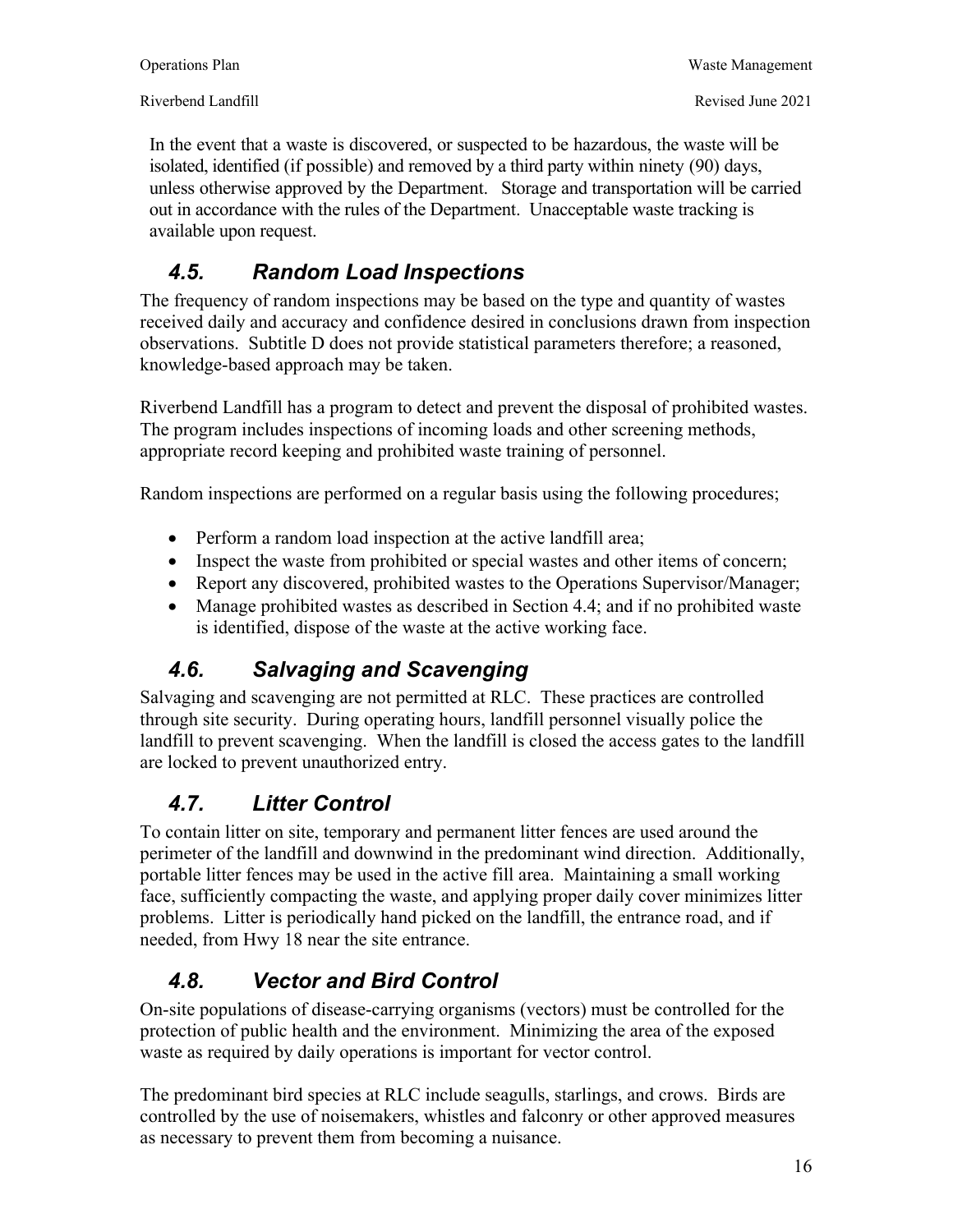#### *4.9. Inclement Weather Operation*

Inclement weather includes unusually high precipitation, wind, and drought. These conditions may require special operation procedures to accommodate incoming wastes.

Access roads and the tipping area are sensitive to inclement weather and must be maintained to minimize potential impacts. Haul roads, ditches, culverts, and drains are maintained free of obstructions, and grades to promote drainage to accommodate stormwater flows.

During the typically dry summer months, grading, watering, and applying a dust suppressant on the access roads when necessary to control dust. Application water may be required to control dust during earthwork activities in soil cover work areas.

# *4.10. Truck Washing Facility*

Currently RLC does not have a truck washing facility or designated area. An air gun is used to remove dirt and debris from equipment and a pressure washer is used to clean heavy equipment on the landfill. Any process water generated from the washing process is minimal and drains into the lined area of the landfill.

An onsite wheel wash is available and may be used by vehicles exiting the landfill, which reduces track-out issues on Hwy 18.

# *4.11. Facility Operation Equipment*

Equipment is required to place, compact and cover the waste and to maintain the roads and ditches. Each piece of equipment is maintained to perform its intended function and support uninterrupted landfill operations. Emergency and backup equipment is maintained and is accessible. Table 4-1 provides a general equipment inventory. This inventory contains redundancies, as not all the equipment is required for site operations.

Preventative maintenance, routine servicing, and frequent equipment inspections are conducted to minimize equipment downtime and costly repairs. This program contributes to safe and efficient equipment operation.

Equipment in use is inspected daily by operators. Any problems encountered are immediately corrected or reported to the operations Supervisor/Manager and the maintenance department. The maintenance department routinely services equipment to maintain safe and efficient operations. Any equipment that cannot be maintained to operate in a safe and efficient manner is placed out of service until it is deemed acceptable for use.

# **Table 4-1 Major Operations Equipment and Function**

| Equipment         | Function                                  |
|-------------------|-------------------------------------------|
| <b>Compactors</b> | Daily compaction of waste in landfill and |
|                   | pushing and grading waste                 |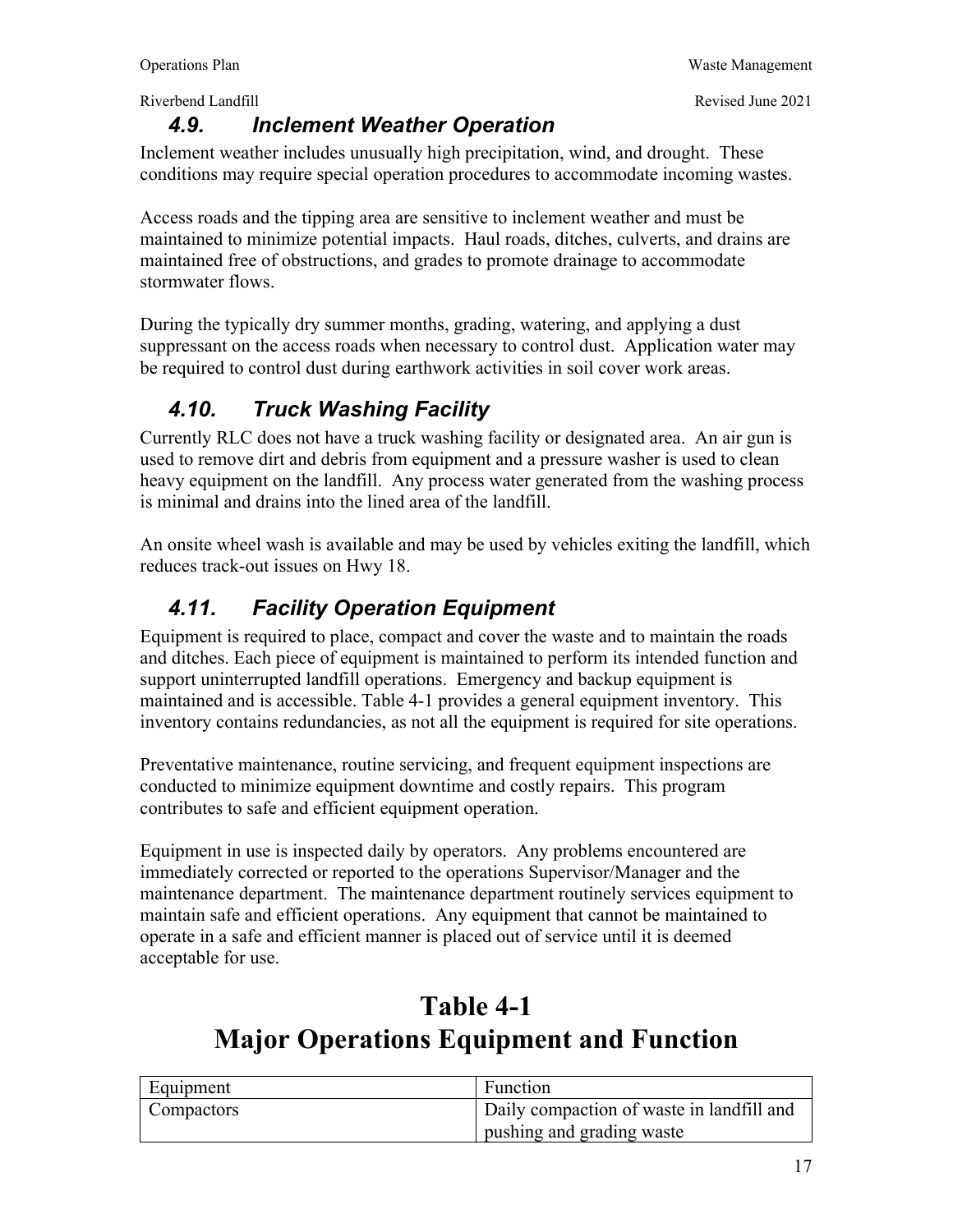| Riverbend Landfi |  |
|------------------|--|
|                  |  |

| Riverbend Landfill   | Revised June 2021                                   |
|----------------------|-----------------------------------------------------|
| Dozer(s)             | General earthwork, road construction,               |
|                      | pushing and grading of waste and cover<br>materials |
| <b>Wheel Loader</b>  | General earth work, moving soil cover               |
|                      | and utility purposes                                |
| Excavator            | Construction, cover and utility use                 |
| Off-road truck $(s)$ | Moving cover material and utility                   |
|                      | purposes                                            |
| <b>Water Truck</b>   | Dust control and fire fighting assistance           |
| Fuel Truck           | On-site fuel and oil for equipment                  |
| Tipper               | Material loading and landfill disposal              |
|                      |                                                     |

### *4.12. Water Supply*

Riverbend Landfill maintains water tanks for storage, water trucks and well water for landfill operations. Sufficient water is provided for the following purposes:

- Fire Protection: A water supply is maintained for fire control on the landfill.
- Dust Suppression: Adequate water is provided for dust suppression. Typically, the site water truck is used for spraying access and haul roads to minimize dust.
- Vegetative Requirements: Seeded areas are watered as needed to ensure germination. Watering requirements are dependent on time of planting, seasonal moisture variation and other factors.

### *4.13. Public View*

Public view of the active landfill operations is screened by trees, berms and the surrounding landscape. Occasionally, the active operations area will be visible from the highway and local roadways, however efforts will be made to minimize tipping in these locations. The screening berms and trees are intended to reduce the visibility of current and future landfill activities.

# *4.14. Management of Transfer Containers*

Transfer containers at RLC generally consist of intermodal containers and transfer trailers. Transfer trailers are typically managed by private trucking companies.

RLC transfer containers are located and staged and in areas for safe and efficient operations. Containers are maintained as needed to ensure a safe environment and to prevent malodors, unsightliness, and attraction of vectors. Any container requiring cleaning or repair is removed from service and repaired.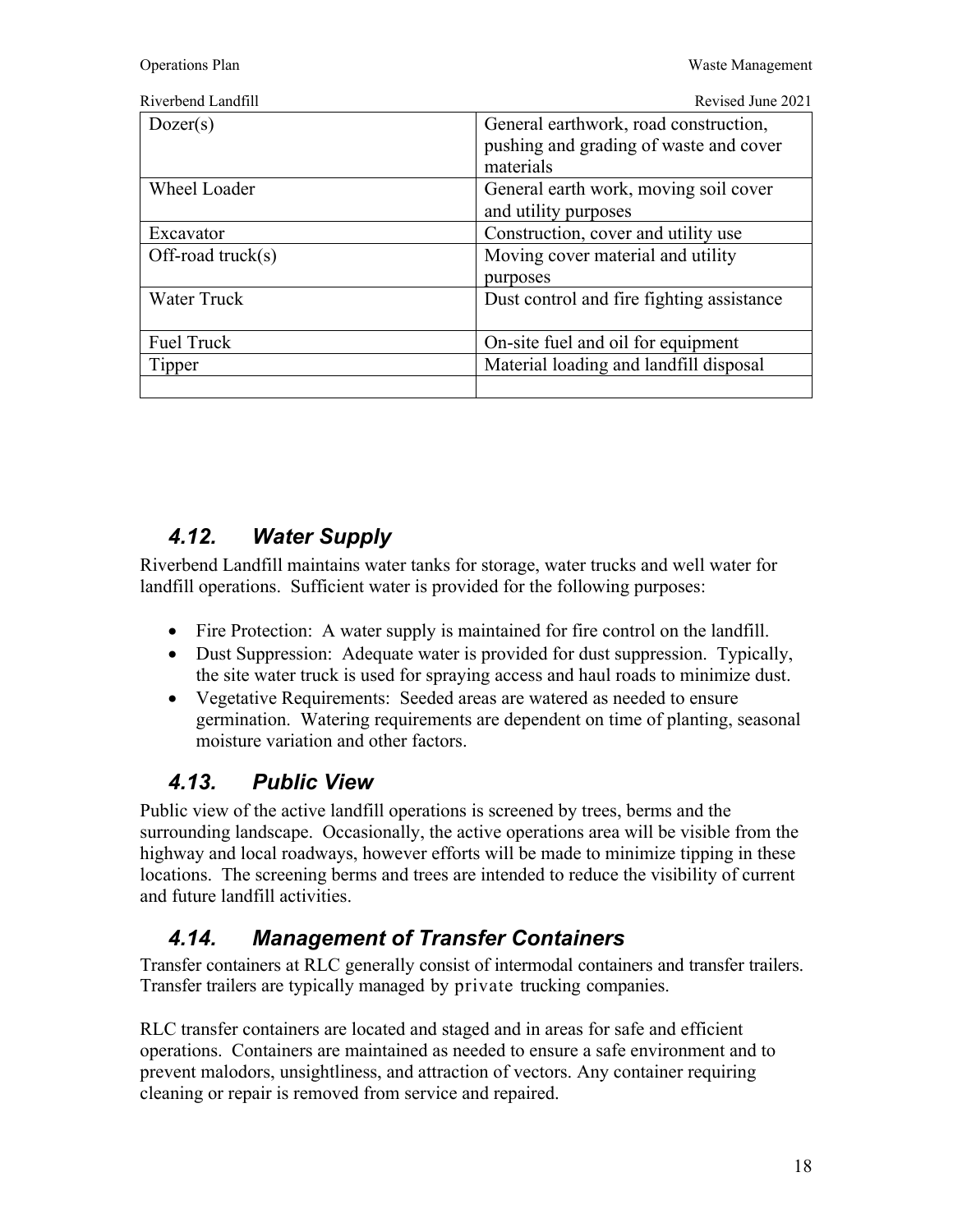# **5. Active Operations**

### *5.1. Module features Relevant to Operation*

Modules 4 to 9 are available for landfill disposal operations. These modules were all designed and constructed to Subtitle D standards and incorporate the following base liner components, from top to bottom:

- Operations layer;
- Primary leachate collection and removal system (includes separator and cushion geotextiles);
- Primary geomembrane liner;
- Primary low-permeability  $(1X10-7 \text{ cm/sec})$  soil liner;
- Secondary leachate collection system;
- Secondary geomembrane liner; and
- Subgrade soil.

As noted in Section 2, Modules 6 and 7 were constructed with side slopes of 2 (H) to 1 (V) against the flood control berm. For stability reasons, the operations layer was not placed over the entire side slopes when these Modules were constructed. In general, the layer was placed to a vertical height of approximately 10-feet above the toe of the slope. The geotextile component of the primary LCRS is exposed over the remainder of the slope.

Additional operations layer material will be placed on the side slope only after waste has been placed against the existing operations layer. Until then, the exposed geotextile will be covered with a temporary covering (e.g. 10-mil thick reinforced plastic, or equivalent, liner) to protect the geotextile from ultra-violet degradation.

Additional operations layers must be placed by relatively light equipment (e.g. bulldozer) operating in an up-slope down-slope manner (the equipment must not operate in a cross slope direction). In addition, the equipment should not operate entirely on the side slope. The rear end of the equipment should remain supported on the waste at all times. These operational constraints are designed to prevent the side slope components (geotextile, geomembrane, GCL) from either being over-stressed or being pulled out of the anchor trench.

After waste has been placed to the top of the flood control berm, stormwater ditches will be constructed on the landfill side of the berm to control stormwater run-off from the exterior waste slopes.

### *5.2. Waste unloading*

Commercial vehicles are directed by the scale attendant and by signs along the haul roads to the active working face. Unloading takes place as close as possible to the working face to minimize landfill equipment efforts, litter control needs and daily cover requirements. A RLC employee will be responsible for directing vehicles to the public and commercial unloading area. Heavy equipment will be used to move the waste from the tipping location to the working face.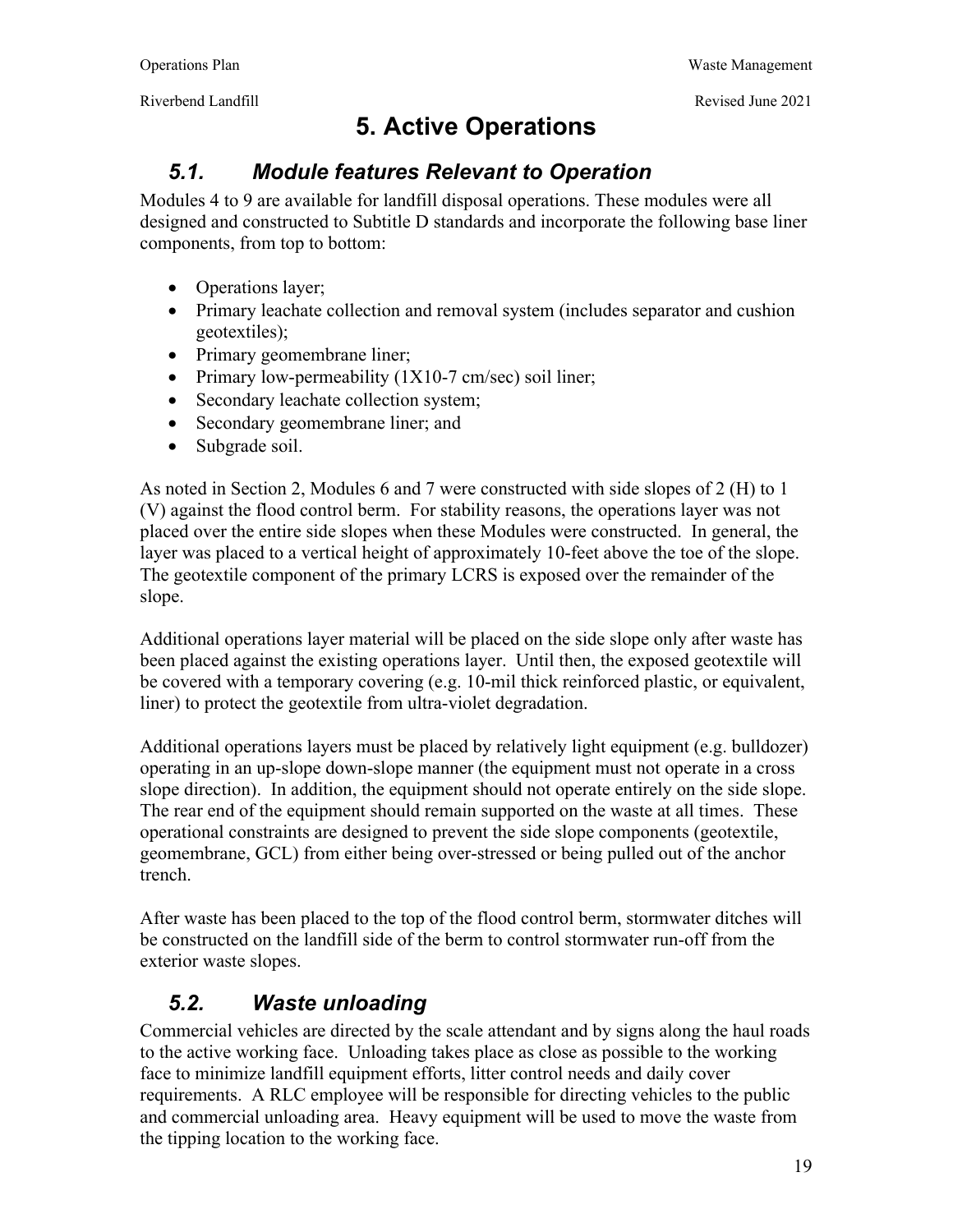.

Riverbend Landfill Revised June 2021

## *5.3. Initial Landfilling*

The first lift over newly constructed areas consists of municipal solid waste and special waste that is generally devoid of materials (such as demolition material, lumber, re-bar, or other rigid or bulky materials) that could penetrate or puncture the leachate collection system and/or liner. Operating equipment is restricted to travel on the waste layer only, extending the lift out over the prepared liner/collection system at minimum height of five (5) feet (loose state). Moderate compaction is applied to only the top portion of the first lift (i.e., compaction should not occur on the sloped face of daily cells constituting the first lift).

If a traffic path on the operations layer will be used more heavily, the operations layer shall be built up to between 2 and 3 feet thick along the traveled way. Heavy point-load equipment (such as compactors or wheel loaders) will have a minimum of five (5) feet of uncompacted disposal material above the operations layer before operating on the landfill.

## *5.4. General Landfilling*

Standard waste placement methods will be practiced when waste is placed in any module including the MSE berm area(s). After the initial lift has been placed, lifts will be placed in thin layers and compacted as described below.

# *5.5. Waste Compaction*

Waste is compacted continuously during the placement process. This is accomplished using the following procedure:

- Place a thin layer of waste as evenly as possible;
- Place and compact waste in flat areas to minimize the compactive effort of the equipment;
- Make three to five passes over the waste with a compactor;
- Separate large or bulky wastes to prevent bridging of the surrounding waste; and,
- Place large and bulky wastes in the lower portion of the advancing lift, and compact to the maximum extent possible by compacting equipment

# *5.6. Active Working Face*

The size of the working face is minimized to the extent possible to reduce potential problems associated with vectors, odors, litter, and stormwater infiltration. The outer face of placed waste will be no steeper than  $3.5$  (H) to 1 (V) to ensure the stability of the waste and liner system.

# *5.7. Cover Soil Placement*

#### **5.7.1 Daily Cover**

Daily cover will be placed on in-active working faces that will not receive fresh waste for more than 6 hours. Daily cover will be applied using:

 $\bullet$  A minimum of six (6) inches of clean soil; or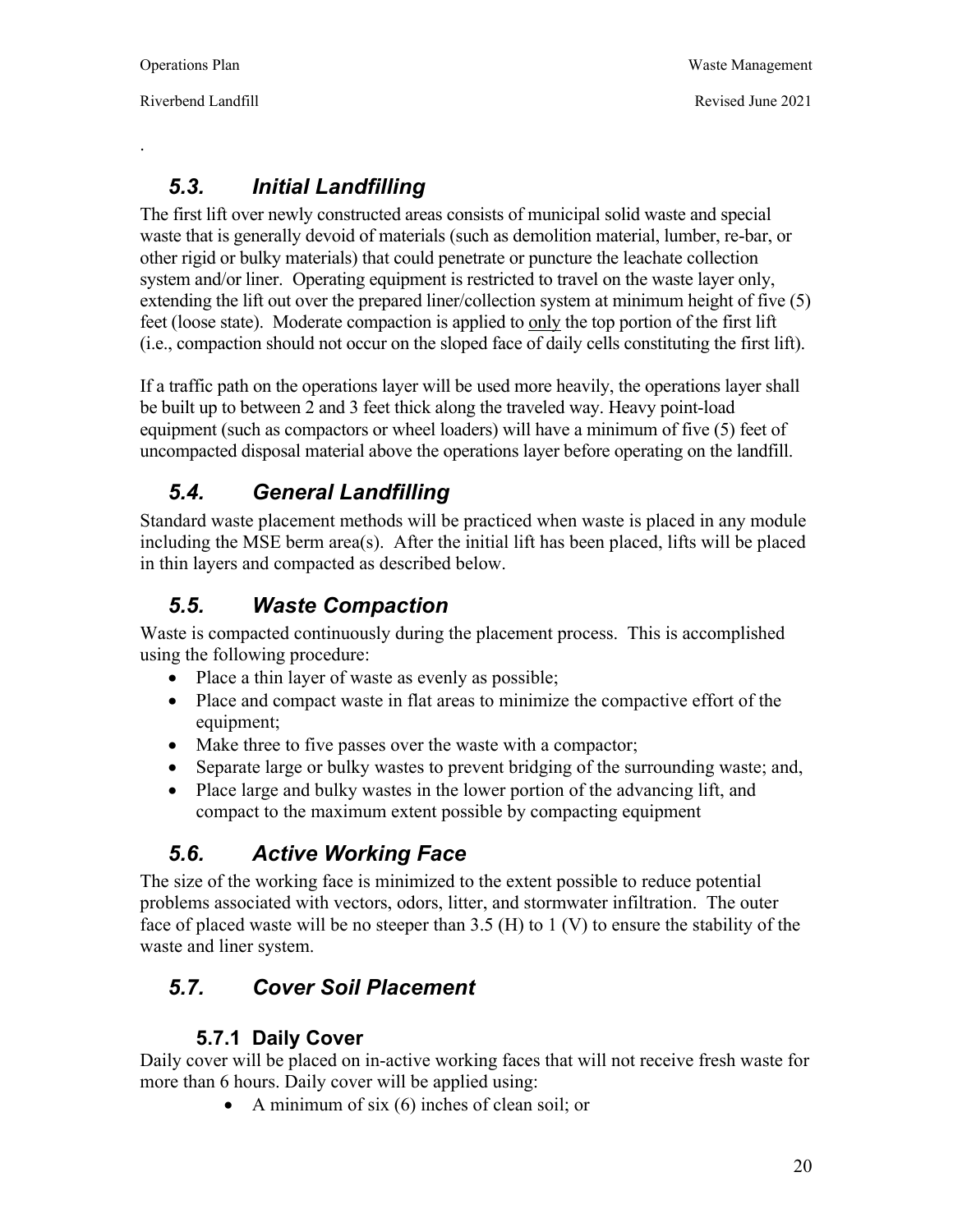ADC materials in compliance with minimum thicknesses identified in 5.7.2.1 and 5.7.2.3

### **5.7.2 Alternative Daily Cover (ADC)**

Approved ADC materials are generally used at RLC in lieu of virgin soils for cover or base layers within the landfill. There are two classifications of ADC materials with respect to DEQ per-ton solid waste disposal fees defined in OAR 340-097-120 (8);

#### **Per-Ton Solid Waste Disposal Fee (Exempt)**

ADC Qualified Materials used in compliance with OAR 340-097-120 (8) (C) (f) in lieu of virgin soil as alternative daily cover or daily cover soil repairs.

#### **Per-Ton Solid Waste Disposal Fee (Non-Exempt)**

ADC Qualified Materials used in lieu of virgin soil as base for interim covers, top decks and stormwater management structures.

#### **5.7.2.1 Approved Soil Like ADC (Per‐Ton Solid Waste Disposal Fee Exempt)**

Wherever practical, the following approved ADC material are used to cover the top deck and/or the sloped portion of the active face using the following compacted minimum thicknesses:

| Petroleum contaminated soil (PCS) | 6-8 inches thickness |
|-----------------------------------|----------------------|
| Sludge                            | 6-8 inches thickness |

### **5.7.2.2 Approved Soil Like ADC (Per‐Ton Solid Waste Disposal Fee Non‐Exempt)**

Approved ADC Soil Like materials will also be used in other non-daily cover uses. These uses include but are not limited to;

- Interim Cover Base Layer;
- Top Deck Base Layer; and
- Stormwater management structures

### **5.7.2.3 Approved Synthetic ADC Materials (Per‐Ton Solid Waste Disposal Fee Non‐Exempt)**

• Geosynthetic tarps/panels

Geosynthetic panels (such as black non-woven geotextile) may be used to cover the sloped portion of the working face towards the end of the day's operation (providing that there are no strong winds present).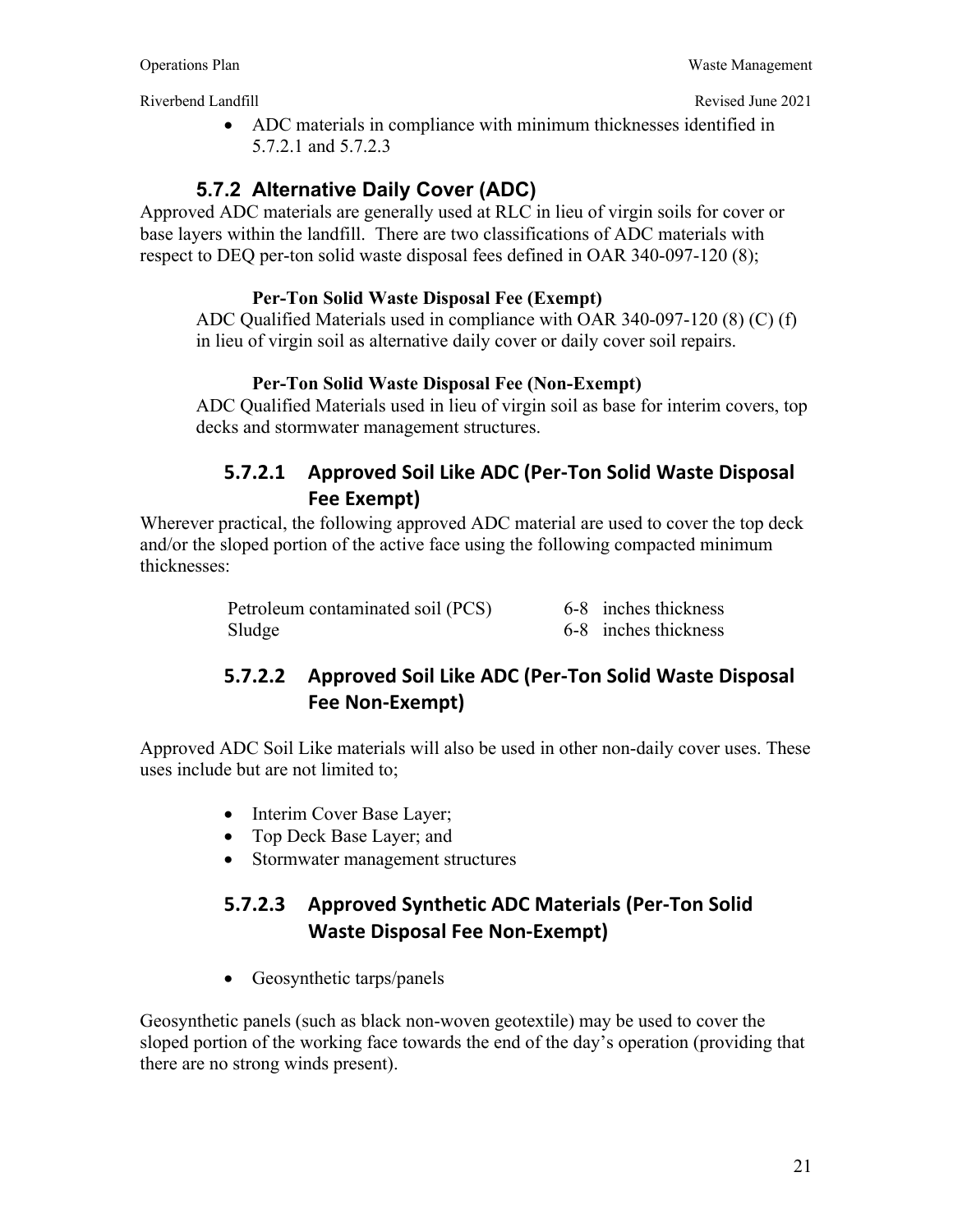### **5.7.2.4 Approved Other Type ADC Materials** (**Per‐Ton Solid Waste Disposal Fee Exempt)**

Boiler Ash may be used on the interior slopes of the active face applied in 6 inch thick. Boiler Ash from specific facilities is only utilized as ADC following approval from the Department. When boiler ash is used as daily cover, a fire barrier 6 inches thick or more is constructed from compacted soil, PCS, or a similar non-combustible mineral material at least once every three (3) weeks in the active disposal area.

Boiler Ash from the following facilities is approved for use as ADC:

• SP Newsprint, Newberg, OR

#### **5.7.3 RLC Fee Handling and Measurement for Alternative Daily Cover Uses**

As volumes of ADC eligible materials are accepted at the facility, RLC will account for and pay all applicable DEQ fees and Taxes. In the quarterly disposal report to the agency, RLC will report a credit for all OAR 340-097-120 (8) (C) (f) exempted volumes of ADC materials used and documented in the field on the daily ADC usage log forms.

#### **ADC Area Covered Measurement;**

Exempt ADC usage will be documented on the Daily log form using the following method;

Following placement of the ADC materials on the working face area, the dimensions (length and width) of the area(s) on the top deck and slope for each type of ADC material will be measured by landfill personnel by stepping off the distances using 3-feet as a basis for each step, or by using a measurement wheel. The dimensions for each type of material will be recorded onto an "ADC Usage Tracking Form" (Form). A copy of the Form is provided as Attachment A to this operations plan.

#### **ADC Volume Calculation;**

The volume of the ADC soil like materials will be calculated by assuming an average thickness as indicated in 4.5.2.1 and 4.5.3 plus 1 inch. This volume will be converted to cubic yards and will be recorded on the Form.

#### **Soil Like ADC tonnage Calculation;**

The tonnage of the ADC soil material is also calculated on the Form by assuming a conversion factor of 1.4 tons per c.y. for Soil Like Materials.

#### **"Other" ADC Tonnage Calculation;**

Because of the limited quantities of "Other" ADC materials like Auto Shredder Residue, actual tonnages will be calculated using an average density of 0.47 tons per c.y.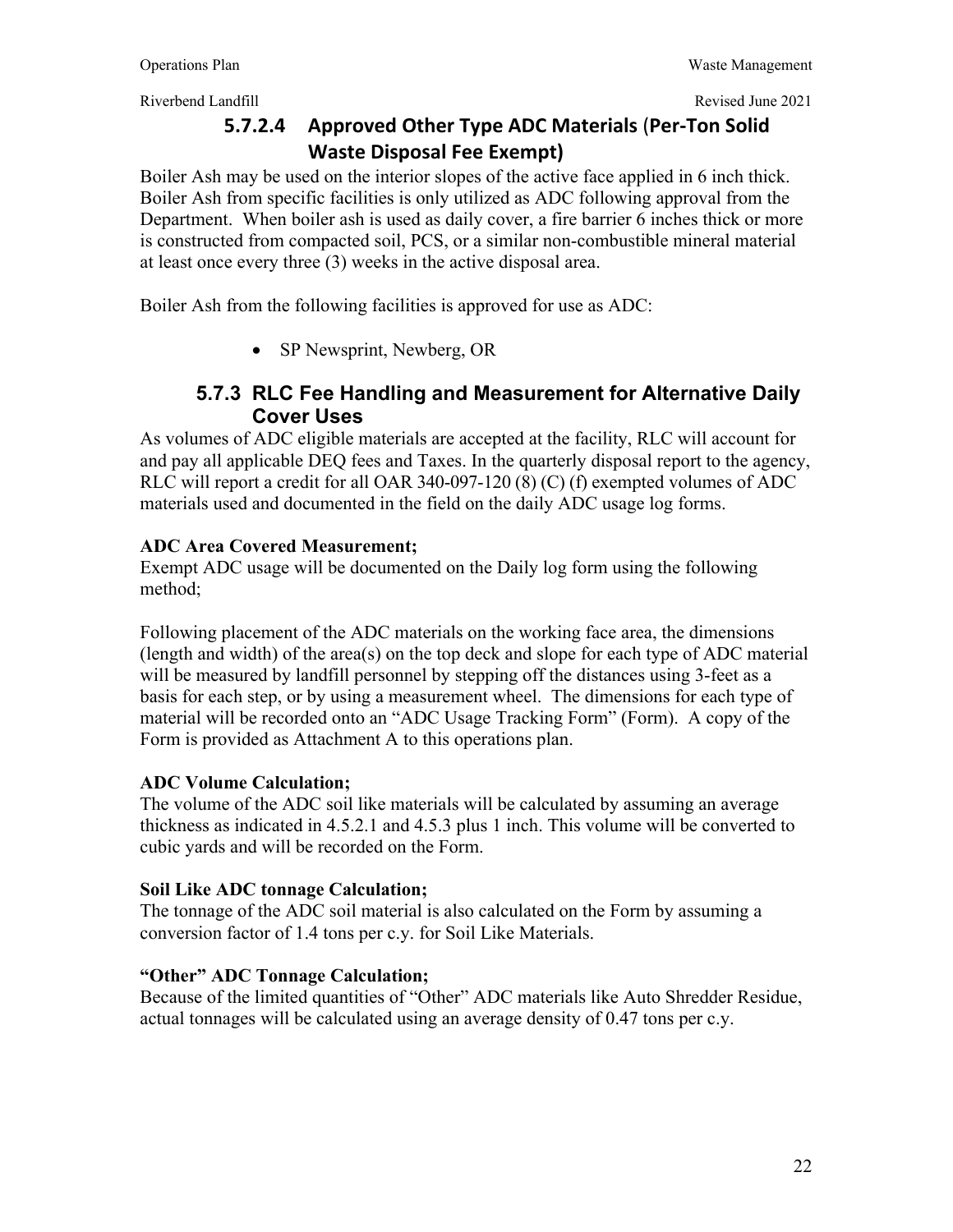#### **5.7.4 Intermediate Cover (Per-Ton Solid Waste Disposal Fee Non-Exempt)**

Intermediate soil cover is placed on the top surface of each advancing lift and also on the "daylight" face along the outside perimeter of each advancing lift whenever a daily cover surface will remain exposed for an extended period of time.

#### **5.7.4.1 Top Deck Intermediate Cover**

The intermediate cover layer on the top deck of the advancing lift shall be a minimum of twelve (12) inches (including 6 inches daily cover layer) of compacted soil or approved ADC.

#### **5.7.4.2 Side Slope Intermediate Cover**

The intermediate cover layer, on exterior and interior side slopes shall be a minimum of 18 inches.

The exterior side slope intermediate cover is made up of 6 inches of daily cover, up to 6 inches of ADC, and 6 inches of clean soil for a total of 18 inches of compacted cover.

The interior side slope intermediate cover is made up of 6inches of daily cover, and up to 12 inches of ADC and/or clean soil" for a total compacted thickness of 18 inches.

The intermediate cover on top decks shall generally be sloped at a minimum of 1-2% to prevent the significant ponding of stormwater. Areas covered with intermediate cover that is exposed for twelve (12) months or more shall be seeded and conditioned to develop appropriate vegetation or have 8 mil sewn poly cover applied.

Refuse side slopes under the intermediate cover shall be constructed no steeper than the grades shown on the plans which were generated from recommendations outlined fill sequencing plan. The report recommended maximum temporary refuse slopes of 4H:1V

Automotive shredder residue may be utilized as a foundation layer for the intermediate cover provided that it is covered by at least six (6) inches of soil within 48 hours.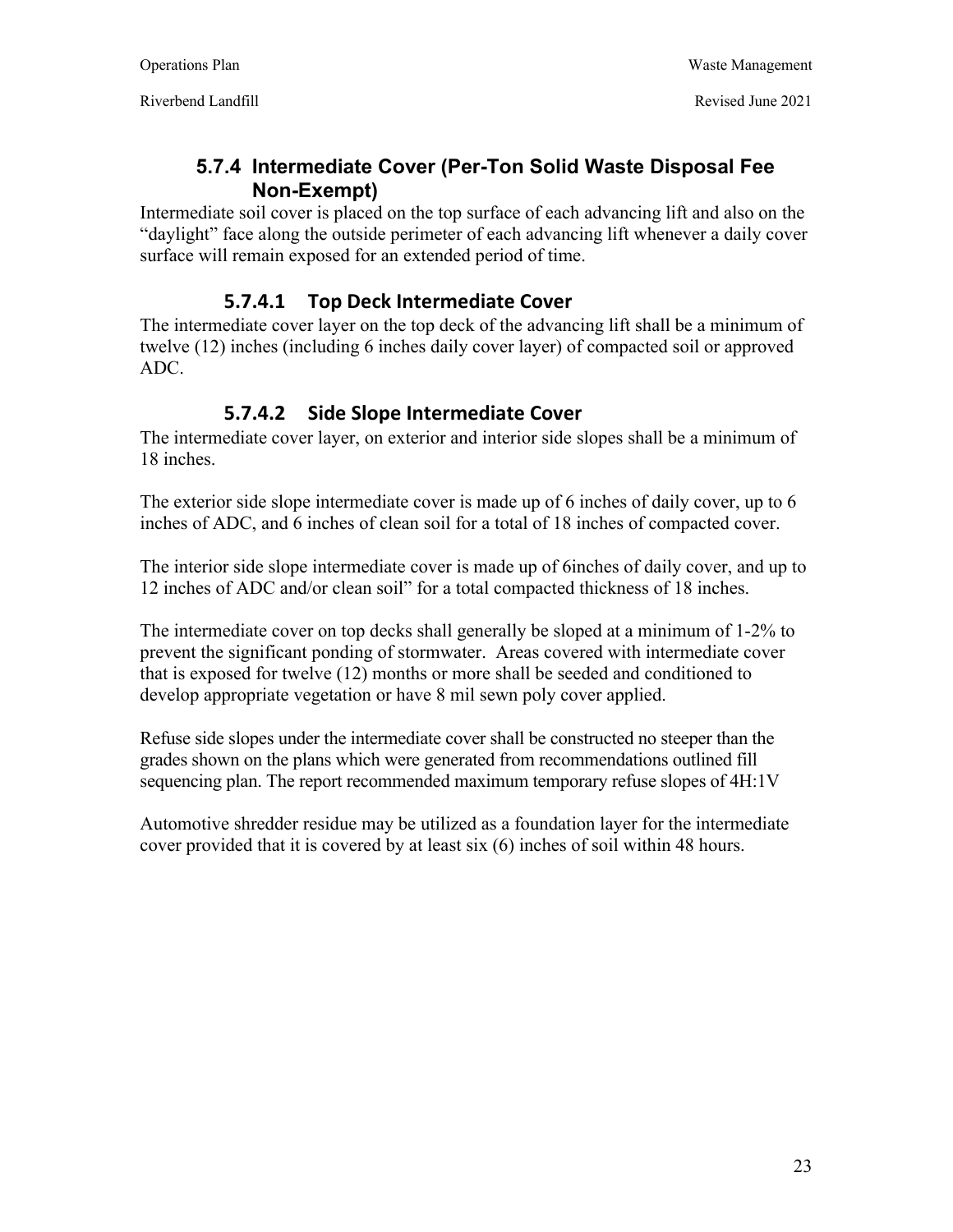Riverbend Landfill **Riverbend Landfill** Revised June 2021

#### **5.7.5 Final Cover**

Upon approval from the DEQ, final cover activities shall commence within sixty (60) days (during the construction season) after final fill grades are reached in any contiguous thirty (30)-acre area (weather permitting). In the event of inclement weather, final cover shall be applied as soon as possible. Construction of the final cover shall conform to the DEQ requirements specified in the solid waste permit or as agreed upon with the DEQ. The final landfill cover will consist of a minimum total cover thickness of thirty-six inches broken down from top to bottom:

Vegetation - a mixture of native and other acceptable species that establish themselves quickly, require a minimum of maintenance, are erosion resistant, and have root depths less than the thickness of the topsoil layer.

Vegetative Soil – a minimum of eighteen inches of vegetative soil composed of local or imported soils and amendments (such as fertilizers or composted yard waste) capable of supporting vegetation and meeting the requirements of the ET Cover plan (Alternative Final Cover Report, August, 2006).

Underlying Soil – a minimum of eighteen inches of existing intermediate cover soil.

Cover soils are acquired from on and off-site clean excavated soils containing no waste material.

# *5.8 Interim Cover*

A uniform and compacted interim cover, at least 18 inches thick, will be placed in areas not intended to receive additional waste for greater that 120 days, and when an area reaches final grade. The interim cover will be placed to minimize surface water infiltration and interim covers using strictly soil will be vegetated if exposed for two years. For all interim cover compositions, the cover will be maintained either until the final cover system is constructed, or additional waste is placed in the area. Adequate interim covers include, but are not limited to the following:

- Clean soil:
- Peat;
- Compost; and
- A combination of the above used in conjunction with tarps

### *5.9 Fire Prevention*

No open burning of any material is allowed at RLC. The landfill operating procedures are designed to minimize the potential for fire. If a hot load were inadvertently unloaded at the working face, the burning materials would be excavated, removed from the active fill area, and extinguished. Landfill personnel will extinguish fires that occur on the landfill site promptly.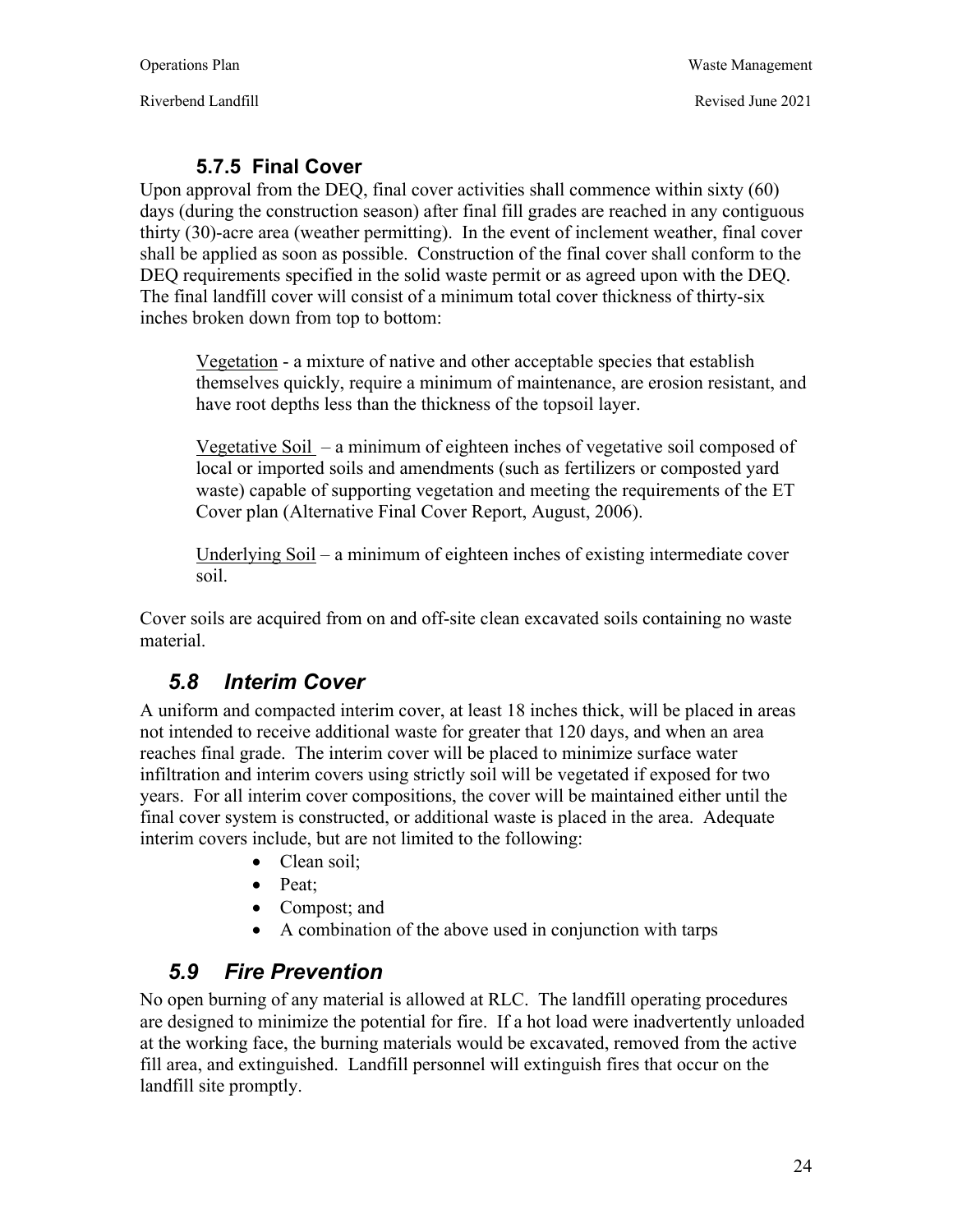Fire protection procedures for landfill equipment include frequently removing debris from undercarriages and engine compartments, repairing oil and fuel leaks, and providing portable fire extinguishers in the cab of each vehicle. All facility buildings, including the scale house and recycling buildings are also equipped with fire extinguishers for extinguishing small fires. The site maintains a water truck that may be used to extinguish small fires.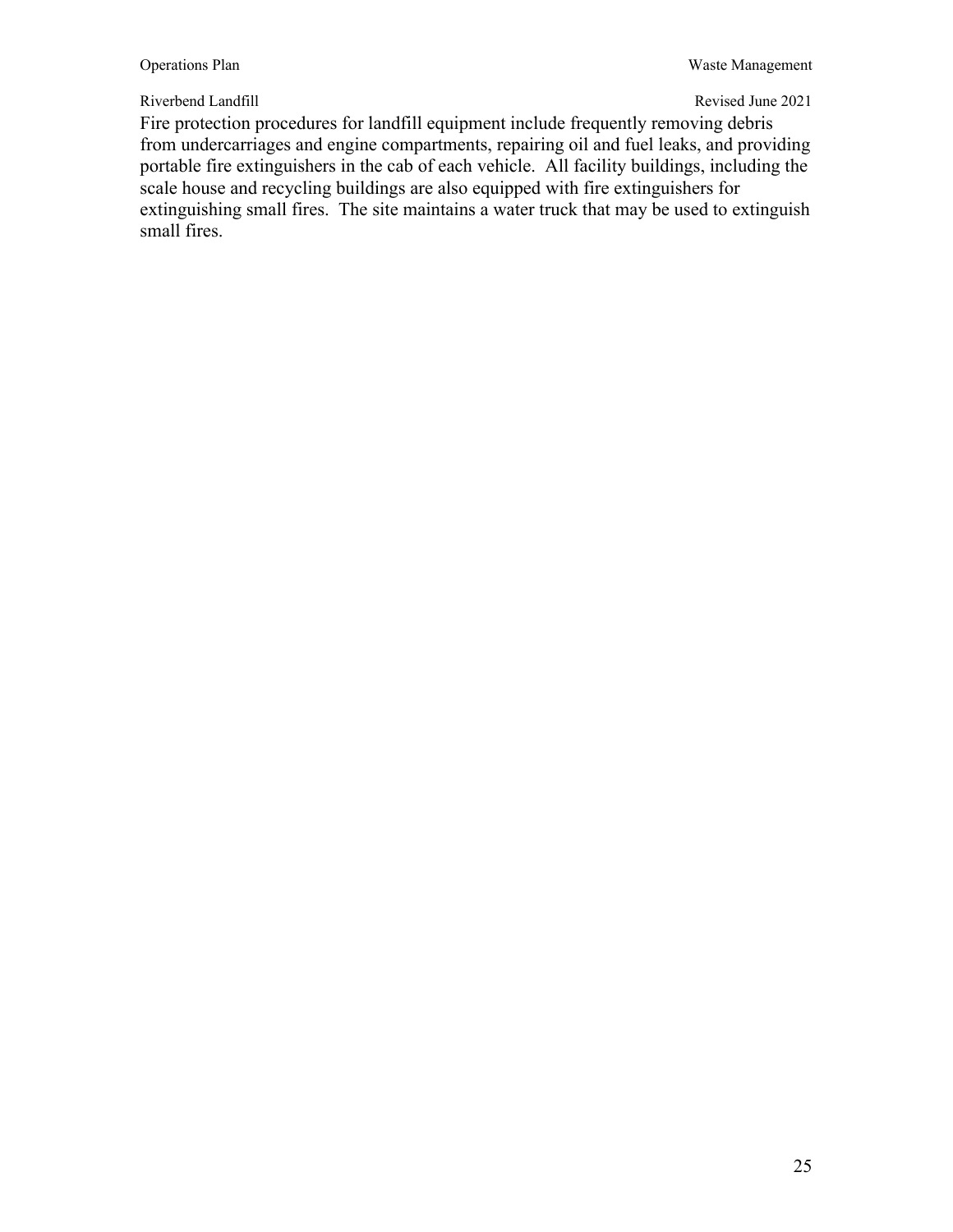Riverbend Landfill **Revised June 2021** Revised June 2021

# **6 Environmental Management and Monitoring**

The environmental monitoring plan (EMP) contains detailed monitoring procedures for Riverbend Landfill. The purpose of the environmental monitoring is to protect the public, landfill personnel, the environment, and WM assets. The EMP includes inspection, maintenance and monitoring requirements for groundwater, soil vadose zone, leachate, secondary containment systems, stormwater, landfill gas, and air quality. The following is a brief synopsis of each element

# *6.1 Groundwater Monitoring*

A site-wide groundwater monitoring network is in place at RLC. The monitoring network is designed to evaluate water quality and groundwater flow patterns within the uppermost water-bearing geologic units. The monitoring networks' primary function is to detect potential landfill impacts.

Groundwater monitoring well pairs (a shallow and deep well) are used to monitor the uppermost silt-clay unit and the lower sand-gravel unit.

# *6.2 Soil Vadose Zone Monitoring*

The soil vadose zone is monitored in the poplar tree reuse area as part of the management plan of the area. The monitoring system ensures that the poplar trees take up all the applied leachate and the zone of saturation does not impact groundwater.

# *6.3 Leachate Collection and Removal System*

# **6.3.1 LCRS Overview**

 Leachate is generated when water percolates through or purges out of disposed material. This percolation can occur when precipitation infiltrates directly into the waste and/or when moisture in the material (whether present before or after landfilling) filters or leaches out.

Leachate generation is minimized by using best management practices (BMP's) at RLC these include, but are not limited to:

- Maintaining positive drainage on top of the landfill to minimize infiltration. Runoff from covered areas of the landfill should be directed to pipes/swales that will convey the runoff away from the landfill. Precipitation that falls on the active face is managed as leachate and not directed off the landfill;
- Maintaining surface water drainage around the landfill to prevent surface water run-on into the active disposal area. Inspect and if needed re-grade any areas surrounding the landfill that are suspected to drain into the landfill.

The LCRS sumps remove leachate from landfill modules and route the leachate to a double-lined collection pond for treatment and disposal. The LSCSs are used to detect and contain potential leaks in the landfill.

Leachate in Modules 1 to 5, which encompasses 39 acres, drains to a primary leachate sump (Sump  $1/5$  P) on the south side of Module 4. This sump was constructed with dual sideslope risers and is equipped with a dedicated submersible pump that discharges to a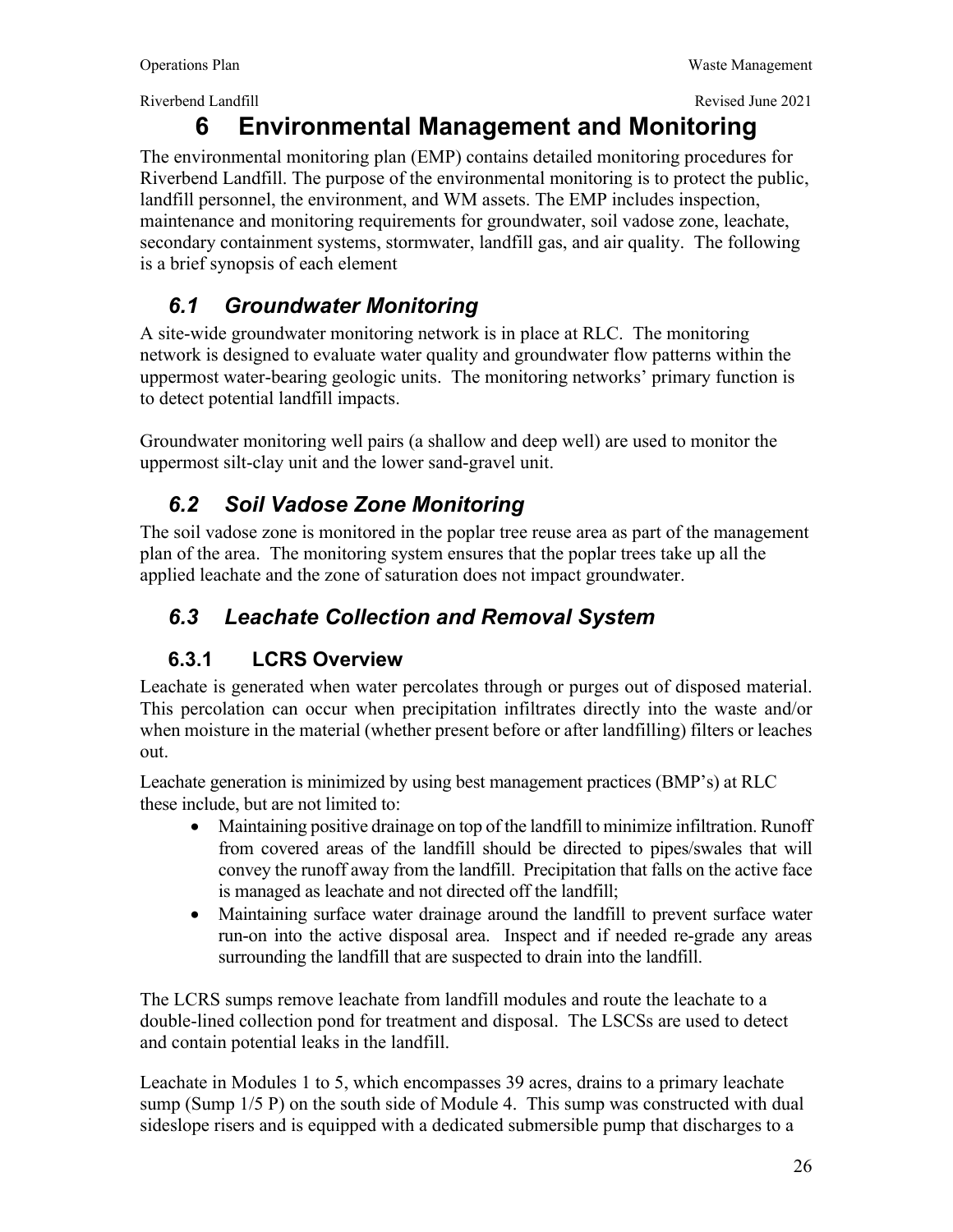leachate header leading to the south side of the leachate pond. Leachate in Modules 6 and 7, which is 15.2 acres in size drains to a primary leachate sump (Sump 6/7 P) on the south side of the modules. Sump 6/7 P is equipped with a dedicated submersible pump that discharges to a separate leachate header leading to the south side of the leachate pond. Leachate in Module 8, which covers 30.9 acres, drains to a primary leachate sump (Sump 8P) located in the northeast corner of this module. Sump 8P is equipped with a dedicated submersible pump that discharges into a header shared with Module 7, which discharges into the east side of the leachate pond. Leachate in Module 9, which covers 2.4 acres, drains to a primary leachate sump (Sump 9P) located in the northeast corner of this module. Sump 9P is equipped with a dedicated submersible pump that discharges into a leachate header, which discharges into the east side of the leachate pond. Each LCRS sump is equipped with a flow-monitoring device and connected to the SCADA system.

Modules 4 and 5 are constructed with a LSCS that drains to a secondary collection sump (Sump 4/5 S). This sump is located below the primary leachate sump in Module 4 (Sump  $1/5$  P).

Modules 6 and 7 are constructed with an LSCS that drains to a secondary collection sump (Sump 6/7 S) located below the primary leachate sump in Module 6 (Sump 6/7 P).

Module 8 is constructed with an LSCS that drains to a secondary collection sump (Sump 8S) located below the primary leachate sump in Module 8 (Sump 8P). The LSCS sumps are constructed with sideslope risers and are equipped with dedicated submersible pumps that discharge to the corresponding primary leachate sumps.

Module 9 is constructed with an LSCS that drains to a secondary collection sump (Sump 9S) located below the primary leachate sump in Module 9 (Sump 9P). The LSCS sumps are constructed with sideslope risers and are equipped with dedicated submersible pumps that discharge to the corresponding primary leachate sump.

Compliance with the liquid head on liner requirements is monitored by the site SCADA system and visual observations by landfill personnel.

#### **Leachate Storage Pond**

The Riverbend Landfill leachate storage pond is located near the southwestern corner of the site and has a surface area ranging from roughly 3.13 acres at elevation 135.0+/- (Pond Bottom) to 4.58 acres at elevation 153.0. At the designed maximum liquid depth of approximately 18 feet, the leachate pond has a storage capacity of approximately 19,961,958 million gallons. The pond liner is comprised of a primary 60 mil HDPE liner as well as a composite secondary leak detection liner system. The composite secondary leak detection liner system consists of a 60 mil HDPE liner located on top of 2 feet of low hydraulic conductivity soil.

The secondary leak detection system drains any potential leakage from the primary liner to a secondary leak detection sump that is approximately 12 inches deep and 18 feet square per the as-built drawings by Emcon in 2001. Within this secondary sump is a 12– inch diameter riser pipe which lies under the eastern slope of the pond. The secondary sump pump is accessed from a portion of the riser pipe sticking out above ground on the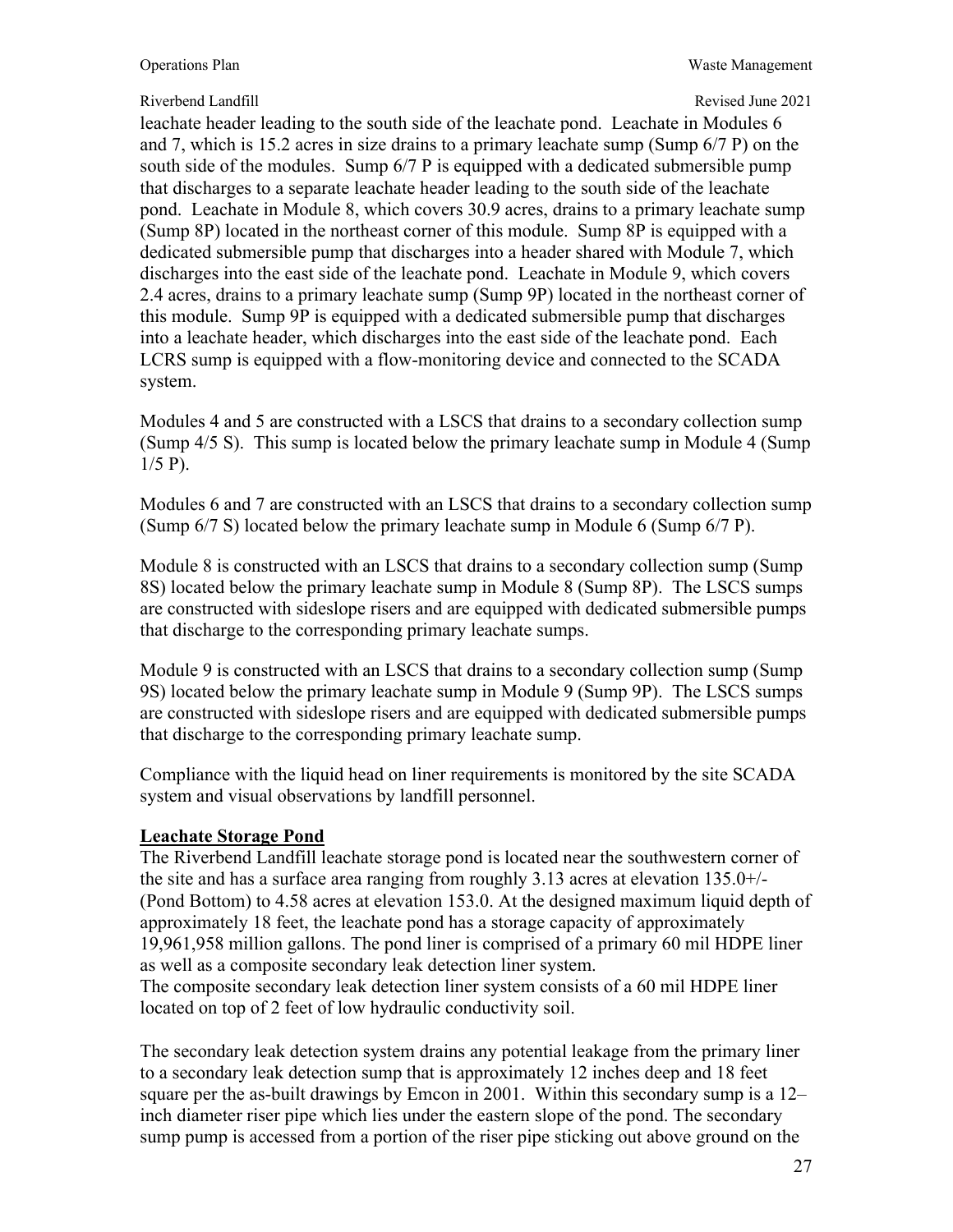eastern berm of the leachate pond. See Figure 1 below for an approximate location of the sump and riser.



**Figure 1-Leacate Pond Configuration** 

#### **Existing Leachate Pond Equipment**

The secondary leak detection sump riser is constructed of 12-inch HDPE pipe. The end of the pipe is relatively flat and located within the secondary sump. The sump is filled with approximately 12 inches of drainage aggregate which covers the pipe and allows for leachate storage. Located within the 12-inch secondary riser is a sump pump as well as a pressure transducer. Liquid from the secondary leak detection sump is discharged through a flow meter located at surface level and is directed back into the leachate pond via an air break.

Leachate generated onsite may be disposed and managed in the following ways:

- In-place pan evaporation;
- Drip line evaporation located along the leachate pond liner;
- Off-site trucking; and,
- Leachate recirculation upon approval from DEQ.

#### **6.3.2 Leachate Operations**

A Supervisory Control and Data Acquisition (SCADA) system is in use at RLC to monitor and log leachate sump levels and the generated leachate volumes. This system is designed to send notifications to key personnel in the case of pump failures and/or compliance level exceedances. The site currently collects leachate data both manually and via the SCADA system.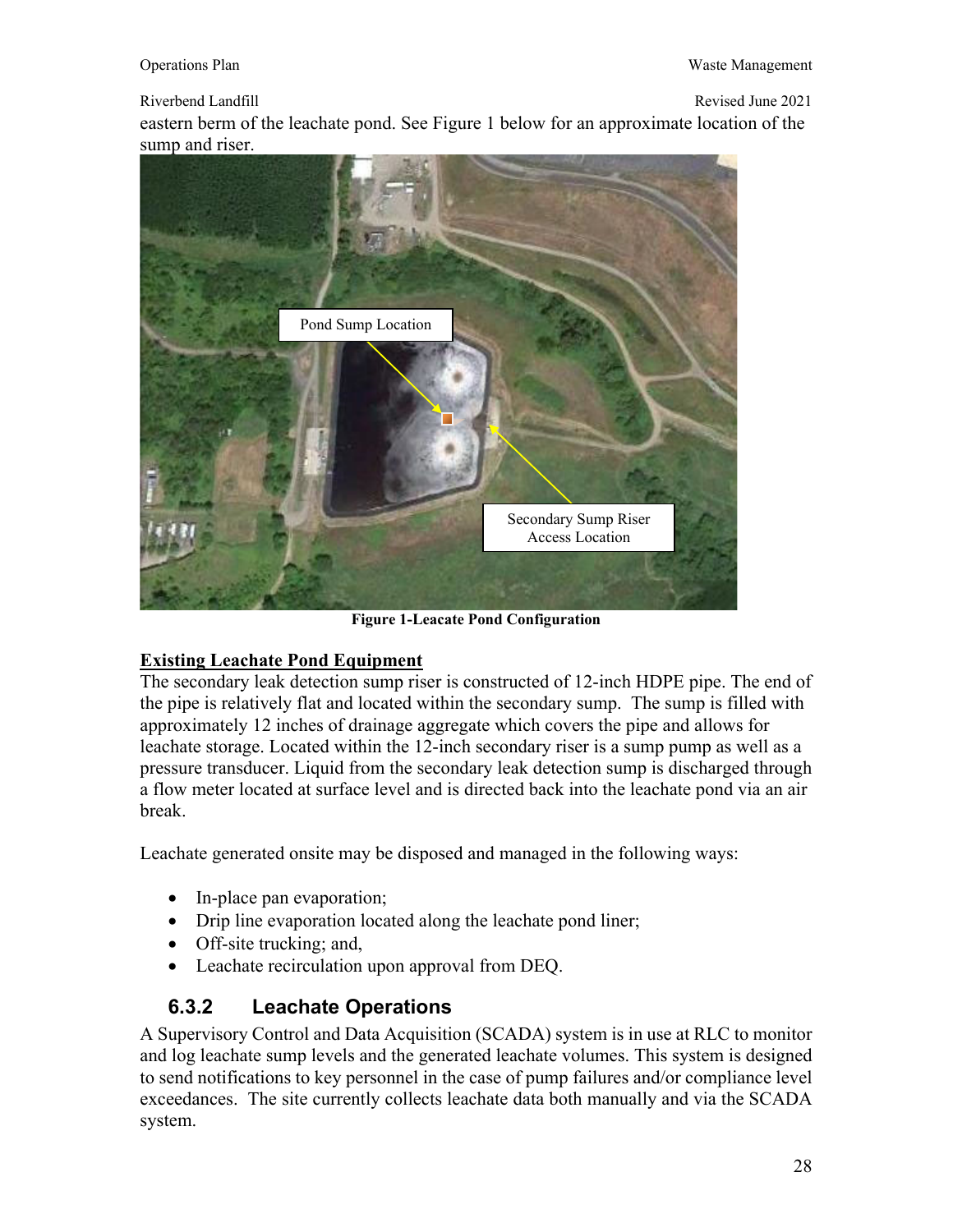During daily operations, all primary and secondary leachate sump pumps are designed to run in an "automatic" mode to handle generated leachate. Each sump pump has a pressure transducer that reads the level of leachate in each sump. That reading is sent to the leachate sump panel where each sump has its specific setting for: High leachate level pump-on, Low leachate level pump-off; and leachate alarm level (triggers emergency beacon light). Sump pumps run automatically turning on and off at pre-programmed set points to properly move leachate off the liner and into the force main system. The control panel has lit buttons to indicate when the pump is activated.

### **6.3.3 Leachate Inspections**

The SCADA system is the primary method of monitoring leachate at RLC. However, site personnel visually monitor the LCRS daily during normal daily operations.

At each primary & secondary leachate sump, the site technician inspects the following:

- 1. Observe all exterior plumbing connections of leachate sump for leachate leaks. Verify that sump has no electrical or high leachate alarms; Check control panels for proper function and display; and correct valve positions at each sump riser.
- 2. After examination of each station, review the SCADA information from each primary & secondary sump.
	- a. Level reading at sump.
	- b. Hour meter reading at sump.
	- c. Totalizer reading for gallons pumped.
- 3. Initially evaluate level data to confirm compliance at each sump. Provide immediate notification to the OM and/or EP Specialist if the liquid levels are near, or exceed, compliance levels.
- 4. After completing the data evaluation, evaluate if there are any maintenance or repairs needed to any sump location.

The SCADA system logs and stores leachate volumes and compliance levels for review and reporting purposes.

# **6.3.4 LCRS Maintenance and Repairs**

RLC personnel will typically perform any repairs or maintenance that are needed on the leachate pump systems or associated equipment. Should there be a major electrical or pump issue at one of the leachate sumps that cannot be fixed by RLC personnel, a third party electrical/pump contractor will be utilized to repair the identified issue.

Routine maintenance includes testing and review of all panel electricity and alarm settings for proper system function/operation and detection of any failures. All observation work activity is documented and outlines in detail findings and recommendations for repair or maintenance. Based on reported findings, the DM and OM determine best plan/schedule for repairs/activities to address noted issues.

# **6.3.5 Leachate Sampling and Monitoring**

Leachate samples from the LCRSs are monitored to (1) comply with the requirements of the SWDP, and leachate disposal permits (2) provide comparative data for interpreting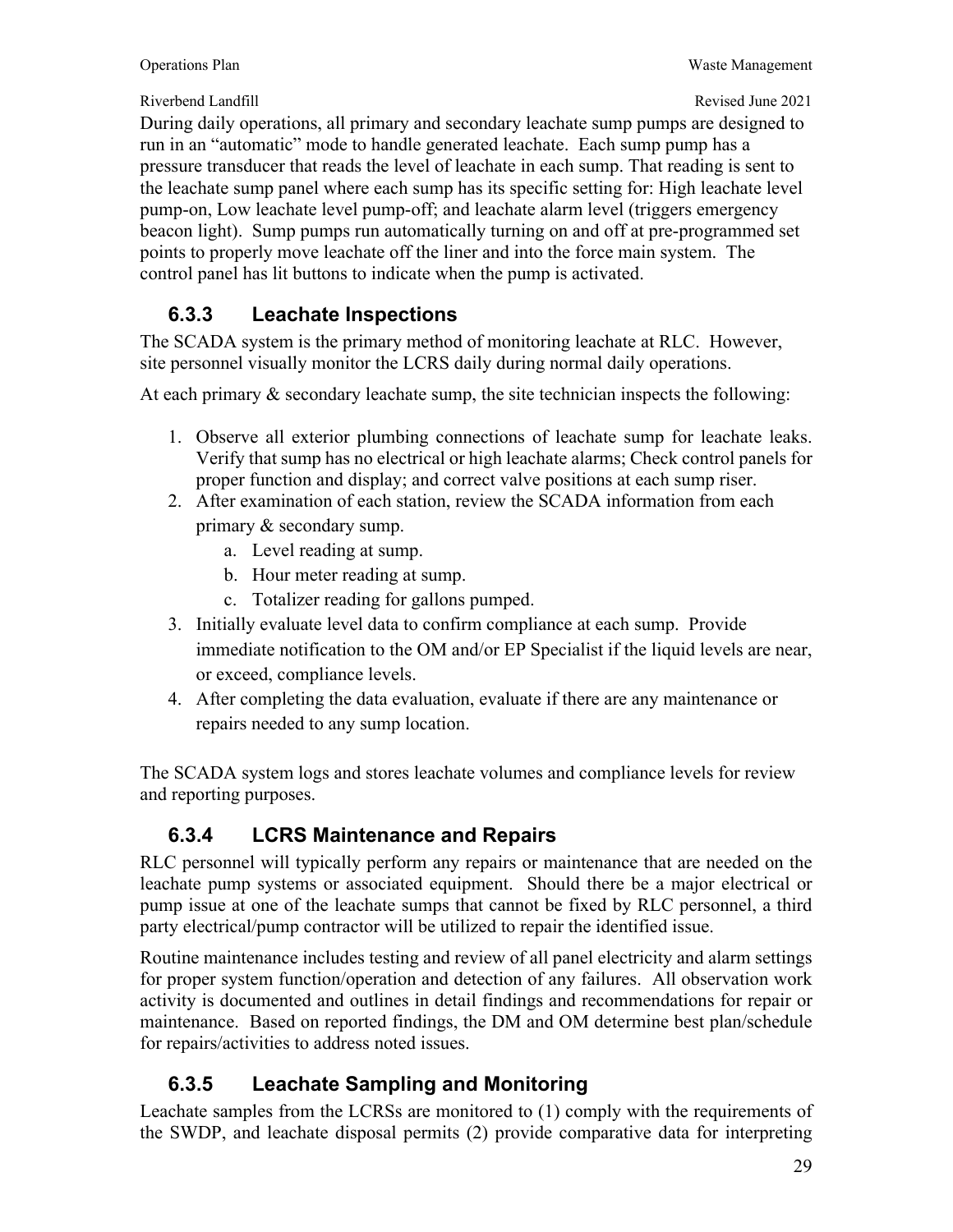monitoring data collected from the secondary collection systems, and (3) provide a basis for the selection of groundwater monitoring parameters.

Liquid samples from the LSCSs are monitored to (1) detect and if present, characterize the liquid in the LSCS and (2) determine whether the detected liquid consists of leachate from the primary liner or liquid from other sources.

RLC groundwater and primary and secondary leachate sump sampling activities are performed pursuant to the RLC Environmental Monitoring Plan, which describes the RLC leachate monitoring system, including, but not limited to: leachate monitoring locations, monitoring parameters, data evaluation methods, and sampling and analytical procedures. This information is reported to the DEQ in the Annual Environmental Monitoring Report (AEMR).

In addition to the leachate sampling and monitoring activities discussed above, leachate sampling requirements may vary depending on the discharge location and permit revisions.

The LCRS and LSCS is currently sampled at the following nine locations:

- Leachate pond
- Leachate pond secondary collection system.
- $\bullet$  Sump 1/5P sideslope riser.
- $\bullet$  Sump 6/7P sideslope riser.
- Sump 8P sideslope riser.
- Sump 9P sideslope riser
- Sump 4/5S sideslope riser.
- Sump 6/7S sideslope riser.
- Sump 8S sideslope riser.
- Sump 9S sideslope riser.

#### **6.3.6 Routine Reporting**

Routine reporting is regularly scheduled reporting RLC performs in conjunction with the LCRS operation. Routine reporting includes but is not limited to, the following:

- Leachate monitoring activities performed pursuant to the *RLC Environmental Monitoring Plan* (SCS, 2013). This information is reported to the DEQ in the Annual Environmental Monitoring Report (AEMR);
- Wastewater discharge constituents of the landfill leachate, required by various Wastewater Discharge permits.

#### **6.3.7 Non-Routine Reporting**

Non-routine reporting is generally associated with emergency conditions/situations that violate, or have the potential to violate permit requirements, in which provided advanced notification is warranted to apprise agencies of the situation. In these cases, RLC will provide verbal notification as soon as possible if/when non-routine reporting is necessary. RLC Non-routine reporting includes, but is not limited to, the following: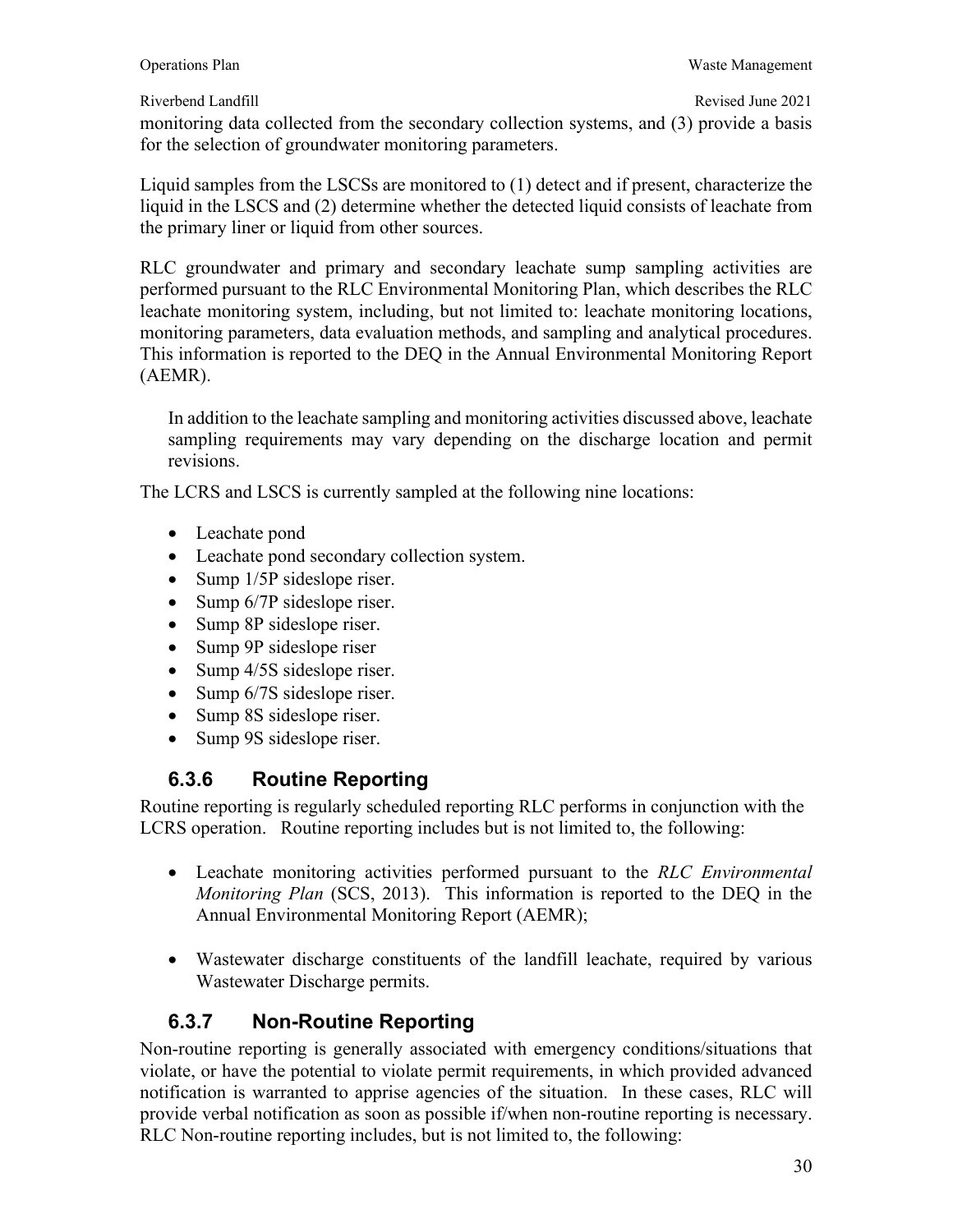- - a. Leachate spills;
	- b. Confirmed Sump Leachate Compliance Level exceedances
	- c. Violation of a permit condition

#### **6.3.8 Safety**

Landfill operations involving landfill gas (LFG), present specific safety and health hazards. Normal landfill activities where an excessive concentration of LFG in the atmosphere may reasonably be expected include (but are not limited to) the installation, construction, operation, monitoring, or maintenance of:

- Excavations or trenches;
- Active or passive landfill gas collection and control systems (GCCS);
- GCCS condensate management systems;
- Leachate management systems;
- Leachate pump houses or structures;
- Manholes, s umps, and vaults;
- Geomembranes over waste;
- Partially enclosed areas; and
- Culverts and other drainage structures.

All WM full time employees and third party contractors will complete the necessary safety training to perform maintenance to the leachate system. WM full time employees and third party contractors will wear a gas detection monitor while performing maintenance.

Personnel at RLC performing tasks involving the construction, installation, operation, monitoring, or maintenance of: active or passive gas GCCS; GCCS condensate management systems; leachate management systems; or any other system or area where an excessive concentration of LFG in the atmosphere may reasonably be expected will wear a portable continuous direct reading multi-gas monitor (portable gas monitor) for combustible gas (methane), oxygen, and hydrogen sulfide.

- Each portable gas monitor will have audible, visual, and vibrating alarms that actuate when air contaminant concentrations exceed alarm levels
- When two or more individuals are working in the same immediate area, only one portable gas monitor is required.
- This requirement does not apply within structures equipped with a continuous monitor/alarm to detect an excessive concentration of LFG within the structure as long as all equipment containing LFG remains sealed (i.e., equipment is not opened and there is no leaking or venting of LFG into the structure).

All third party contractors will sign in upon arrival and sign out prior to leaving the site. The sign-in and sign-out sheet is located at the main administration office.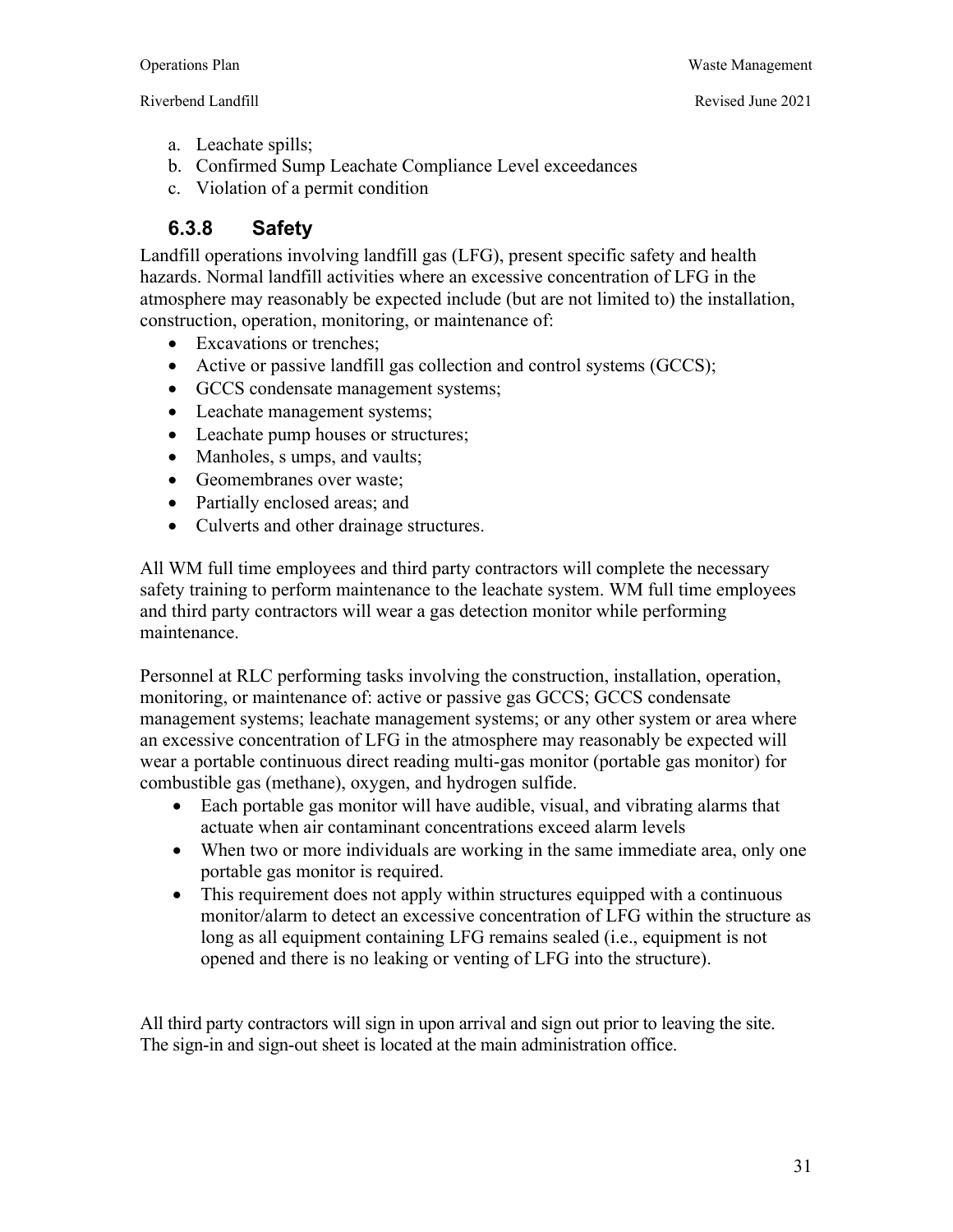#### *6.4 Stormwater*

# Operations Plan Waste Management

#### **6.4.1 Stormwater Overview**

Stormwater is managed at RLC by engineered collection ditches, culverts, site sedimentation/detention basins, ground cover, temporary plastic covers and pumping systems. Procedures for stormwater management are contained in the following documents:

The Stormwater Pollution Control Plan (SWPCP) contains a detailed description of the site stormwater systems and monitoring requirements, best management practices, and the site NPDES 1200-Z Permit. The intent of this plan is to minimize impacts to surface water.

Stormwater drainage at RLC is divided into five drainage areas designated as Drainage Areas 1 through 5. The RLC Drainage Areas 1 through 5 and their corresponding outfall locations are summarized as follows:

- **Drainage Area 1.** Drainage Area 1 is located in the northwest portion of the site and is approximately 448,801 square feet. Drainage Area 1 and consists of several facility buildings (office, landfill gas-to-energy, and three storage warehouses), the asphalt paved entrance to the facility and site access road, the office asphalt paved parking lot, and gravel covered areas. Stormwater in the eastern portion of Drainage Area 1 infiltrates into the ground as this area has no conveyance system that discharges off-site. The western portion of Drainage Area 1 includes two catch basins in the office asphalt paved parking lot that are conveyed to the drainage ditch along SW Highway 18. Additionally, the western portion of Drainage Area 1 includes stormwater sheet flow from the asphalt paved facility entrance and site access road which enters the site drainage ditch and is conveyed into the drainage ditch along SW Highway 18. The Drainage Area 1 outfall location (Outfall 1) is located within the drainage ditch along SW Highway 18 northeast of the catch basin discharge pipe.
- **Drainage Area 2.** Drainage Area 2 is located in the south-southwest portion of the site and is approximately 1,559,980 square feet. Drainage Area 2 consists of the maintenance area (including maintenance buildings, equipment, and significant material), vehicle and equipment wash area, public recycling area, abandoned landfill gas flare station, compacted gravel site access roads, portions of inactive landfill Modules 1, 2, 3, 4, and 5, and portions of active landfill Module 8. Drainage Area 2 contains approximately 10.96 acres (approximately 477,418 square feet) of landfill Modules 1, 2 and 3 constructed to final grade with final vegetated cover in place. Within the Drainage Area 2, a series of conveyance ditches and piping direct stormwater to Detention Pond 1. Additionally, stormwater that is directed to and accumulates in Stormwater Detention Pond 2 gravity drains through a pipe that is directed to the south and is conveyed by a drainage ditch to Detention Pond 1. Stormwater discharge is observed in Drainage Area 2 when the water level within Detention Pond 1 reaches the outlet pipe and is conveyed to Outfall 2. Outfall 2 discharges into the Unnamed Drainage located in the south portion of the site.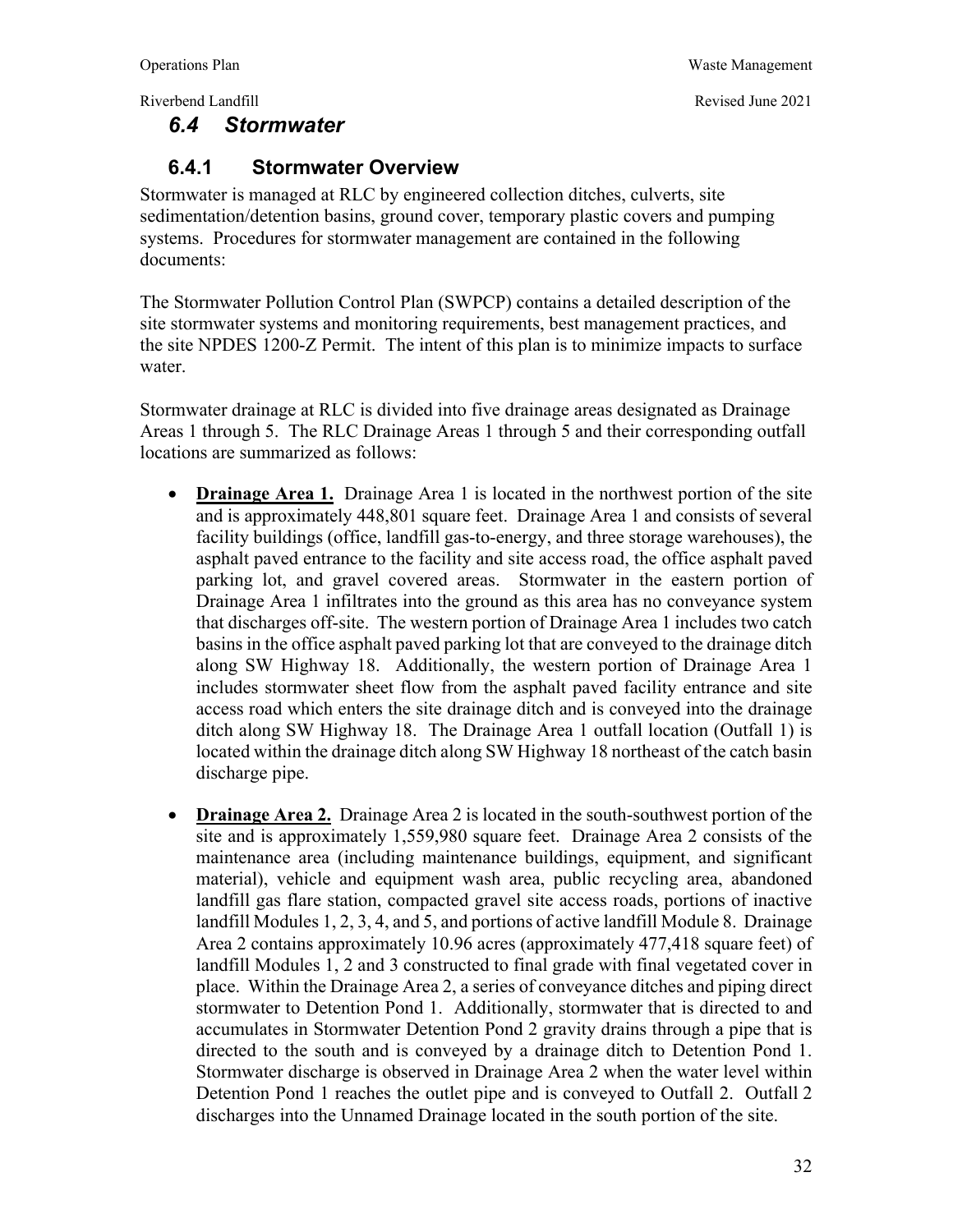- **Drainage Area 3:** Drainage Area 3 is located in the south-central portion of the site and is approximately 325,203 square feet. Drainage Area 3 only consists of portions of inactive landfill Modules 3 and 4 and no other industrial activities are located on this area. Drainage Area 3 consists entirely of landfill Modules 3 and 4 that are constructed to final grade with final vegetated cover in place. Stormwater either permeates the final cover or sheet flows over the vegetative cover to a drainage ditch which conveys stormwater to a drainage pipe in the southwest section of Drainage Area 3. This drainage pipe is Outfall 3 and discharges to the ground within the southern portion of the property.
- **Drainage Area 4:** Drainage Area 4 is located in the north-central and northeast portions of the site and is approximately 1,723,748 square feet. Drainage Area 4 consists of sections of inactive landfill Modules 5, 6, and 7 and active landfill Module 8. No other industrial activities are located in this area. Drainage Area 4 contains approximately 6.4 acres (approximately 278,874 square feet) of landfill Modules 6 and 7 constructed to final grade with final vegetated cover in place. Other areas of inactive landfill Modules 5, 6, and 7 have impervious intermediate cover that includes an established vegetative layer. Stormwater either permeates the final and intermediate covers or sheet flows over the vegetative cover to a series drainage ditches and piping which convey stormwater to a perimeter drainage ditch. Additionally, stormwater that is directed to and accumulates in Stormwater Detention Pond 3 is pumped to the drainage ditch north of the landfill footprint. Much of the active landfill Module 8A has temporary plastic (impervious) cover and stormwater sheet flows over the impervious cover to conveyance ditches and piping that connect to the north drainage ditch. The north perimeter drainage ditch conveys stormwater to the east and discharges to the Unnamed Creek at Outfall 4.
- **Drainage Area 5:** Drainage Area 5 is located in the southeastern section of the site and is approximately 649,377 square feet. Drainage Area 5 only consists of portions of inactive landfill Modules 4, 5, 6, and 7 and no other industrial activities are located on this area. Drainage Area 5 contains approximately 3.6 acres (approximately 156,816 square feet) of landfill Modules 4, 6, and 7 constructed to final grade with final vegetated cover in place. Stormwater either permeates the final and intermediate covers or sheet flows over these covers to a series of drainage ditches and piping which convey stormwater to ground within the southeastern portion of the property.

Site topography and surface drainage patterns in portions of RLC may change as site operations and development continues in the future.

#### **6.4.2 Minimizing Operations to Stormwater**

RLC limits the amount of industrial operations exposed to stormwater by placing potential pollutants under cover in a building, shed, or storage container, or under a plastic tarp, awning or a similar structure. Current site conditions are such that storage of materials, loading and unloading of materials, and equipment and vehicle maintenance activities at RLC are performed inside the maintenance building and the landfill gas-toenergy building and are not exposed to stormwater. The industrial activities on the active landfill area (e.g., waste disposal and fueling) are exposed to stormwater however, any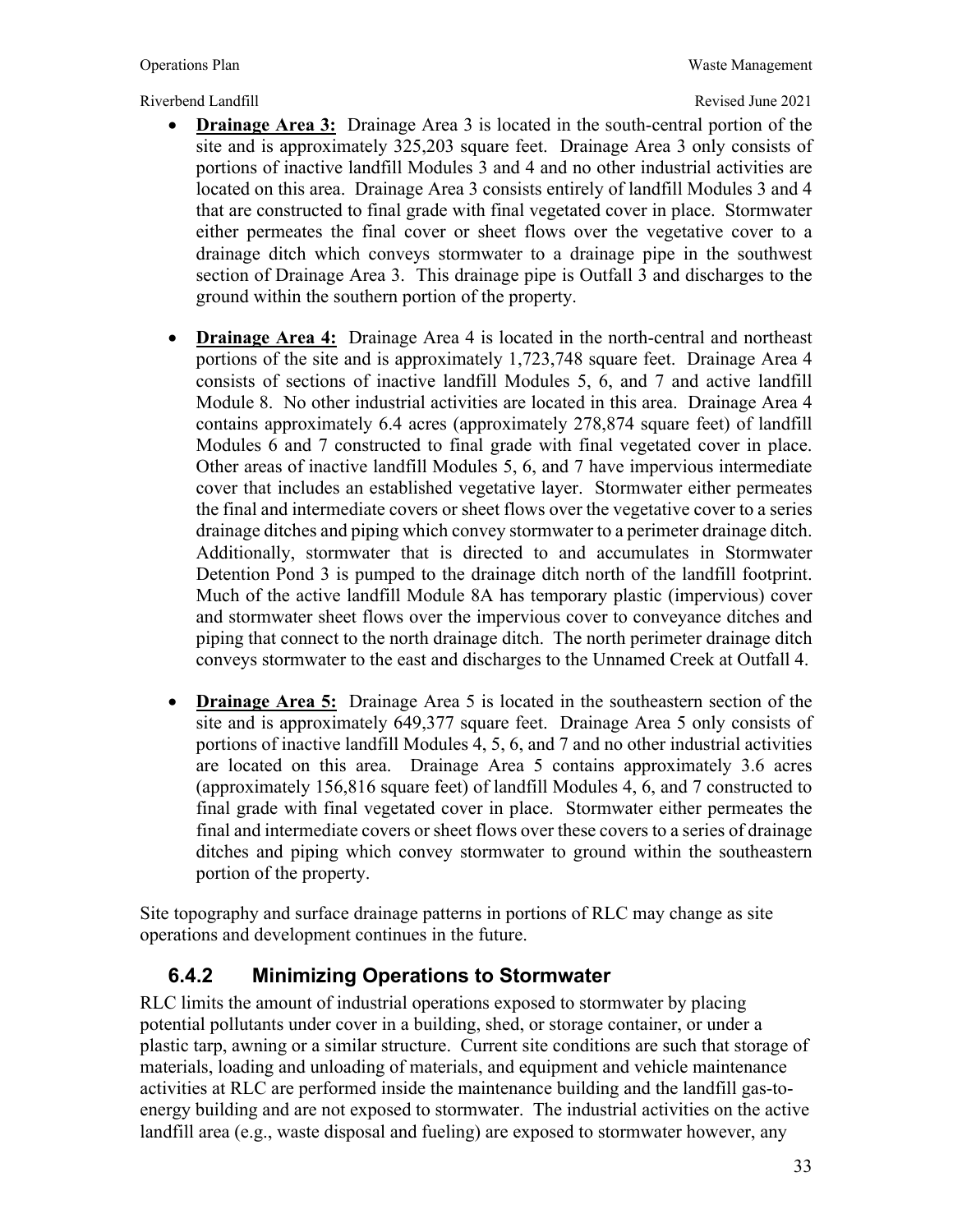potential pollutants generated from these industrial operations and that potentially come in contact with stormwater would be contained within the landfill's leachate collection system.

Additionally, RLC diverts stormwater away from stored material and areas that generate potential pollutants. Currently, stormwater diversion from the RLC industrial activities is accomplished primarily by proper grading of the landfill areas, drainage ditches and piping, pumping systems, and temporary plastic covering.

Stormwater that infiltrates into the landfill cell areas is managed and disposed as leachate and does not enter the stormwater conveyance system. If needed, additional stormwater diversion methods may include the use of berms and curbs.

# *6.5 Surface Water*

Surface water monitoring is not required by RLC's SWDP and is performed for informational purposes. Surface water monitoring is performed to assess general South Yamhill River water quality upstream and downstream of RLC and to monitoring South Yamhill River levels. Surface water is sampled from the South Yamhill River at the following locations:

- SYR SW-1 located upstream of the RLC operations.
- SYR SW-2 located downstream of the RLC operations.

# *6.6 Landfill Gas*

To comply with the federal municipal solid waste landfill New Source Performance Standards (NSPS), an active landfill gas (LFG) collection and control system (GCCS) has been installed to manage emissions while efficiently collecting methane for electrical energy generation by the Landfill Gas to Energy Facility (LFGTEF).

The GCCS includes a combination of horizontal and vertical gas wells well collectors, the LFGTEF, and LFG flare(s). The enclosed flare has a 4,500-cubic-feet-per-minute rated capacity and is used to destroy excess LFG that is not able to be combusted by the LFGTEF. The flare system works in conjunction with the LFGTEF and is designed to manage the landfill gas in the event the LFGTEF is not in service.

The GCCS is designed to limit LFG migration, fugitive emissions and to reduce odors. The following are general components that comprise RLC's GCCS:

- Vertical gas wells;
- Horizontal gas wells;
- Condensate sumps;
- Six 3516 Caterpillar Engines located in the LFGTEF;
- Utility LFG Flare;
- Enclosed LFG Flare.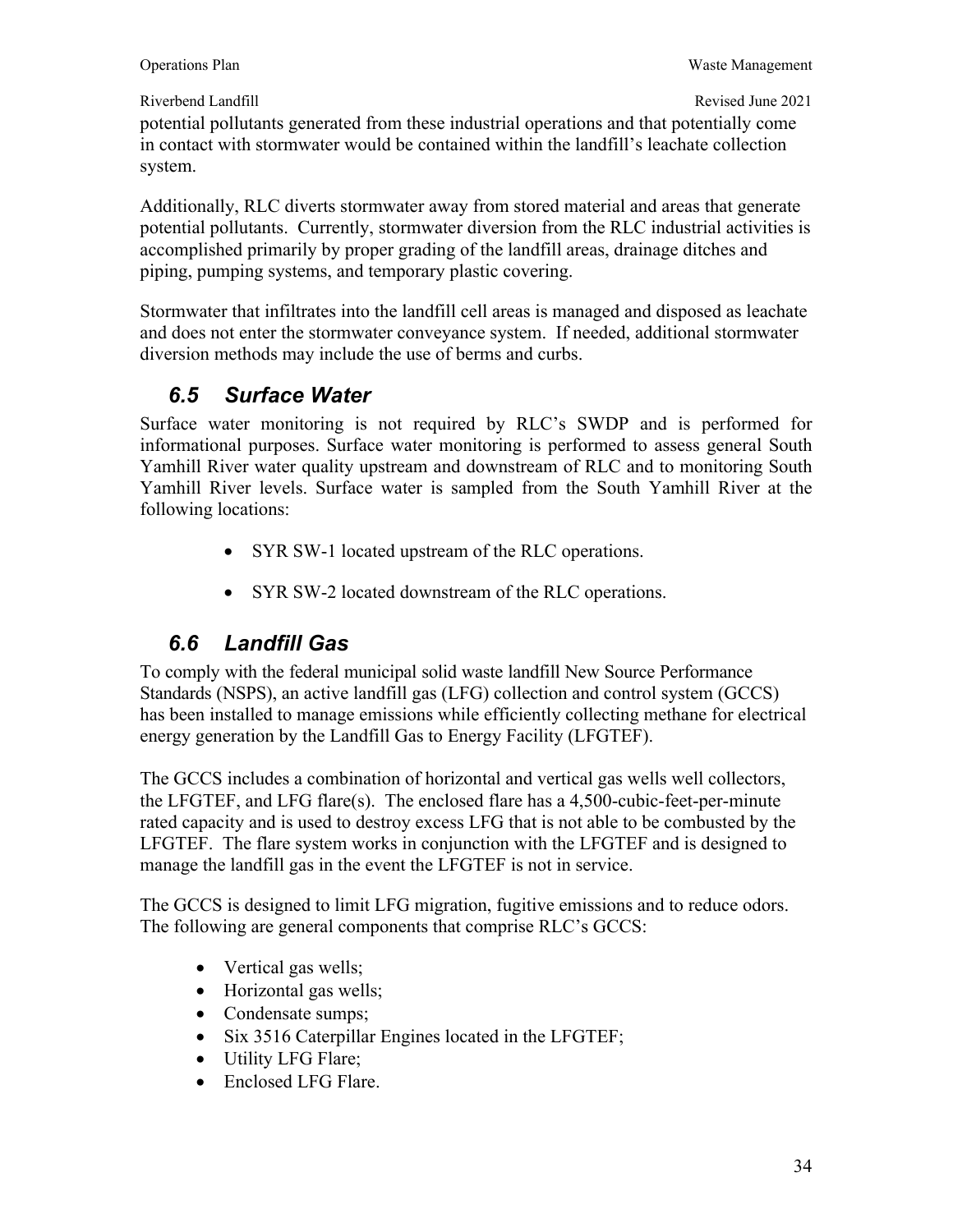#### **6.6.1 Landfill Gas Monitoring**

To ensure no off-site migration of landfill gas, landfill gas is monitored in probes located around the perimeter of the landfill. In addition, on-site buildings are equipped with combustible gas detection and alarm systems. The LFG well system and flare are monitored and adjusted on a monthly basis. For detailed monitoring information and requirements, refer to the RLC Title V Permit #36-0011-TV-01.

# **7 Facility Operating Record**

The facility operating record includes the following items as required by Subtitle D

- Demonstration that the site meets all location prohibitions;
- Inspection records and training records;
- Gas monitoring results;
- Documentation of leachate production;
- Groundwater monitoring data
- Closure and post closure plans; and,
- Cost estimates and financial assurance documentation.

The Site Manager or designated assignee is responsible for maintaining and updating the Operating Record. The Operating Record is maintained with online data and hard copy documents.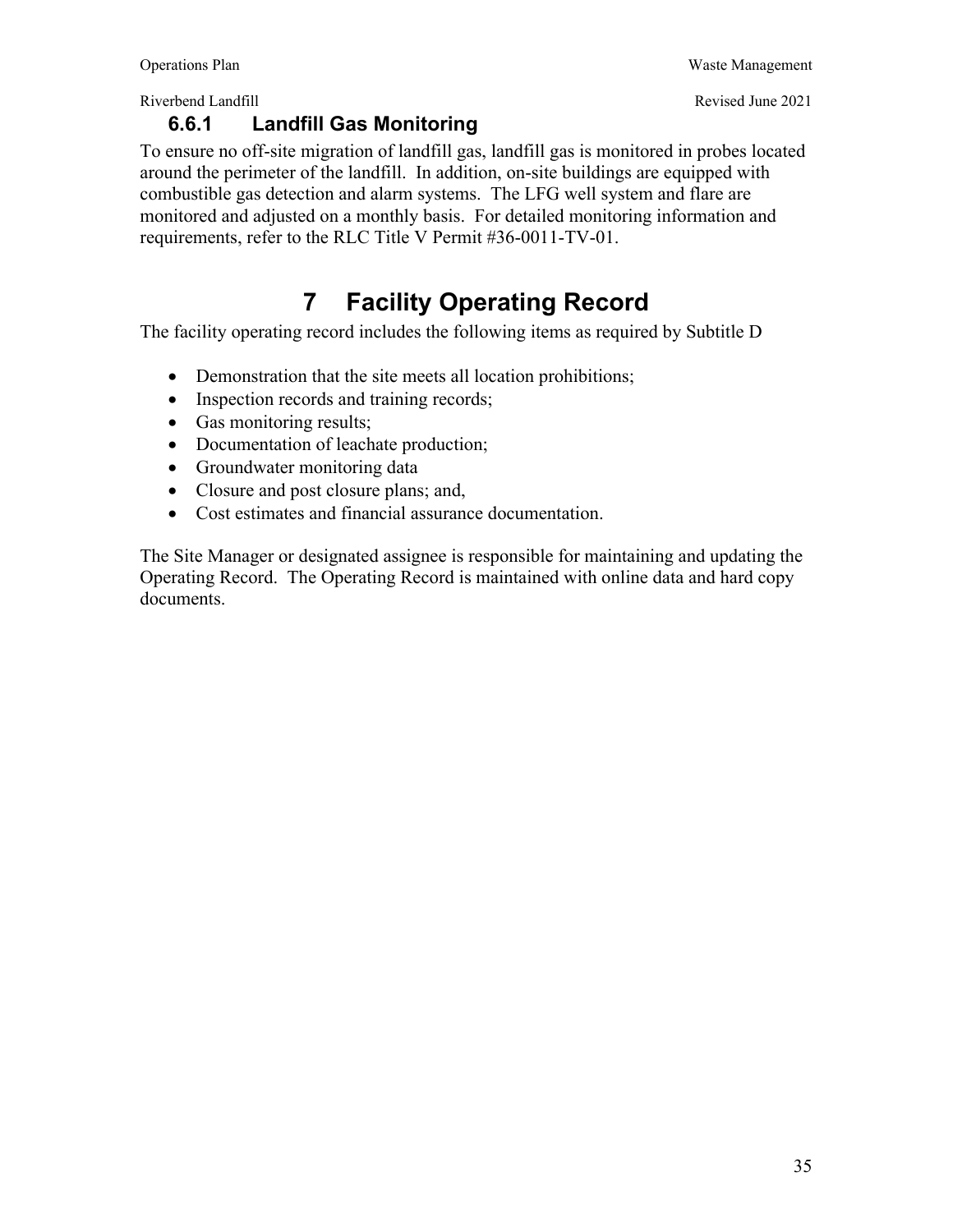Riverbend Landfill **Riverbend Landfill** Revised June 2021

# **8 Contingency Plan**

### *8.0 General*

This section guides personnel in the event of an emergency situation at RLC. See the *Emergency Action Plan* and/or the *Spill Prevention Containment and Countermeasure Plan* for more detail. Procedures have been outlined for emergency response to fires, explosions, contaminant releases, medical accidents, and natural disasters such as earthquakes and landslides. Emergency notification procedures, including telephone numbers for emergency response personnel, regulatory agencies and other key contacts are also provided.

The provisions of this section and the RLC *Emergency Action Plan* are carried out immediately whenever there is a fire, explosion, or release of waste or material that could threaten human health or the environment.

# *8.1 Notification Procedures*

A list of appropriate emergency phone numbers is posted in the operations building and scale house (see Table 9-1). A first aid kit, telephone and site Material Safety Data Sheet (MSDS) information is stored in the online database at 3E – online and the phone number is readily available for site staff. 3E is used for all chemical materials used on-site, and additional personnel safety equipment is located in the maintenance building.

Upon discovery of a reportable spill or other incident requiring notification, the District Manager, Operations Manager, or EP Specialist will make the necessary contacts. Proper notification information of reportable spills and other incidents is listed on the following page.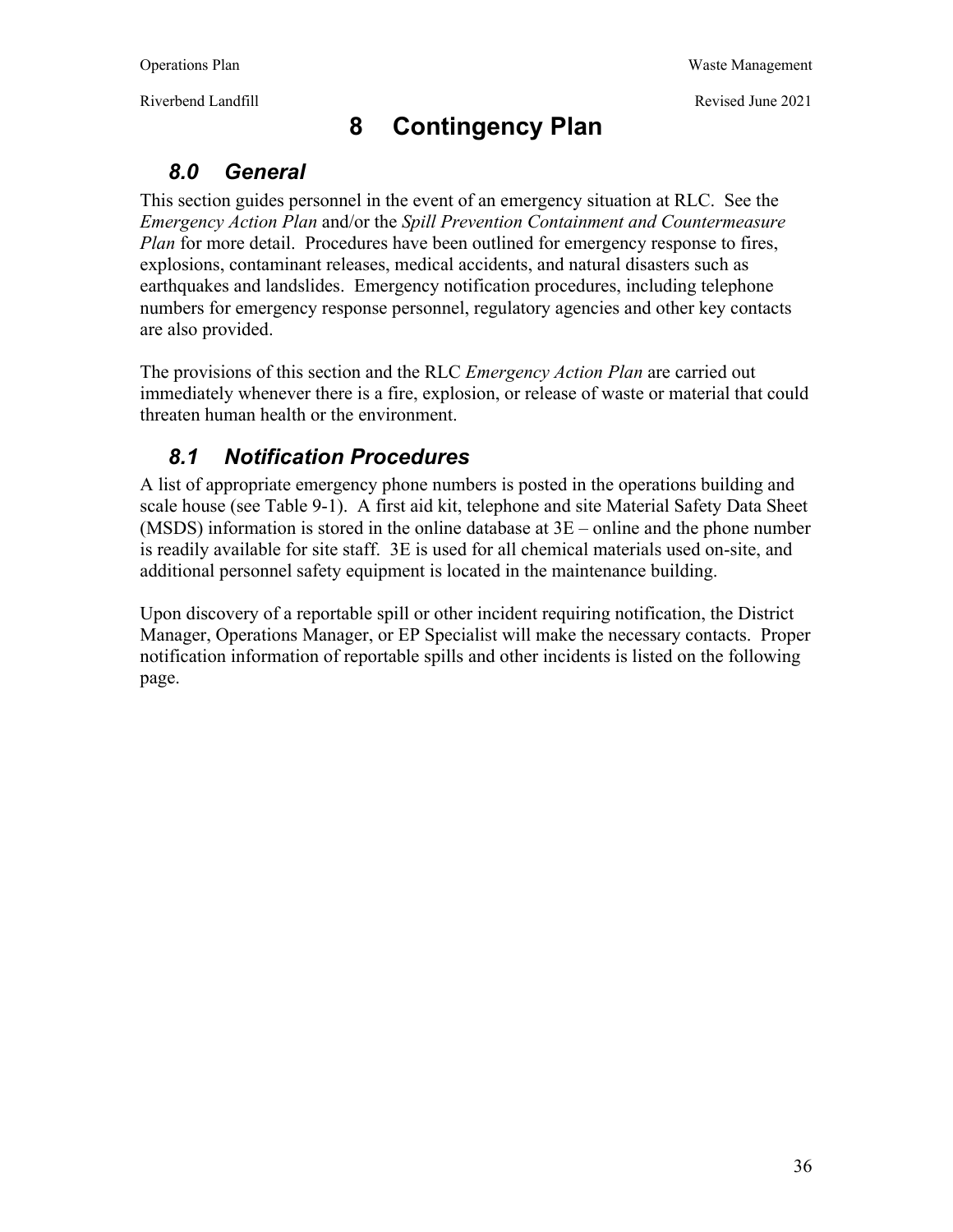Revised June 2021

Riverbend Landfill

**Table 9-1 Key Personnel Phone Numbers** 

| <b>WM Personnel</b>                      | <b>Contact Information</b>  |
|------------------------------------------|-----------------------------|
| District Manager: Nicholas Godfrey       | 503-435-9248 - mobile       |
|                                          |                             |
| Director of Disposal: David Lowe         | $509 - 244 - 0151$ - office |
| Facility Engineer: David Rettell         | 503-493-7870 - office       |
| Environmental Specialist: William Hickey | 503-964-4429 - mobile       |
|                                          |                             |
|                                          |                             |

| <b>Emergency Response</b>            | <b>Contact Information</b> |
|--------------------------------------|----------------------------|
| Ambulance: City of McMinnville       | 911                        |
| Fire Department: City of McMinnville | 911                        |
| Police: City of McMinnville          | 911 or 503-434-7307        |
| Sheriff: Yamhill County              | 911 or 503-434-7506        |
| Hospital: McMinnville Community      | 503-472-6131               |
| Doctor: Dr. F. Kenyon or Personal    | 503-472-4197               |
| Physician                            |                            |

| <b>Other</b>                     | <b>Contact Information</b> |
|----------------------------------|----------------------------|
| Claims Adjuster: Gallager Basset | 800-WMJ-1032               |
| National Response Center-Spills  | 800-424-8802               |
| Oregon Emergency Response System | 800-452-0311               |
| (OERS)-Spills                    |                            |
| Oregon DEQ                       | 503-378-8240 X252          |
| <b>US Coast Guard-Spills</b>     | 503-538-2768               |
| Yamhill County Health Department | 503-472-9371               |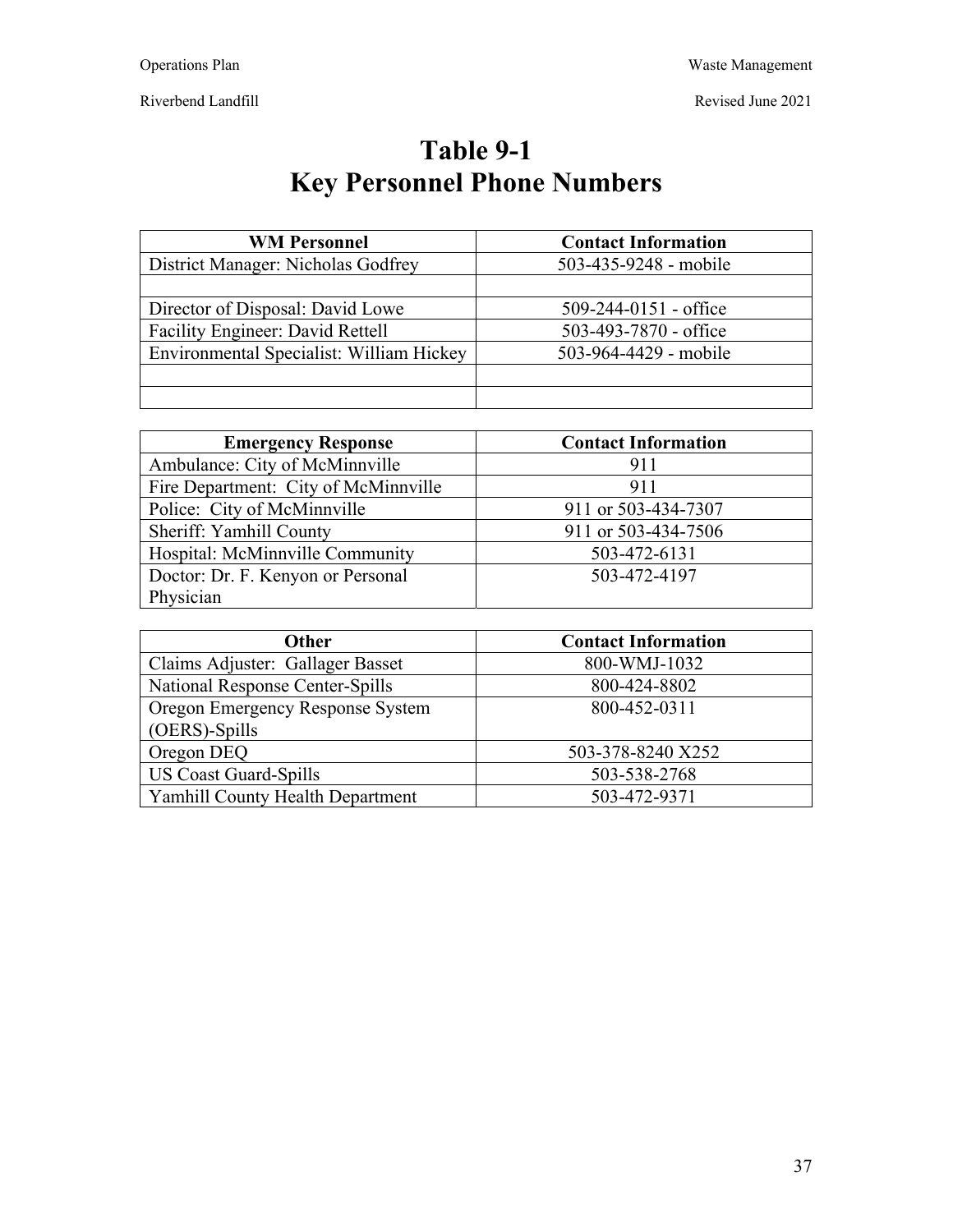#### *8.2 Emergency Access*

Emergency vehicles accessing RLC will use the sites main entrance unless other arrangements have been made with facility management. Vehicles assisting in an emergency situation will use the established roadways whenever possible and will abide by applicable traffic laws and standards of typical driver safety unless specifically directed to do otherwise by appropriate law enforcement or emergency personnel.

### *8.3 Personal Protective Equipment*

The following personal protective equipment is available on-site and is to be used by personnel as designated by the Site Safety Team.

**Head Protection:** Hard hats must be worn when walking on landfill property.

**Eye Protection:** Safety glasses, chemical splash goggles, full face shields, or full-face masks are worn by all personnel performing activities where potential for eye or face exposure exists from chemical splash, dust, or vapor, etc. Eyewash stations are located in areas readily accessible to all on-site personnel.

**Skin Protection:** All personnel engaged in field task activities involving chemical materials wear chemically resistant clothing and gloves.

**Foot Wear:** Field personnel and subcontractors are to wear leather or rubber boots with steel shanks when engaged in field activities, unless directed otherwise.

**High Visibility Vest/Clothing:** All employees/visitors must wear high visibility vests, shirts or jackets when walking around the landfill property.

# *8.4 On-Site Emergency Equipment*

**First Aid Kits:** The scale house, administration office and maintenance building have first aid kits. First aid kits are maintained monthly by a third-party service provider. Located at the scale house building is an automated external defibrillator (AED) for emergency use.

**Fire Extinguishers**. Multipurpose fire extinguishers are located at the following locations:

- Each piece of equipment
- Each vehicle
- Maintenance building
- Scale house
- Administration office
- Landfill gas to energy building
- Fueling area

RLC personnel inspect each fire extinguisher monthly. An independent contractor services the fire extinguishers annually.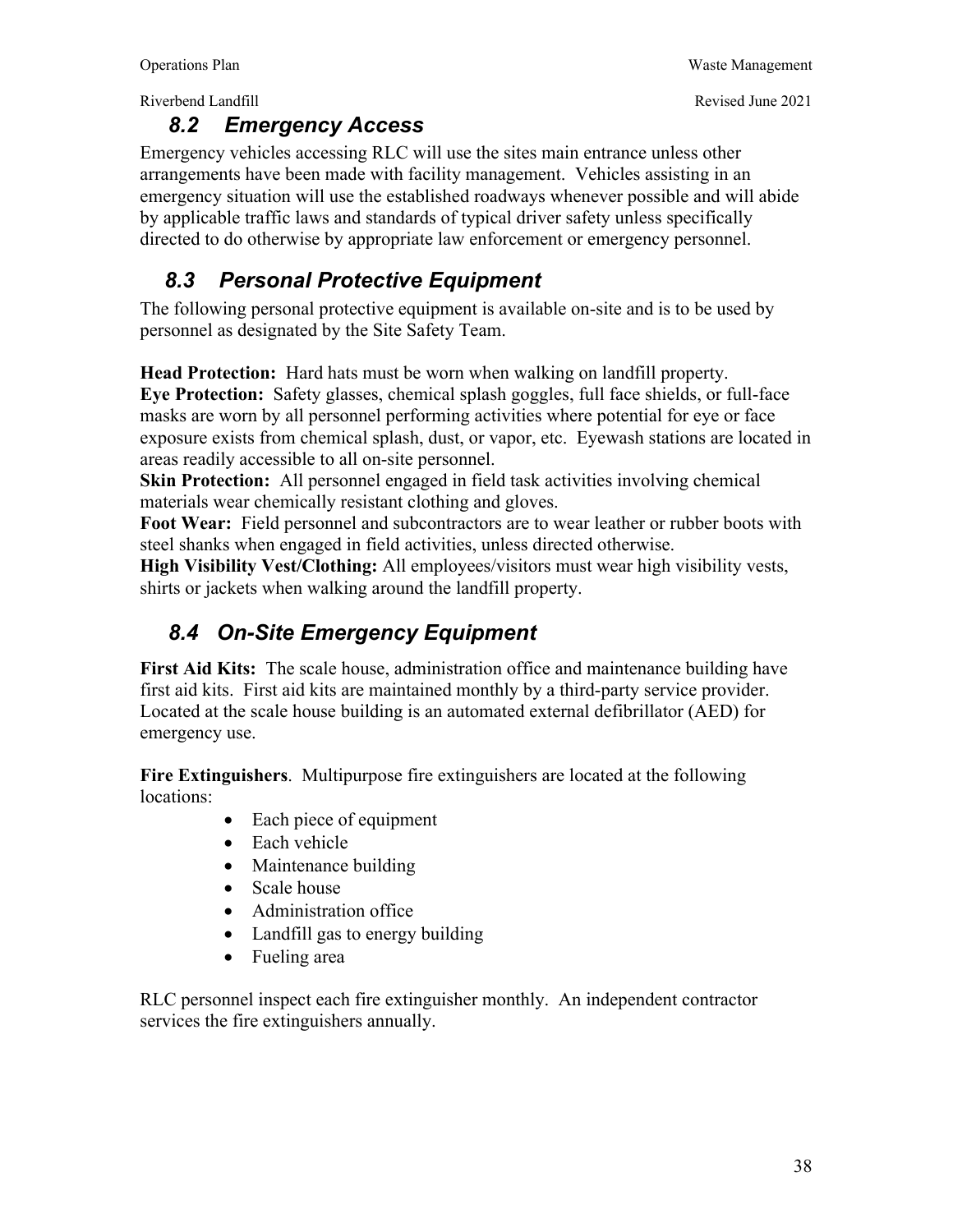**Water Truck:** A water truck will be available for fire emergencies and dust control.

**Communication:** The scale house, admin building and employees are equipped with two-way radios capable of communicating with each other. In addition, all landfill structures have telephones, and most personnel have mobile telephones.

**Heavy Equipment:** In an emergency the following equipment can be used for fire suppression, transporting accident victims, constructing spill containment berms or trenches, or other required activities.

- Front end loader
- Bulldozers
- Water truck
- Waste compactor
- Pickup Trucks

**Off-Site Transportation:** In almost all cases, accident victims should be immobilized until emergency help arrives on the scene, but in extreme cases, victims can be transported off site in company or personal vehicles.

## *8.5 Emergency Response*

This section provides contingency plans for accidents and emergency situations, which could occur at RLC. Specifically, the following situations are addressed:

- General response to accidents and emergencies;
- Injury and or Illness;
- Leachate leaks:
- Spills, surface and or groundwater contamination;
- Landfill gas migration;
- Fires and hot loads:
- Explosions;
- Earthquakes;
- Volcanic eruptions;
- Floods:
- Vandalism and trespassing; and
- Liner failure.

#### **8.5.1 General response to Accidents and Emergencies**

In general, when alerted to an accident of an emergency situation, the following actions should be taken:

- Assess the situation and its impact on human lives, public health and safety, and operation of the facility;
- Determine the required response with particular attention to protecting human lives and public health and safety;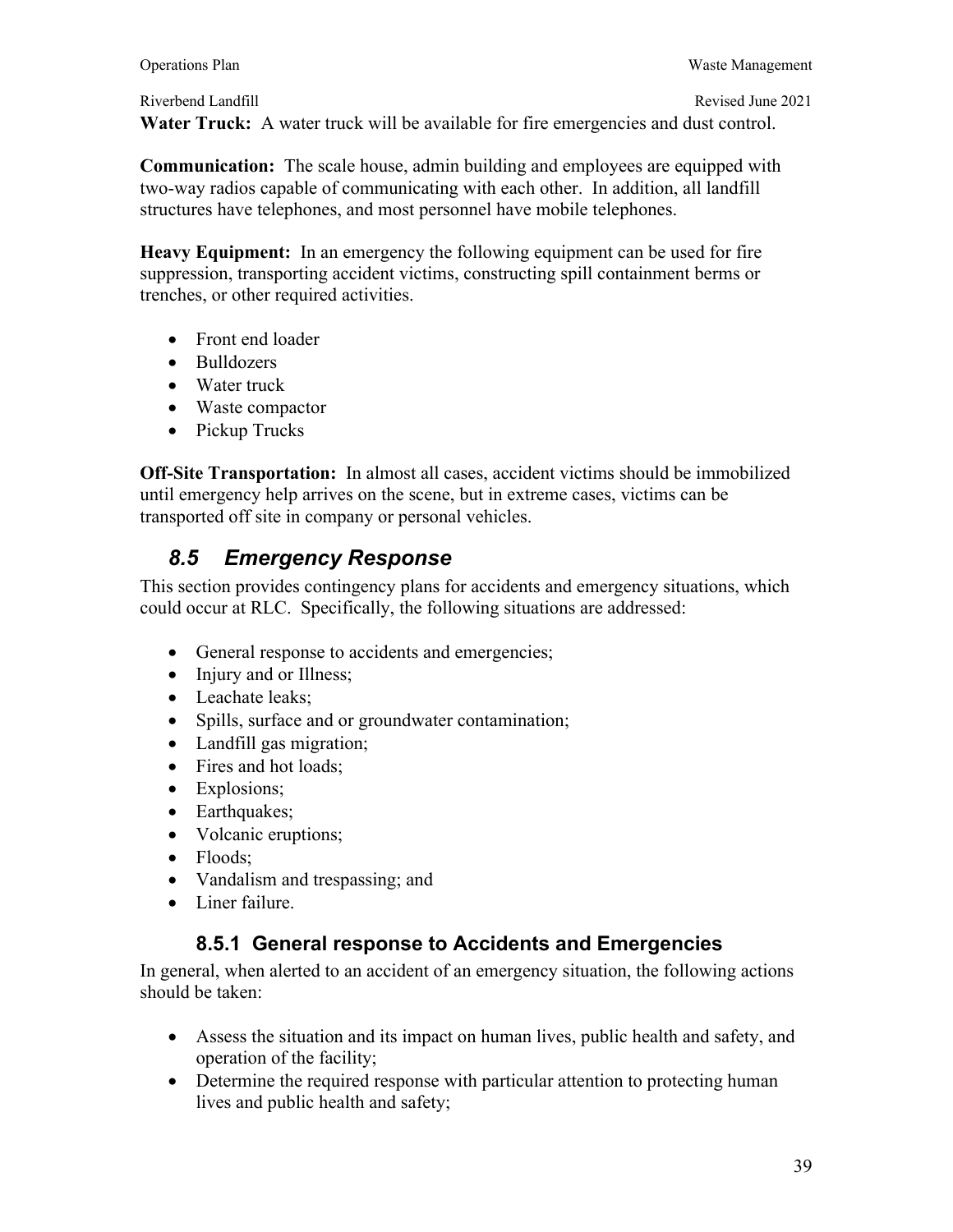- Make appropriate notifications to site personnel, emergency medical personnel, utilities, and regulatory agencies as soon as possible (refer to Table 9-1 for key phone numbers); and
- Take corrective action to restore the facility to normal operations:

#### **8.5.2 Injury Illness**

In the event or an injury or illness, take the following actions, as appropriate:

- Assess hazards;
- Administer first-aid;
- Determine if additional medical attention is necessary; and
- Notify Site Manager and Supervisor.

#### **8.5.3 Leachate Leaks**

If a leachate leak is detected at the landfill, a thorough investigation will be conducted to determine the cause, extent, and location of the leak. At that time, remedial measures will be developed and implemented to fit the specific situation. Proper measures must be taken to assure that a leachate leak or spill will not reach surface water or cause other threats to human health or the environment. In the event of a leachate leak, RLC will take the following actions:

- Notify District Manager, Site Manager and Environmental Protection Specialist Immediately;
- Refer to Emergency Action Plan and SPCC Plan;
- Dig temporary ditches to intercept the leachate;
- Construct temporary sumps to collect leachate;
- Construct temporary berms to divert leachate;
- Monitor the performance of the temporary ditches and berms;
- Sample surface waters at existing monitoring stations; and
- Obtain laboratory analysis of the surface water samples.
- Contact DEQ and OERS listed in Table 9-1 of the Operations Plan

#### **8.5.4 Spills, Surface Water and Groundwater Contamination**

Although few materials are present at the site that could result in serious human health or environmental threats, the following procedures must be followed if such events occur (See the SPCCP and Emergency Action Plan for more detail):

- Determine the potential risk to human health, the environment, or property.
	- $\triangleright$  If the material is not hazardous, proceed with clean-up procedures.
	- $\triangleright$  If the material is unknown or hazardous, call the appropriate emergency response contractor.
- Determine the magnitude of the spill. If the spill was minor and there is no imminent danger, simply clean up the residue and dispose of it appropriately. If the spill is ongoing, such as a ruptured drum or tank, or if there is imminent danger of a more serious condition, such as overtopping secondary containment, then the following procedures should be implemented: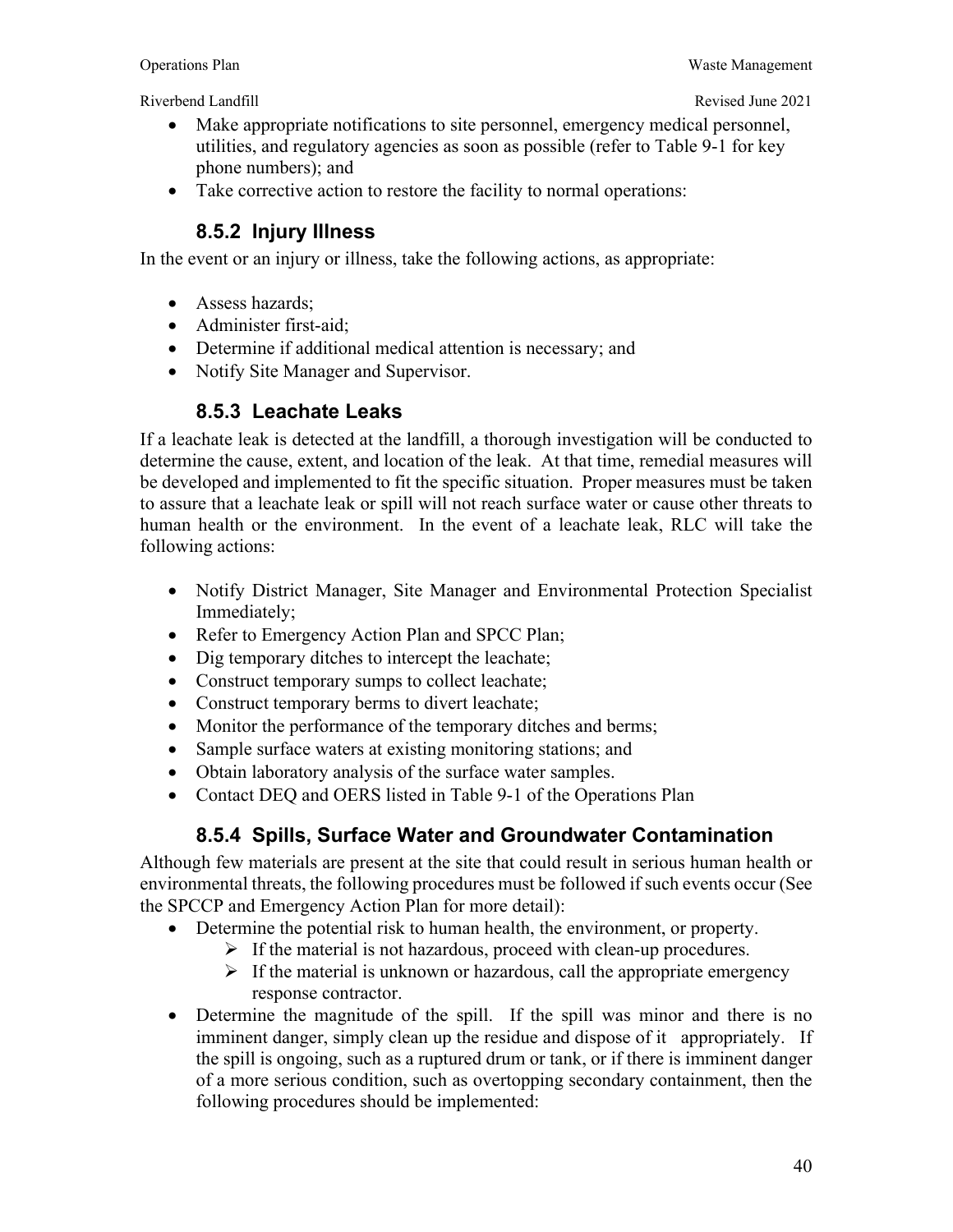- $\triangleright$  If the spill cannot be controlled immediately, call 911 for emergency assistance. Be prepared to provide the following information:
	- Type of emergency spill
	- **Location of spill**
	- **Extent and makeup of the spill**
	- **Injuries**
	- Actions taken
	- Extension calling from and the caller's name
- $\triangleright$  Personnel responding to the spill are to wear appropriate personal protective equipment, such as protective clothing, boots, gloves, goggles, etc. Removes contaminated clothing immediately, if appropriate, to minimize contact with the skin.
- $\triangleright$  Continue to control the spill by closing valves, plugging holes, if necessary, up-righting the container, or building a dike around its perimeter until the Fire Department arrives. If these actions cannot be done safely, then evacuate the immediate area of the spill.
- $\triangleright$  Assure that the entrance to RLC is clear for emergency vehicles to get to the source of the spill. Meet the first responding vehicle and direct it to the location of the spill.
- $\triangleright$  Clean the spill area by removing and properly disposing of the absorbing agents, waste materials, and any contaminated soils.
- Review the SPCCP and training program, assess their effectiveness, and make amendments as necessary.
- Access the cause of the spill. Repair or replace equipment as necessary to reduce the potential for recurrent spills.

### **8.5.5 Landfill Gas Migration**

A site-wide landfill gas monitoring program has been developed. In the event that lateral gas migration is detected, DEQ will be notified and a thorough investigation will be initiated to determine the extent. Once the extent has been determined, appropriate remedial measures will be developed and implemented upon DEQ approval.

#### **8.5.6 Fires and Hot loads**

Minor fires may be suppressed using portable fire extinguishers. Fires caused by hot loads where landfill waste is burning will be extinguished by landfill personnel and the McMinnville Fire Department, as addressed in the Emergency Action Plan.

#### **8.5.7 Explosions**

Should an explosion occur, take the following actions as appropriate:

- Evacuate all people from the area of the explosion;
- Assess the situation and request assistance as outlined in Section 8.5.1, General Response to Accidents and Emergencies, including notifying Site Manager and Supervisors:
- Prevent the potential for additional explosions by isolating the source of the explosion from possible ignition sources;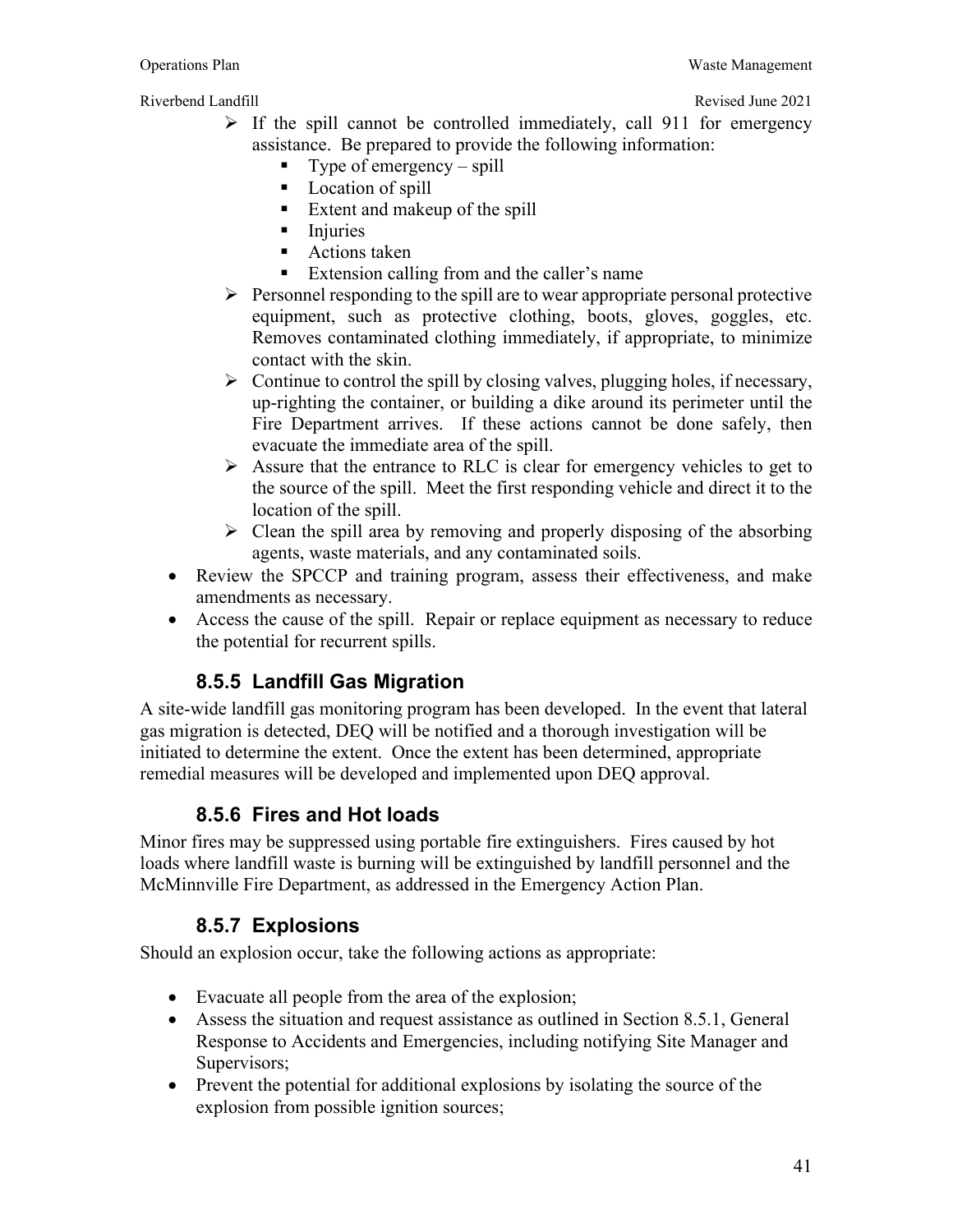- Determine if anyone was injured (remove injured people from the immediate area and administer first-aid); and
- If the explosion has caused a fire, refer to Emergency Action Plan, Section 4.2

#### **8.5.8 Earthquakes**

In the event of an earthquake, take the following actions as appropriate:

- Evacuate all people from the refuse disposal area;
- Assess the situation and request assistance as outlined in Section 8.5.1, General Response to Accidents and Emergencies, including notifying Site Managers and Supervisors;
- Once immediate actions have been taken to protect human lives and public health, all equipment will be shut down depending on the magnitude of the earthquake; and,
- Assess the damage resulting from the earthquake and determine the need for further action.

#### **8.5.9 Volcanic Eruptions**

In the event of a volcanic eruption, take the following actions as appropriate:

- Assess the situation and request assistance as outlined in Section 8.5.1, General Response to Accidents and Emergencies, including notifying Site Managers and Supervisor, and place liners over areas to prevent infiltration into waste.
- Assess the damage resulting from the eruption and determine the need for further actions.

#### **8.5.10 Floods**

As flooding of surrounding areas occurs, monitor water levels and potentially hazardous conditions. Flooding may potentially impact landfill operations, access actions that may be implemented to mitigate potential impacts. These may include:

- Temporary earthen berms;
- Sandbagging area for flood control; and,
- Placing temporary plastic liners over areas to prevent infiltration into waste.

If flood levels reach dangerous levels and conditions, evacuate all people from the impacted area as outlined in Section 8.5.1 General Response to Accidents and Emergencies, including notifying the Site Manager and Supervisor. Assess the damage resulting from the flood and determine the need for further action.

#### **8.5.11 Vandalism and Trespassing**

Trespassing is not permitted at RLC. If trespassers are discovered, take the following actions as appropriate:

- If vandalism has occurred or is in progress, call the police immediately;
- Inform individuals they are unlawfully trespassing and must leave the site immediately;